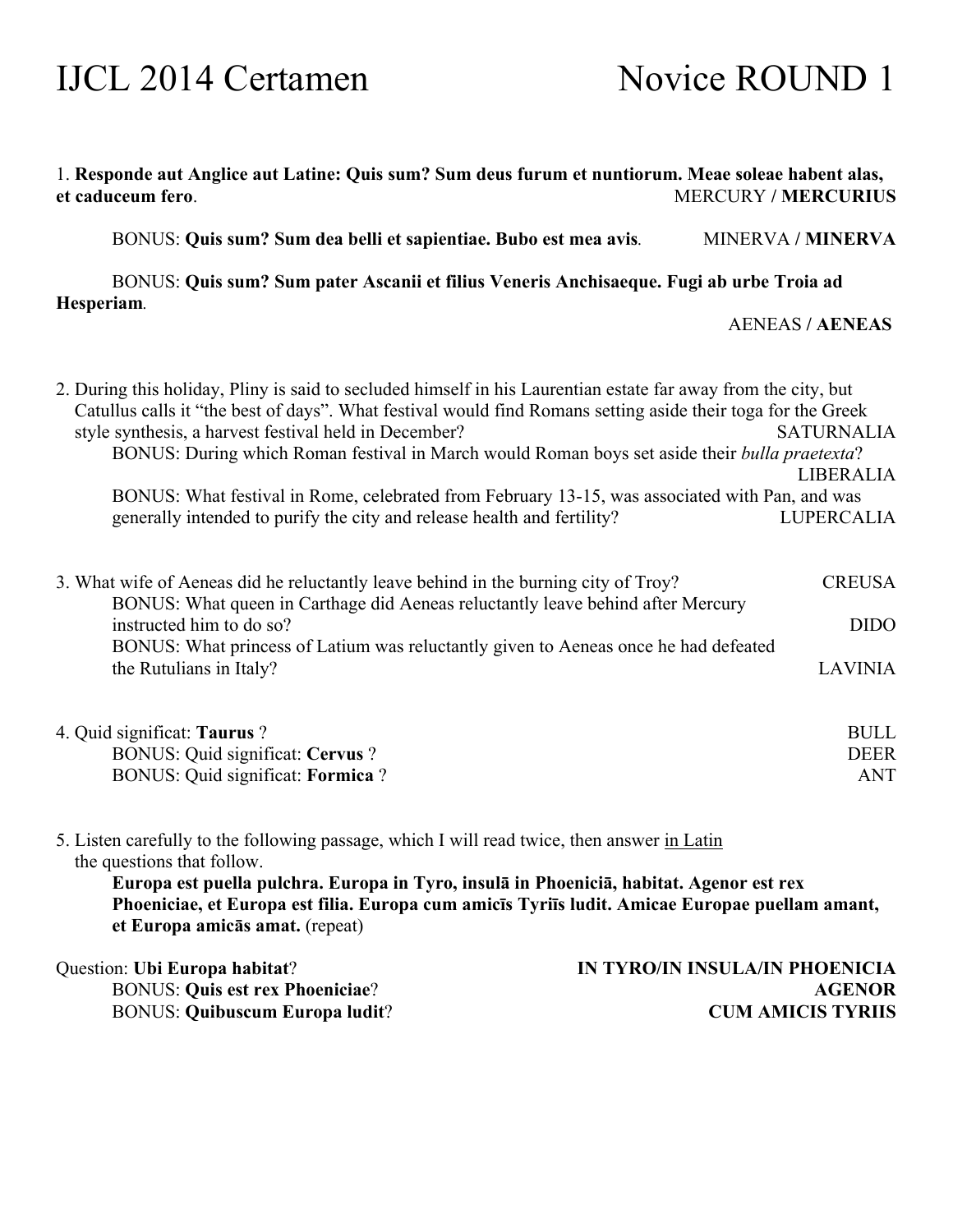6. Which of Rome's kings is said to have increased the population of Rome by two methods: establishing an asylum on the Capitoline for outlaws and refugees as well as kidnapping the Sabine women? ROMULUS BONUS: Which king of the Sabines led an attack on the city to reclaim their women? TITUS TATIUS BONUS: By whose treachery did the Sabines capture the Capitoline? TARPEIA

7. Please translate the following into Latin: Today we come to play.

#### **HODIE VENIMUS LUDERE**

BONUS: Please translate the following into Latin: The hope is to win.

**SPES EST VINCERE/SUPERARE**

BONUS: Please translate the following into Latin: Glory will be the prize. **GLORIA PRAEDA/PRAEMIUM/SPOLIUM ERIT**

8. What sibling of Chrysaor, an offspring of Medusa, was a winged horse tamed by Bellerophon? PEGASUS BONUS: What other divine horse was the offspring of Poseidon and Demeter? ARION BONUS: What pair of immortal horses were given to Achilles to drive his chariot?

XANTHUS & BALIUS

| 9. What movie just released last weekend would the Romans have rendered as, Virī Monumentorum?        | THE MONUMENTS MEN          |
|-------------------------------------------------------------------------------------------------------|----------------------------|
| BONUS 1: Please render into Latin the movie, which is set to be released today, <i>Endless Love</i> . | PERPETUUS/INFINITIMUS AMOR |
| BONUS 2: What is the English title for the movie released last weekend, <i>Ultimit iniustorum</i> ?   |                            |
|                                                                                                       | THE LAST OF THE UNJUST     |
|                                                                                                       |                            |
| 10. What battle of 31 BC, was the decisive confrontation of the civil war between Antony and Octavian |                            |
| for control of the Roman State?                                                                       | <b>ACTIUM</b>              |
| BONUS: Who was the commander of Octavian's fleet at Actium?                                           |                            |
|                                                                                                       | (MARCUS VISPANIUS) AGRIPPA |
| BONUS: Antony's fleet was supported by whose ships?                                                   | <b>CLEOPATRA</b>           |
|                                                                                                       |                            |
| 11. How many Julio-Claudian emperors were there?                                                      | <b>FIVE</b>                |
| BONUS: How many Flavian emperors were there?                                                          | <b>THREE</b>               |
| BONUS: How many Emperor ruled in 69 AD?                                                               | <b>FOUR</b>                |

| 12. What daughter of Pittheus is the mother of the hero, Theseus?               | <b>AETHRA</b>                |
|---------------------------------------------------------------------------------|------------------------------|
| BONUS: What god and what man are both, according to various sources, said to be |                              |
| the father of Theseus?                                                          | <b>AEGEUS &amp; POSEIDON</b> |
| BONUS: What is the name of Pittheus' city where Theseus was born?               | <b>TROEZEN</b>               |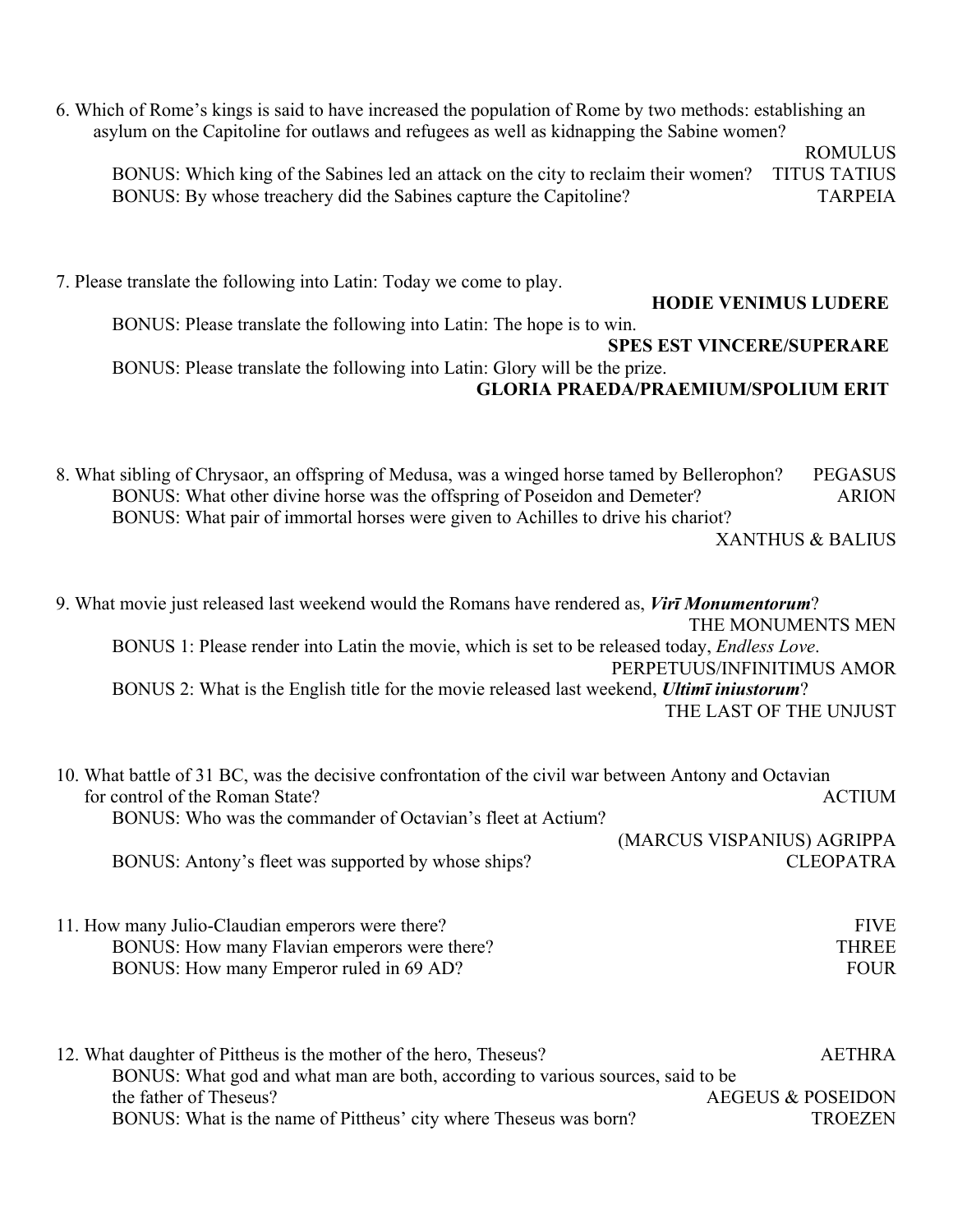13. Which of the following words is not derived from the same Latin root as the others? TEMPO TEMPEST TEMPLATE TEMPORARY BONUS: Which of the following words is not derived from the same Latin root as the others? CLOISTER CULTURE EXCLUDE CLAUSE BONUS: Which of the following words is not derived from the same Latin root as the others? DELAGATION LEGEND LECTURE ILLEGIBLE

14. What Thessalian king, invited to Mt. Olympus, tried to seduce Hera and was punished in the underworld for eternity by revolving upon a fiery wheel? IXION BONUS: What Lydian king, after inviting the gods to a feast, cut up and served his son, Pelops, to them, and was punished in the underworld eternally? TANTALUS BONUS: What is Sisyphus' punishment in the underworld? PUSH ROCK UP HILL FOREVER

15. Please translate the following sentence into English: **Equī herbam edēbant**. THE HORSE WERE EATING GRASS BONUS: Please translate the following sentence into English: **Ducēs vinum bibunt**. THE LEADERS/GENERALS DRINK/ARE DRINKING WINE BONUS: Please translate the following sentence into English: **Coquī cenam coquent**. THE COOKS WILL COOK DINNER

16. What master Athenian craftsman was exiled from Athens for the murder of his nephew and took refuge with his son Icarus in Crete? DAEDALUS BONUS: What is the name given to his nephew? PERDIX/TALUS/CALUS BONUS: What two items had Perdix invented that caused Daedalus to be jealous of him and killed him for it? SAW & COMPASS

17. Derived from the Latin adjective for great, what English word means: to make larger? MAGNIFY BONUS: Also derived from the same adjective, what English word means generous? MAGNANIMOUS BONUS: Also derived from the same adjective, what English word means a person of rank, power, or influence in a specified area? MAGNATE

18. For the verb, to work, give the present active infinitive: **LABORARE** BONUS: For the verb, to move, give the singular present active imperative: **MOVE** BONUS: For the verb, to put, give the plural present active imperative: **PONITE**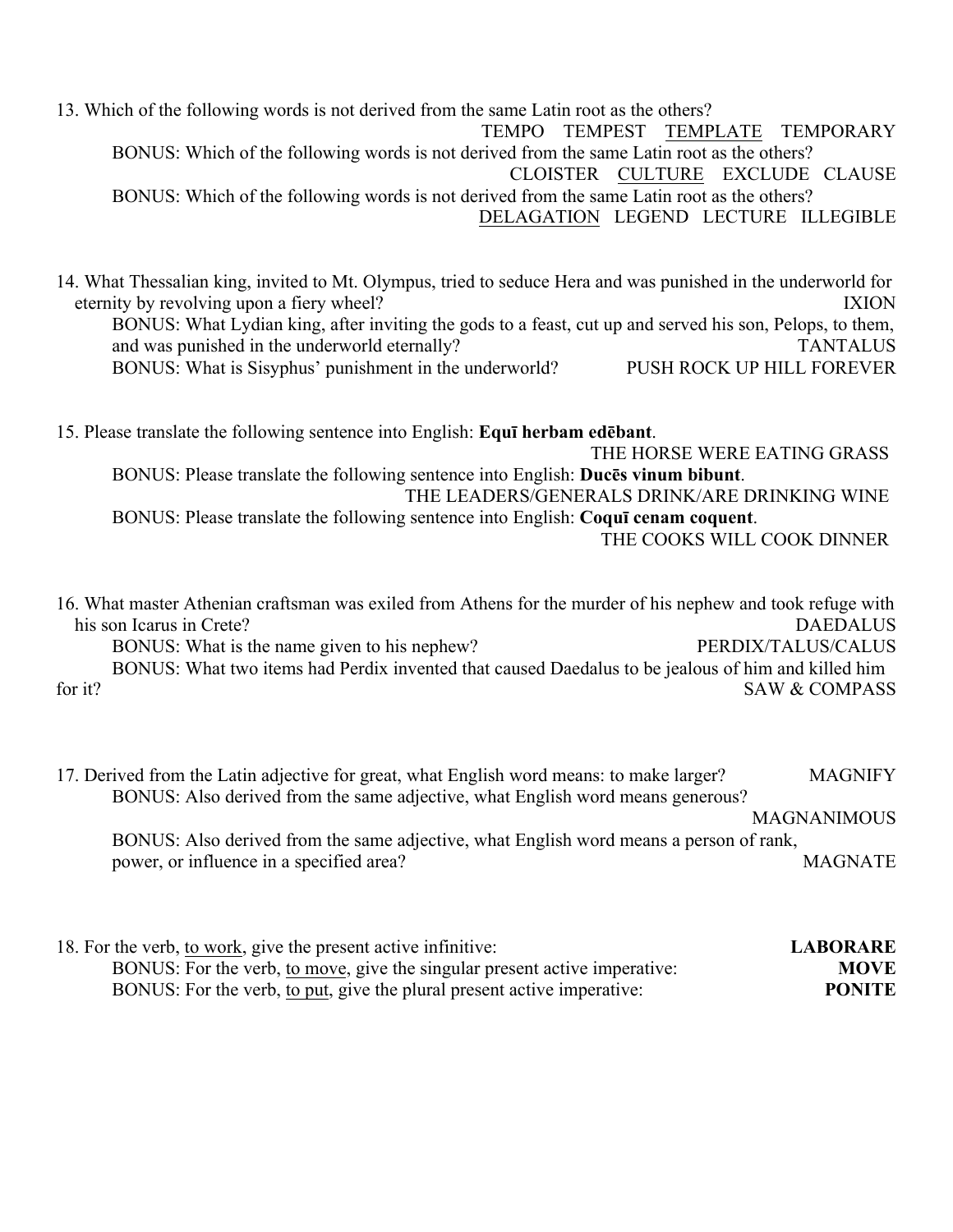19. What is term for the marble basin built directly beneath the compluvium, to catch rainwater which came through the opening? **IMPLUVIUM**

HAND OUT THE VISUAL, allow the team 10 seconds to look it over.

| BONUS: The <b>tablinum</b> is labeled by which number?    |    |
|-----------------------------------------------------------|----|
| BONUS: The <b>peristylium</b> is labeled by which number? | -9 |
|                                                           |    |

20. Translate into English the motto of New York, which is **Excelsior**. HIGHER BONUS: Translate into English the motto of North Carolina: **Esse quam videri**. TO BE RATHER THAN TO SEEM BONUS: Translate into English the motto of the University of Rochester: **Meliora**. BETTER THINGS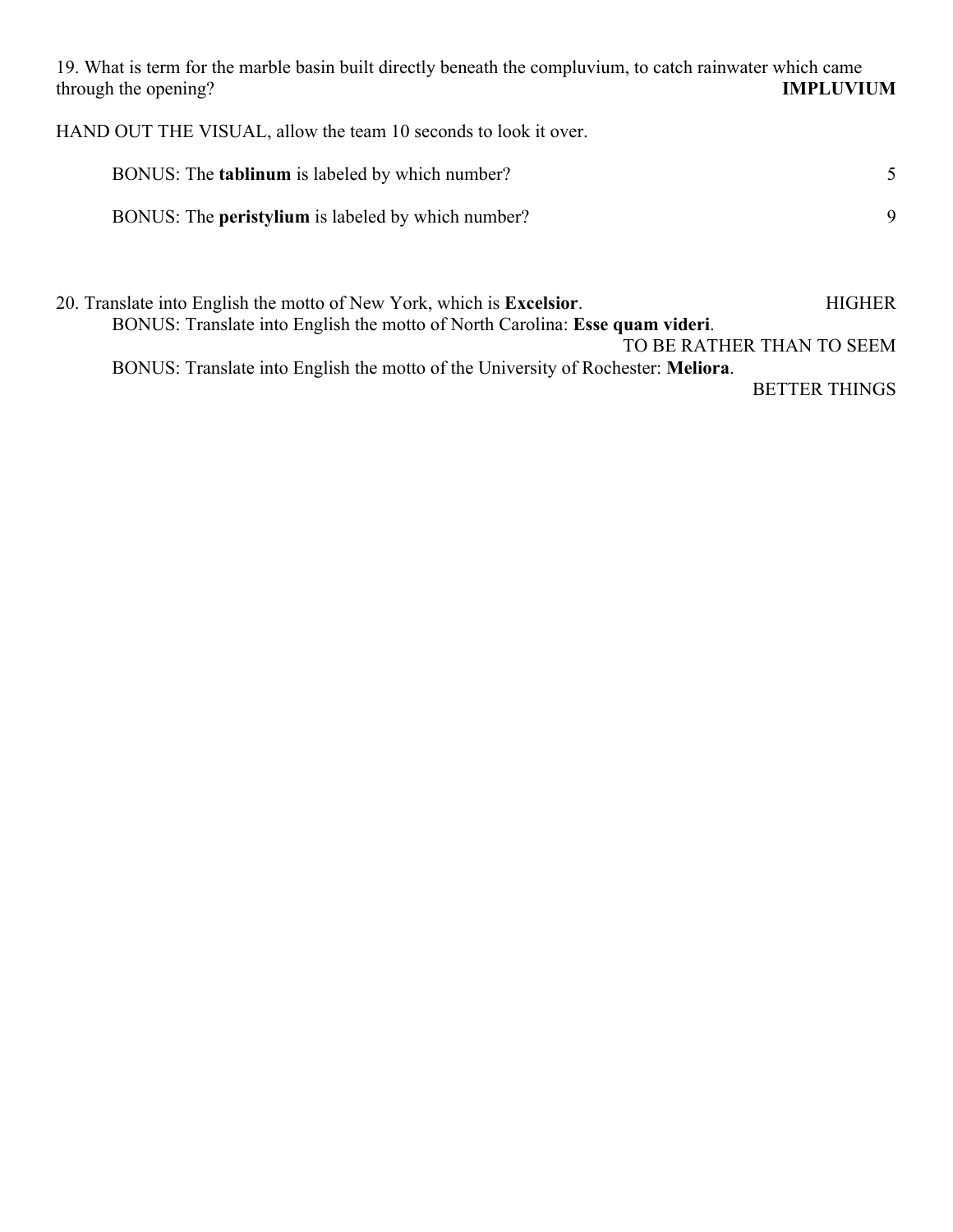## IJCL 2014 Certamen Novice ROUND 2

| BONUS: What is the Latin noun AND meaning at the root of uxoricide?<br><b>UXOR-WIFE</b><br>BONUS: What is the Latin noun AND meaning at the root of regicide?<br><b>REX-KING</b><br>2. What war was waged between 280-275 BC, which initially began as a minor dispute between Rome<br>and the city of Tarentum, which then requested aid from the Greek state of Epirus?<br><b>PYRRHIC WAR</b><br>BONUS: What was the first battle of the Pyrrhic war, which was almost a complete victory for Pyrrhus?<br><b>HERACLEA</b><br><b>ASCULUM</b><br>BONUS: Which battle, according to Plutarch, resulted in the phrase 'Pyrrhic Victory"?<br>3. Who was the son of Anticleia and Laertes who ruled on the island of Ithaca?<br><b>ODYSSEUS</b><br>BONUS: Who was the faithful wife of Odysseus?<br><b>PENELOPE</b><br>BONUS: Who was the son of Odysseus and Penelope?<br><b>TELEMACHUS</b><br>4. Please translate the following sentence into English: Servī strenuē in agrīs laborant.<br>THE SERVANTS ARE WORKING/WORK IN THE FIELDS STRENUOSLY/HARD<br>BONUS: Please translate the following sentence into English: Puerī ad ludum īre non volunt. |
|-----------------------------------------------------------------------------------------------------------------------------------------------------------------------------------------------------------------------------------------------------------------------------------------------------------------------------------------------------------------------------------------------------------------------------------------------------------------------------------------------------------------------------------------------------------------------------------------------------------------------------------------------------------------------------------------------------------------------------------------------------------------------------------------------------------------------------------------------------------------------------------------------------------------------------------------------------------------------------------------------------------------------------------------------------------------------------------------------------------------------------------------------------|
|                                                                                                                                                                                                                                                                                                                                                                                                                                                                                                                                                                                                                                                                                                                                                                                                                                                                                                                                                                                                                                                                                                                                                     |
|                                                                                                                                                                                                                                                                                                                                                                                                                                                                                                                                                                                                                                                                                                                                                                                                                                                                                                                                                                                                                                                                                                                                                     |
|                                                                                                                                                                                                                                                                                                                                                                                                                                                                                                                                                                                                                                                                                                                                                                                                                                                                                                                                                                                                                                                                                                                                                     |
|                                                                                                                                                                                                                                                                                                                                                                                                                                                                                                                                                                                                                                                                                                                                                                                                                                                                                                                                                                                                                                                                                                                                                     |
|                                                                                                                                                                                                                                                                                                                                                                                                                                                                                                                                                                                                                                                                                                                                                                                                                                                                                                                                                                                                                                                                                                                                                     |
|                                                                                                                                                                                                                                                                                                                                                                                                                                                                                                                                                                                                                                                                                                                                                                                                                                                                                                                                                                                                                                                                                                                                                     |
| THE BOYS DO NOT WANT TO GO TO SCHOOL<br>BONUS: Please translate the following sentence into English: Bellō saepe bonī militēs interficiuntur.<br>IN WAR OFTEN GOOD SOLDIERS ARE KILLED                                                                                                                                                                                                                                                                                                                                                                                                                                                                                                                                                                                                                                                                                                                                                                                                                                                                                                                                                              |
| 5. What term did the Roman use to refer to elaborate baths, which correspond to our modern day country clubs?<br><b>THERMAE/BALNEA</b>                                                                                                                                                                                                                                                                                                                                                                                                                                                                                                                                                                                                                                                                                                                                                                                                                                                                                                                                                                                                              |
| BONUS: For what was the apodyterium used?<br><b>CHANGING ROOM</b><br>BONUS: What was the sudatorium?<br><b>SAUNA/STEAM ROOM</b>                                                                                                                                                                                                                                                                                                                                                                                                                                                                                                                                                                                                                                                                                                                                                                                                                                                                                                                                                                                                                     |
| 6. What great shipbuilder did Jason request to build, with Athena's help, the 50-oared ship that would take<br>Jason and his crew on a great quest to retrieve the Golden Fleece?<br><b>ARGUS</b><br>BONUS: Which two of Jason's crew aided Phineus by attacking and driving off the Harpies that were<br>tormenting him?<br><b>ZEETES &amp; CALAIS</b><br>BONUS: Which of Jason's crew boxed and killed king Amycus while on their journey to Cholcis?<br><b>POLYDEUCES/POLLUX</b>                                                                                                                                                                                                                                                                                                                                                                                                                                                                                                                                                                                                                                                                 |
| 7. What is the title of the British detective TV series that the Romans might have called, Medicus Qui?<br>DOCTOR WHO                                                                                                                                                                                                                                                                                                                                                                                                                                                                                                                                                                                                                                                                                                                                                                                                                                                                                                                                                                                                                               |

BONUS 1: What is the Latin rendering of FOX's new TV Comedy, The New Girl?

BONUS 2: What is the Latin rendering of AMC's hit drama, Mad Men? **IRATI VIRI**

**NOVA PUELLA**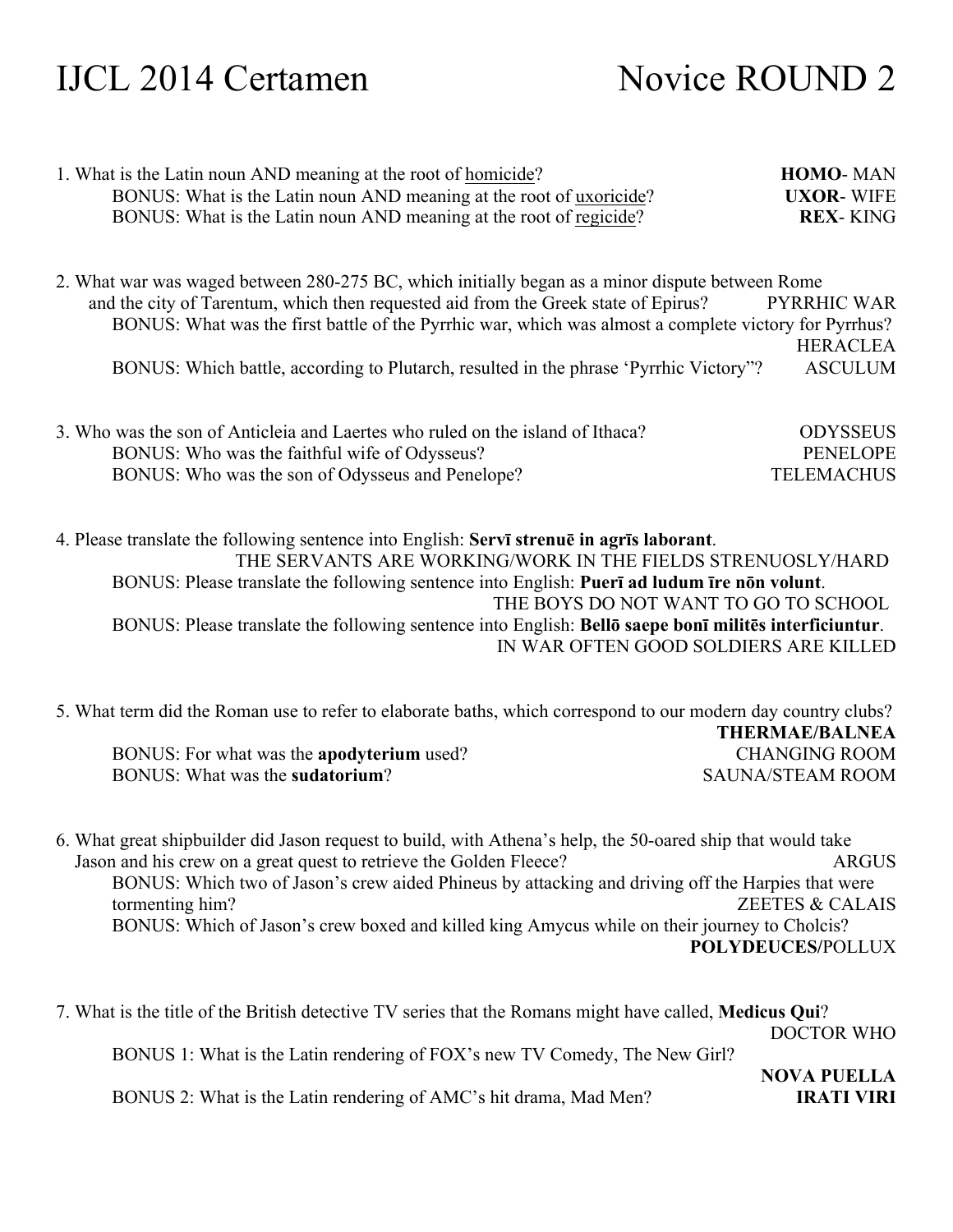8. Medical prescriptions often contain Latin abbreviations. If a certain medicine is to be taken **h.s***.*, when should you take it? BEDTIME (HOUR OF SLEEP)

BONUS: What does the abbreviation **q.i.d***.* mean about a medicine? (IT SHOULD BE TAKEN) FOUR TIMES A DAY

BONUS: What does the abbreviation **n.p.o***.* mean about a medicine? (NOTHING SHOULD BE EATEN OR DRUNK) NOTHING BY MOUTH

9. What two brothers both served as tribunes in the late second century BC. Each brother attempted to pass land reform legislation? TIBERIUS & GAIUS GRACCHUS BONUS: Who was their mother? CORNELIA BONUS: Who was the father of Cornelia? SCIPIO AFRICANUS

10. Who at noon of his first day on earth, stepped outside of the cave he was born in, to encounter a tortoise which he promptly killed and invented the lyre out of it's shell? HERMES BONUS: Bored of the music, Hermes departed the cave again only to discover a herd of whose cattle, which he immediately stole? APOLLO BONUS: What old man did he encounter while stealing the cattle, who promised that he would tell no one what he had seen, only to give up his secret to a disguised Hermes later? BATTUS

11. Please translate the following into Latin: Aphrodite is the goddess of love.

**MINERVA DEA AMORIS EST** BONUS: Please translate the following into Latin: Zeus was the king of the gods. **JUPITER ERAT REX DEORUM** BONUS: Please translate the following into Latin: Poseidon has been the patron of sailors. **NEPTUNUS FUIT PATRONUS NAUTARUM**

12. What island in the northern Aegean Sea became a cult center for the worship of Hephaestus after the people of the island had cared for him after his fall from Mt. Olympus? LEMNOS BONUS: On what island was Pygmalion, the sculptor of a statue who turned into a woman, a king? CYPRUS BONUS: On what island did Theseus abandon Ariadne? NAXOS

13. Give the Latin verb meaning to sail: **NAVIGARE** BONUS: Give the Latin meaning to flee: **FUGERE** BONUS: Give the Latin verb meaning to conquer: **VINCERE**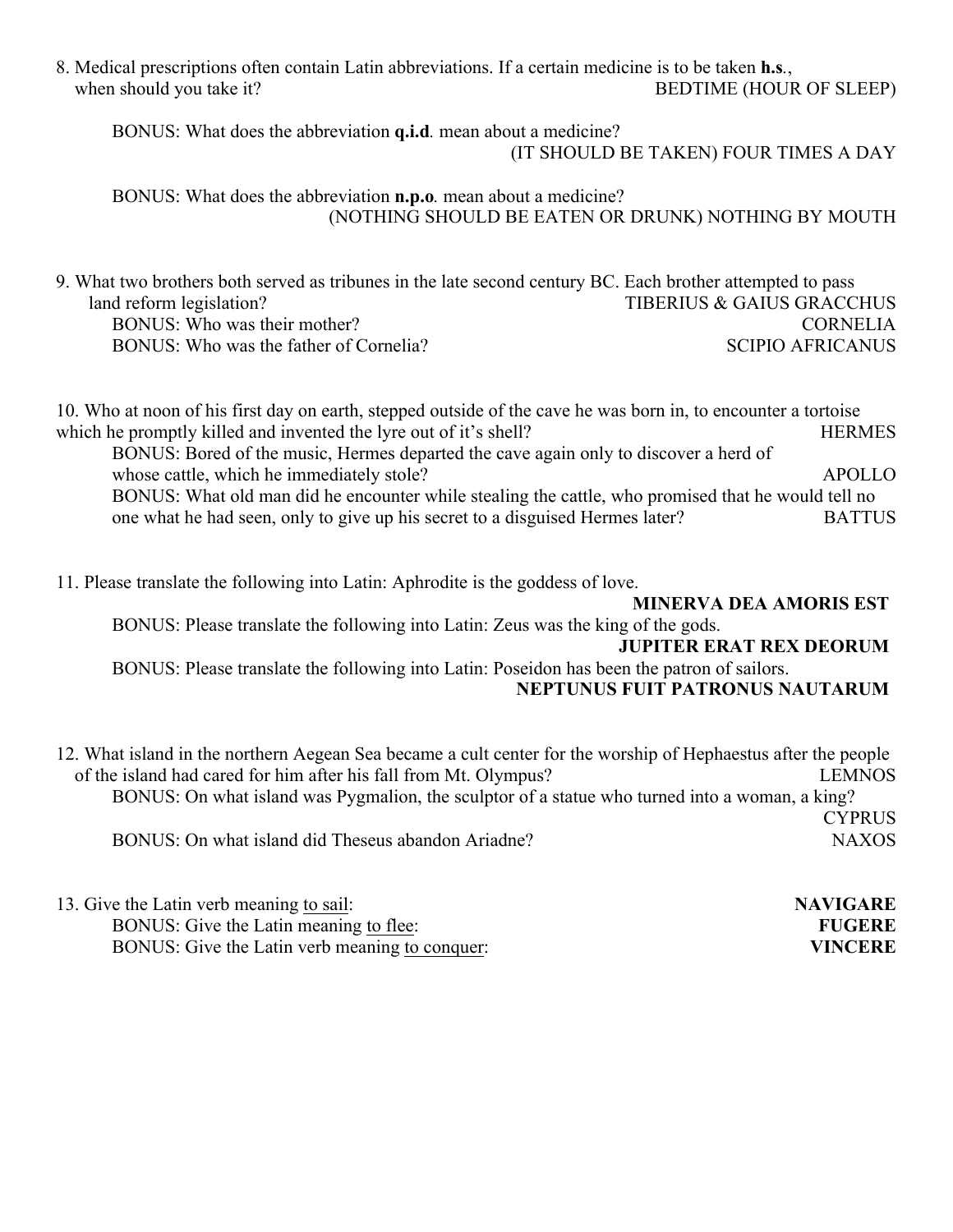14. Listen carefully to the following passage, which I will read twice, then answer in Latin the questions that follow.

**Olim erat nympha pulchra. Nomen nymphae erat Syringa. In Arcadiā habitabat. Centum deī et satyrī Syringam amābant, sed Syringa eōs non amābat. Quamquam Syringa nymphās ceterās et deam Dianam amābat, tamen deōs satyrōsque fugitābat**. (repeat)

| Question: Quod nomen nymphae erat?                 | <b>SYRINGA</b>                |
|----------------------------------------------------|-------------------------------|
| <b>BONUS: Ubi Syringa habitabat?</b>               | <b>IN ARCADIA</b>             |
| <b>BONUS: Quot dei satyrique Syringam amabant?</b> | <b>CENTUM (DEI SATYRIQUE)</b> |

15. Under which of the Five Good emperors did the Roman Empire reach it's greatest geographic extent? TRAJAN BONUS: Who was the first of the Five Good Emperors? NERVA BONUS: Who was the last of the Five Good Emperors? MARCUS AURELIUS

16. When recognized, perform the following Latin command. *Sta et laete carmen cane!* **(**ONE STUDENT SHOULD STAND SING HAPPILY**)**

BONUS: Now perform this command: *State et dicite mihi Anglice vestra nomina.* **(**MORE THAN NE STUDENT SHOULD STAND AND SAY THEIR NAMES IN ENGLISH**)**

BONUS: Now perform this command: *Sta et ride magna cum voce.* **(**ONE STUDENT SHOULD STAND AND LAUGH WITH A LARGE VOICE**)**

| 17. Derived from the Latin noun for body, what English word means: a company or group of people    |                               |
|----------------------------------------------------------------------------------------------------|-------------------------------|
| authorized to act as a single entity and recognized as such in law?                                | <b>CORPORATION</b>            |
| BONUS: Derived from the Latin noun for heart, what English word means: disagreement?               |                               |
|                                                                                                    | <b>DISCORD</b>                |
| BONUS: Derived from the Latin noun for end, what English word means: without limit?                |                               |
|                                                                                                    | <b>INDEFINITE</b>             |
|                                                                                                    |                               |
|                                                                                                    |                               |
| 18. What hero is the son of Alcmene, and the half brother of Iphicles?                             | <b>HERACLES</b>               |
|                                                                                                    |                               |
| HAND OUT THE VISUAL, allow the team 10 seconds to look it over.                                    |                               |
|                                                                                                    |                               |
| BONUS: You are looking at sketches of the metopes from the Temple of Zeus at Olympia. Which letter |                               |
| indicates Heracles' return with the Erymanthian Boar?                                              | G                             |
|                                                                                                    |                               |
| BONUS: In what two places is Heracles in letters B and K?                                          | <b>B-LERNEA, K-UNDERWORLD</b> |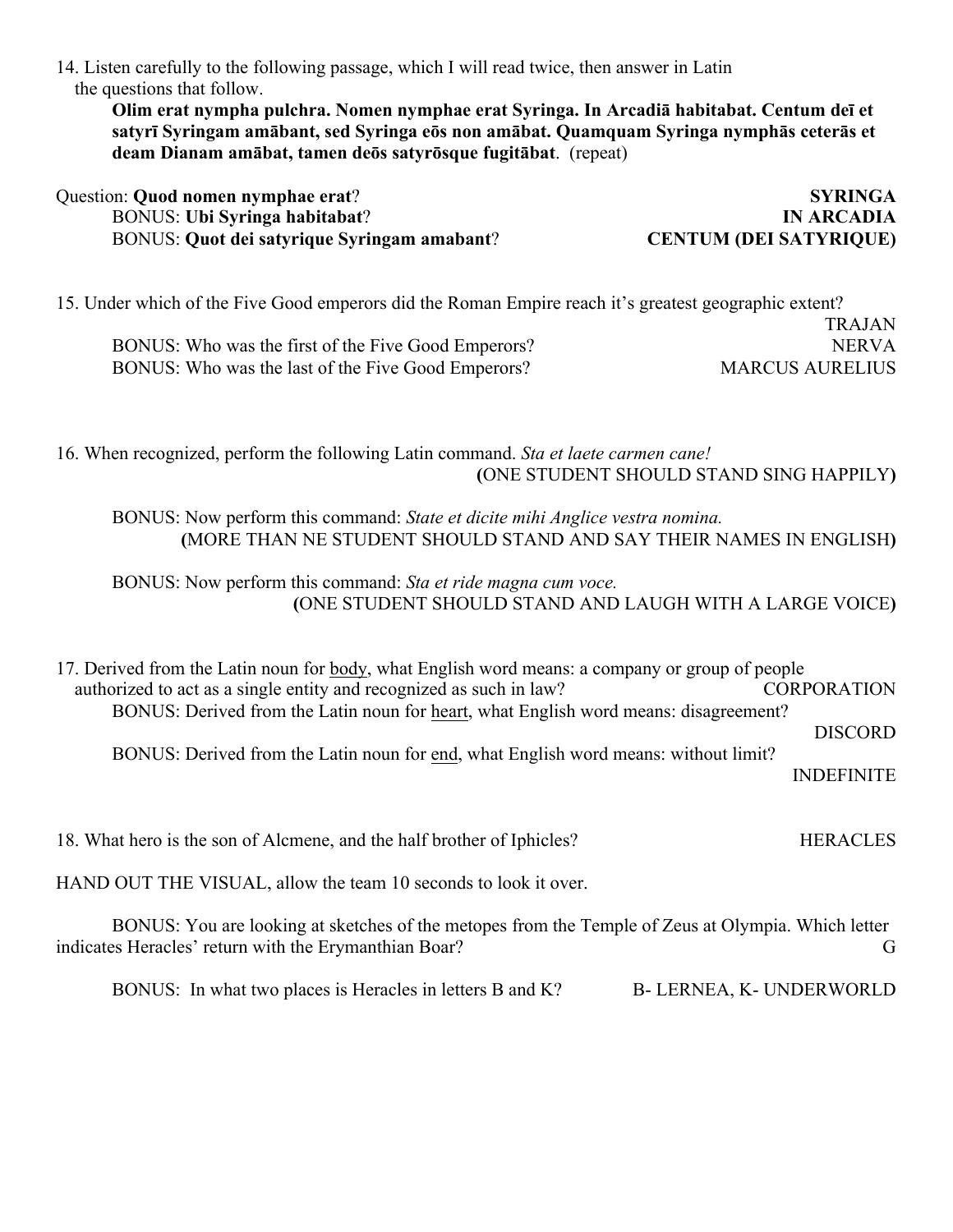19. What modern day country roughly relates to the area the Romans referred to as Lusitania? PORTUGAL

BONUS: What modern day country roughly relates to the area the Romans referred to as Helvetia? **SWITZERLAND** BONUS: What modern day country roughly relates to the area the Romans referred to as Mauretania? MOROCCO/ALGERIA (accept either)

20. For the noun **rex**, give the accusative plural form: **REGES** BONUS: For the noun **mons**, give the genitive plural form: **MONTIUM** BONUS: For the noun **libertas**, give the dative singular form: **LIBERTATI**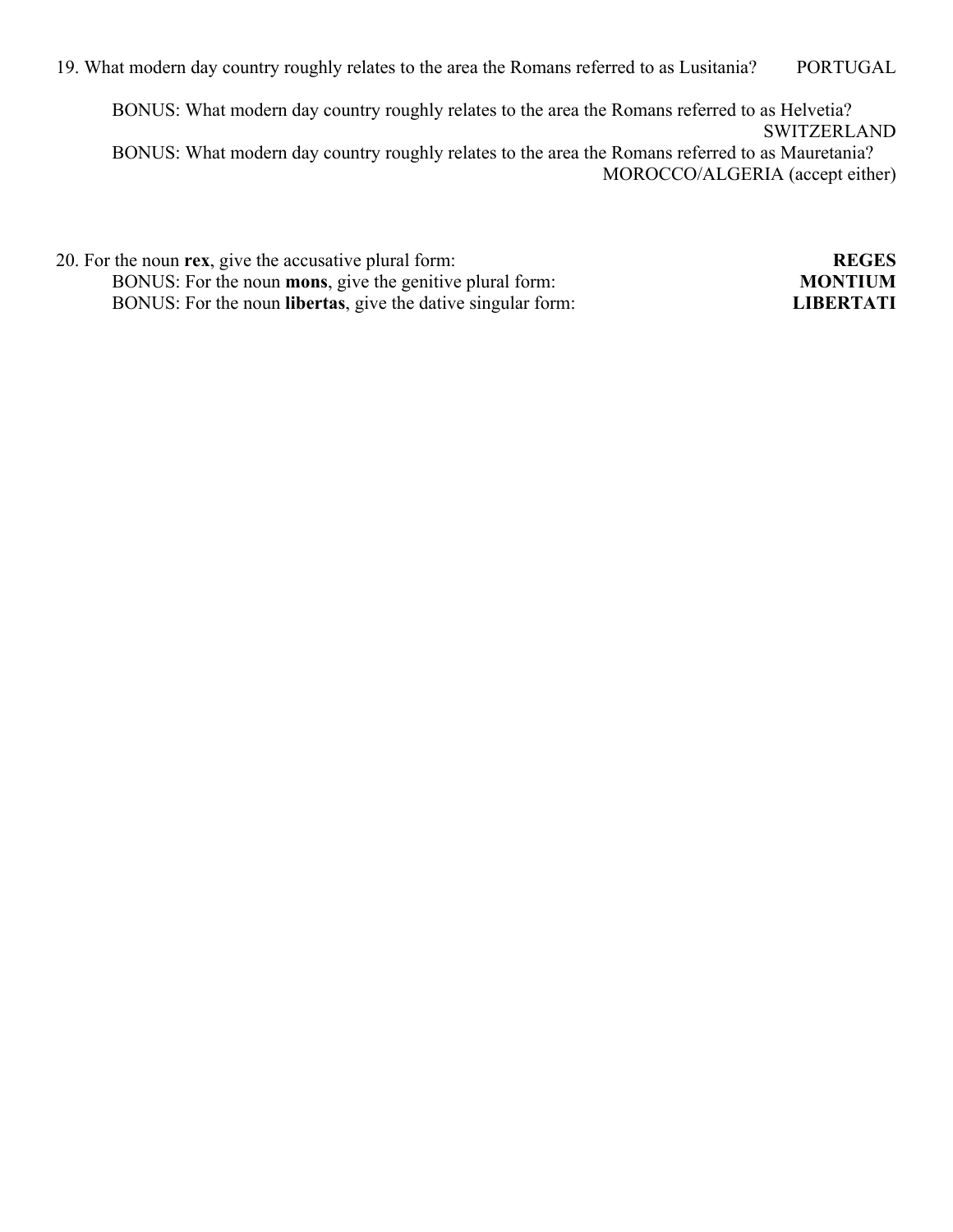## IJCL 2014 Certamen Novice ROUND 3

| 1. Who was the nephew of Marius who was married to Cinna's daughter Cornelia, and in 63 BC became the<br>Pontifex Maximus, and was elected to his first consulship in 59 BC along with Marcus Bibulus?<br>(GAIUS) JULIUS CAESAR<br>BONUS: In what year did Caesar begin his campaign in Gaul?<br>58 BC<br>52 BC<br>BONUS: In what year was the final decisive battle in Gaul, at Alesia?                          |
|-------------------------------------------------------------------------------------------------------------------------------------------------------------------------------------------------------------------------------------------------------------------------------------------------------------------------------------------------------------------------------------------------------------------|
| 2. Please translate the following into Latin: The wolf gives the fish to (his) friend.<br><b>LUPUS PISCEM AMICO DAT</b><br>BONUS: Please translate the following into Latin: The bear was sending the fox honey.<br>URSUS MEL VULPĪ MITTEBAT<br>BONUS: Please translate the following into Latin: The bull will show the horse the food.<br>TAURUS EQUO CIBUM MONSTRABIT/OSTENDET                                 |
| 3. What daughter of Peneus was the first love of Apollo, who, while fleeing the god, was turned by her father<br>into a laurel tree?<br><b>DAPHNE</b><br>BONUS: What lover of Apollo turned into a sunflower after being neglected by the god?<br><b>CLYTIE</b><br>BONUS: What princess of Troy rejected the love of Apollo after he had bestowed<br><b>CASSANDRA</b><br>upon her the gift of prophecy?           |
| 4. What are the meanings of the two Latin words at the root of circumspect?<br><b>AROUND &amp; SEE</b><br>BONUS: What are the meanings of the two Latin words at the root of translucent?<br><b>ACROSS &amp; LIGHT</b><br>BONUS: What are the meanings of the two Latin words at the root of jurisdiction?<br><b>LAW/RIGHT &amp; SAY/SPEAK</b>                                                                    |
| 5. HAND OUT A VISUAL TO ALL PLAYERS: You are looking at a map of the Roman Forum. You will have<br>15 seconds to look over the map individually. Then I will begin the toss-up question.<br>Give the number of the monument in the Roman Forum described here. This monument was began in 70 AD by<br>Vespasian and completed by his successor Titus in 80 AD. It could hold between 50 and 80 thousand fans, and |

the largest ampitheater in the world.

22 (FLAVIAN AMPITHEATER)

BONUS: What number labels the Temple of Vesta? 17

BONUS: What number labels the Curia? 7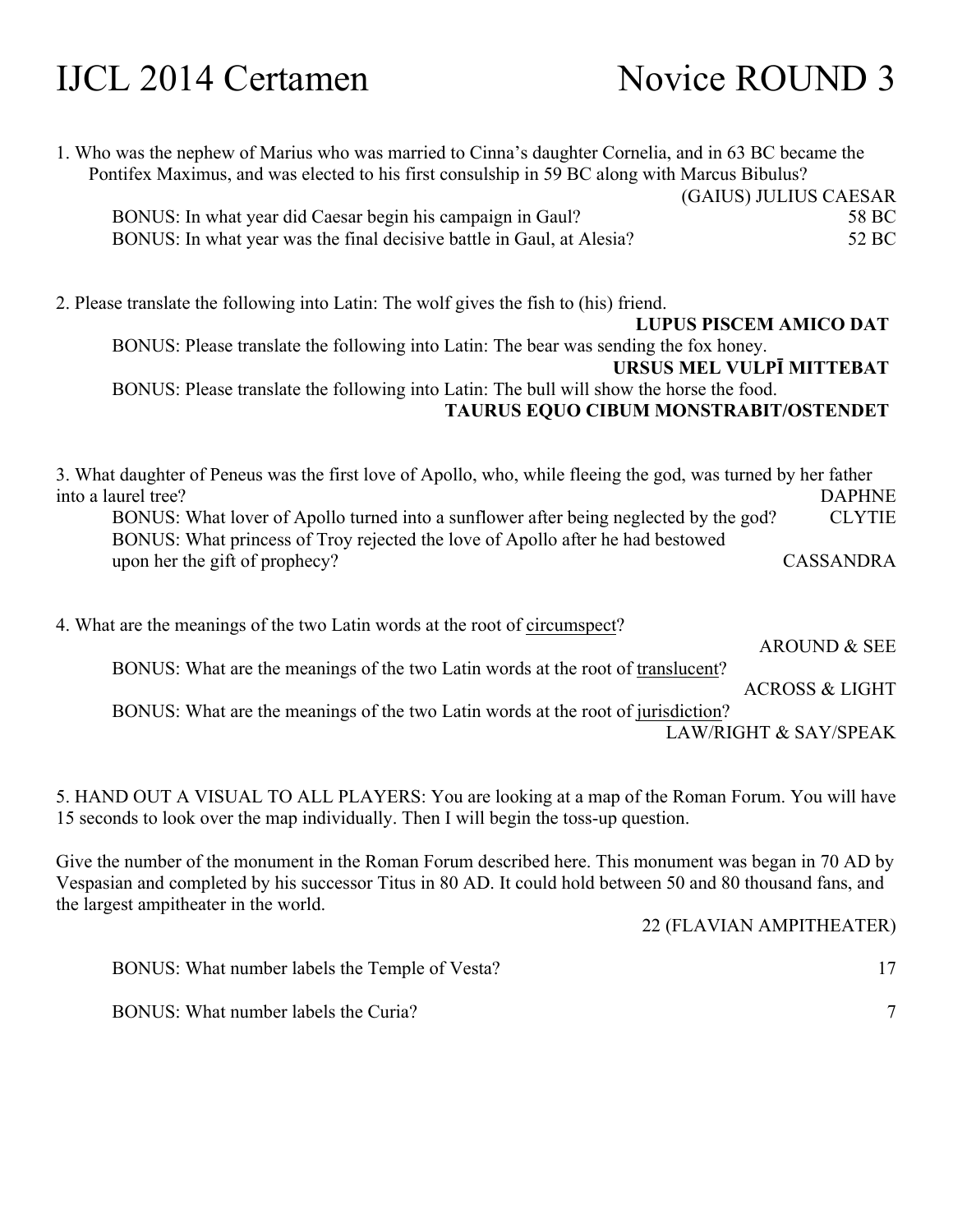| 6. Of the words <b>caelum, corpus, gaudium, navis</b> , and <b>pax</b> , which is being described in this Latin sentence?<br>Pluvia venit ab eo, atque id est super mari terraque.                                                                                                                                                       | <b>CAELUM</b>                                                             |
|------------------------------------------------------------------------------------------------------------------------------------------------------------------------------------------------------------------------------------------------------------------------------------------------------------------------------------------|---------------------------------------------------------------------------|
| BONUS: Which of those same words is being described in this Latin sentence? Est finis belli.                                                                                                                                                                                                                                             | <b>PAX</b>                                                                |
| BONUS: Which of those same words is being described in this Latin sentence?<br>Est super cruribus et infra caput.                                                                                                                                                                                                                        | <b>CORPUS</b>                                                             |
| 7. Although Acrisius locked his daughter Danae away in a chamber to prevent her from having children,<br>in what form did Zeus manage to find his way to her and lay with her?<br>BONUS: Who was the resulting son of Zeus and Danae?<br>BONUS: When Acrisius learned of her son, what did he do to rid himself of the problem?          | <b>GOLDEN RAIN</b><br><b>PERSEUS</b><br><b>SET THEM AFLOAT IN A CHEST</b> |
| 8. What is the term for: an educated Greek slave who would accompany young boys to school?<br>BONUS: What is the term for a primary school teacher would instruct young boys<br>in reading, writing, and arithmetic?<br>BONUS: What is the term for a secondary school teacher who would teach<br>Roman boys Latin and Greek literature? | <b>PAEDAGOGUS</b><br><b>LITTERATOR</b><br><b>GRAMMATICUS</b>              |

| 9. Which case in Latin is used to show place to which?       | <b>ACCUSATIVE</b> |
|--------------------------------------------------------------|-------------------|
| BONUS: Which case is used in Latin to show manner?           | <b>ABLATIVE</b>   |
| BONUS: Which case is used in Latin to show duration of time? | <b>ACCUSATIVE</b> |

| 10. Define the Latin adjectives: <b>longus</b> and <b>latus</b>                                      | <b>LONG/FAR &amp; WIDE</b>         |
|------------------------------------------------------------------------------------------------------|------------------------------------|
| BONUS: Define the Latin adjectives celer and acer:                                                   | <b>SWIFT/FAST &amp; SHARP/KEEN</b> |
| BONUS: Define the Latin adjectives <b>prudens</b> and <b>potens</b> : SMART/WISE/DILIGENT & POWERFUL |                                    |

11. Listen carefully to the following passage, which I will read twice, then answer in English the questions that follow.

**Miles Persius inquit, "Caelum propter numerum sagittārum non vidēbitis" Miles Spartanus respondet, "In umbrā, igitur, pugnābimus." Et Leonidas exclamat: "Pugnate magnīs cum animīs, Lacedaemoniī: hōdie apud inferōs fortasse cenābimus."**

Question: Why does the Persian soldier say they will not be able to see the sky?

(BECAUSE OF) THE NUMBER OF ARROWS BONUS: What does the Spartan soldier respond?THEN WE WILL FIGHT IN THE SHADOW/SHADE BONUS: Leonidas says that today we will dine with whom? WITH THE DEAD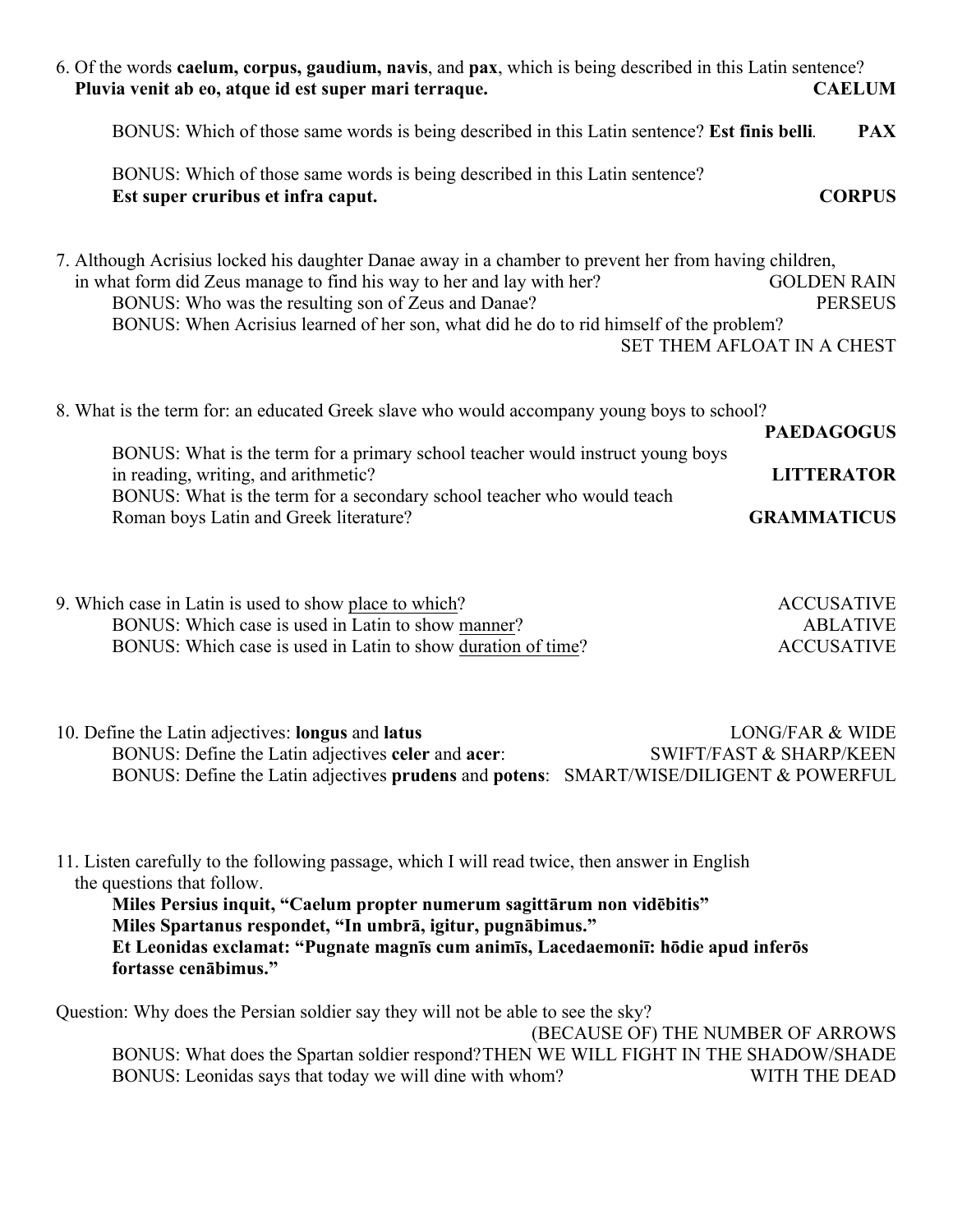12. What young warrior was discovered by Odysseus in the court of Lycomedes disguised as a young girl? ACHILLES

BONUS: Before he was discovered the daughter of Lycomedes bore a child to Achilles. What was the name of their son? NEOPTOLEMUS**/**PYRRHA BONUS: What seer of the Greek forces informed the Greeks that Troy could not be taken without the aid of Achilles? CALCHAS

13. Please translate the following sentence into English: **Domus plena hopitium non erat grata matrī** THE HOUSE FULL OF GUESTS WAS NOT PLEASING TO THE MOTHER BONUS: Please translate the following sentence into English: **Hospitēs, ut piscēs, redolēre incipiunt post trēs diēs.**

GUESTS/HOUSEGUESTS, AS/LIKE FISH, BEGIN TO SMELL AFTER THREE DAYS BONUS: Please translate the following sentence into English: **Esse optimus hospēs, manē domī**. TO BE THE BEST GUEST, STAY AT HOME

| 14. Who was only the second Emperor to succeed his father, when he took the throne upon |                 |
|-----------------------------------------------------------------------------------------|-----------------|
| the death of his father, Marcus Aurelius?                                               | <b>COMMODUS</b> |
| BONUS: Commodus saw himself as the reincarnation of what hero?                          | <b>HERCULES</b> |
| BONUS: Who succeeded Commodus as emperor?                                               | <b>PERTINAX</b> |

15. Which Rick Riordan book would be translated into Latin as *Domus Plutonis*? THE HOUSE OF HADES BONUS 1: Which Rick Riordan book would be translated into Latin as *Mare Monstrorum*? THE SEA OF MONSTERS BONUS 2: Which forthcoming Rick Riordan book would be translated into Latin as *Sanguis Olympi*? THE BLOOD OF OLYMPUS

16. What young man arrived at the tomb of Ninus only to find the veil of his lover in the dust covered with blood? PYRAMUS

BONUS: What young man lost his way while swimming the Hellespont like he many nights before when the waves put out the fire that was his guide? LEANDER

BONUS: What young man defeated Atalanta in a footrace to win her as a bride?

HIPPOMENES/MELANION

17. Which of the following words is not derived from the same Latin root as the others? AGITATOR PROACTIVE ACID EXACT AGILE BONUS: Which of the following words is not derived from the same Latin root as the others? CAPTOR INCEPTION EMANCIPATE CAPTION RECANT BONUS: Which of the following words is not derived from the same Latin root as the others? SEDUCE DICTATE ABDUCTION INTRODUCE REDUX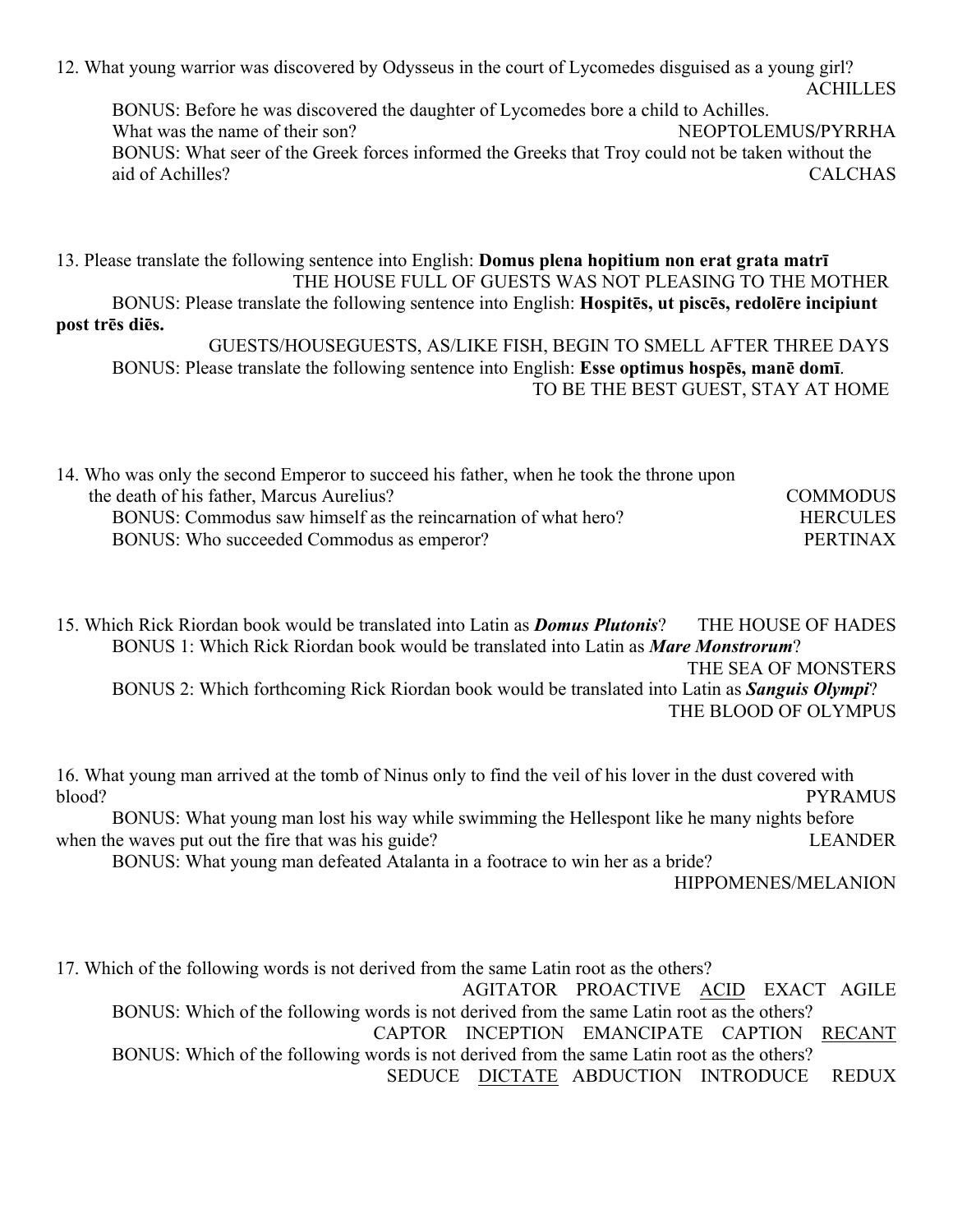18. After the murder of his wife and children, whom did Heracles have serve for twelve years to purify himself of the murder? EURYSTHEUS BONUS: Whose stables did Heracles have to clean as one of his labors? AUGEAS BONUS: Whose mares did Heracles have to fetch as another of his twelve labors? DIOMEDES

19. Ancus Marcius is said to have gained control of the salt-pans near Ostia. What is the name of the first permament bridge that he built across the Tiber to allow them to bring in the salt supply?

**PONS SUBLICIUS**

BONUS: Ancus Marcius is also said to have built the first prison in Rome. What is the name given to that prison? MAMERTINE BONUS: Who succeeded Ancus Marcius as king of Rome? **(**LUCIUS) TARQUINIUS PRISCUS

20. Imagine the following scenario. You say to your teammate, "Certamen is my favorite JCL event." Your teammate replies, "Yesterday I saw a dragon." What Latin phrase could be used to describe this response?

**NON SEQUITUR**

BONUS: After your teammate's comment, you say, "Yeah right. Dragons will never exist." What Latin phrase could you have used to express this sentiment? **AD KALENDAS GRAECAS** BONUS: Your friend, however, insists that there was a dragon, but urges you not to tell anyone. What Latin phrase refers to such secrecy? **SUB ROSA**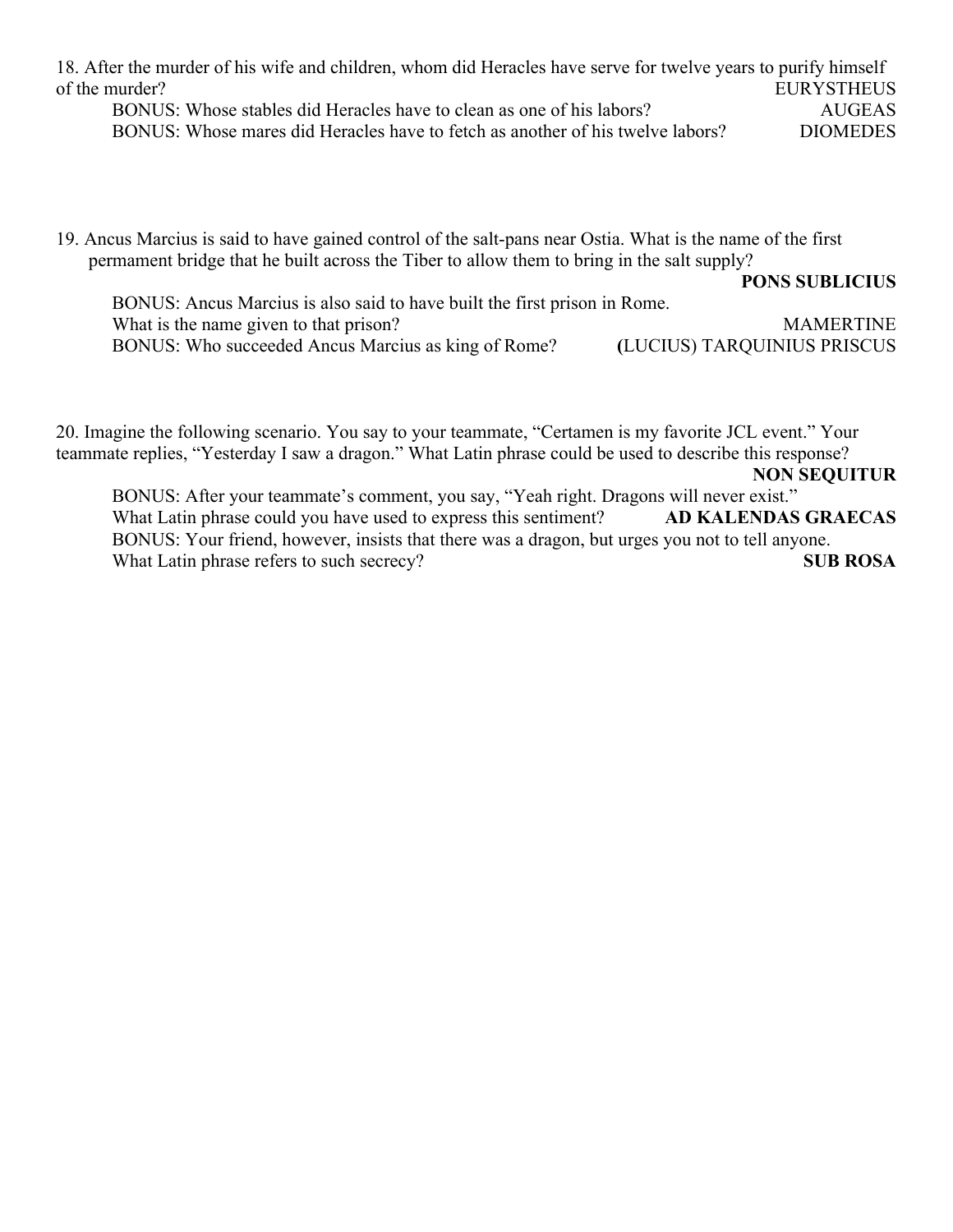## IJCL 2014 Certamen Novice FINALS

| 7. Quid significat: augeo?<br>Quid significat: aperio?                                                                                                                                                                                                                                                                                                                                                                                                       | <b>TO INCREASE</b><br>TO OPEN/REVEAL                       |
|--------------------------------------------------------------------------------------------------------------------------------------------------------------------------------------------------------------------------------------------------------------------------------------------------------------------------------------------------------------------------------------------------------------------------------------------------------------|------------------------------------------------------------|
| BONUS: What general conquered Corinth?                                                                                                                                                                                                                                                                                                                                                                                                                       | (GAIUS) MUMMIUS                                            |
|                                                                                                                                                                                                                                                                                                                                                                                                                                                              | <b>SCIPIO AEMILIANUS</b>                                   |
| BONUS: What general conquered Carthage?                                                                                                                                                                                                                                                                                                                                                                                                                      | <b>CORINTH</b>                                             |
| 6: 146 BC was a triumphant year for the Romans. It was the year of the destruction of Carthage and of what<br>other city?                                                                                                                                                                                                                                                                                                                                    |                                                            |
| 5: After she had been vomited up by Cronus was reared by the seasons, before she was seduced by Zeus in the<br>form of a cuckoo and became his wife?<br>BONUS: Over what city did Hera and Poseidon vie for patronage?<br>BONUS: Who is the daughter of Hera, a goddess of childbirth?                                                                                                                                                                       | <b>HERA</b><br><b>ARGOS</b><br><b>EILEITHYIA</b>           |
| 4. What Latin verb and its meaning is at the root of reclusive and preclude?<br>BONUS: What Latin verb and its meaning is at the root of succor and occur?<br>BONUS: What Latin verb and its meaning is at the root of election and eligible?                                                                                                                                                                                                                | <b>CLAUDO-SHUT</b><br><b>CURRO-RUN</b><br><b>LEGO-READ</b> |
| B2: Who was the wife of Tarquinius Priscus who helped him gain the throne?                                                                                                                                                                                                                                                                                                                                                                                   | <b>TARQUINIUS PRISCUS</b><br><b>TANAQUIL</b>               |
| B1: What king was originally known as Lucomo?                                                                                                                                                                                                                                                                                                                                                                                                                | <b>TATIA</b>                                               |
| 3: Although Numa Pompilius famously had a nymph as a consort, named Egeria, he also had a wife. Name this<br>daughter of a future king.                                                                                                                                                                                                                                                                                                                      |                                                            |
| 2: What monstrous brood of Phorcys and Ceto is the mother of the Crommyonian sow, Orthus, the Hydra, and<br>the Chimera?<br>BONUS: Who is the father, by Echidna, of Orthus, the Hydra, and Cerberus?<br>BONUS: Who killed Echidna?                                                                                                                                                                                                                          | <b>ECHIDNA</b><br><b>TYPHAON</b><br><b>ARGUS</b>           |
| 1. Translate the following into Latin: It is not necessary to live without the Latin Language.<br>NON NECESSE EST VIVERE SINE LINGUA LATINA<br>BONUS: Translate the following into Latin: The god of war and the goddess of love were caught by the<br>DEUS BELLI ET DEA AMORIS CAPIEBANTUR A DEO IGNIS<br>god of fire.<br>BONUS: Translate the following into Latin: The farmers will find gold in the fields.<br><b>AGRICOLAE AURUM IN AGRIS INVENIENT</b> |                                                            |

**Quid significat: iacio**? TO THROW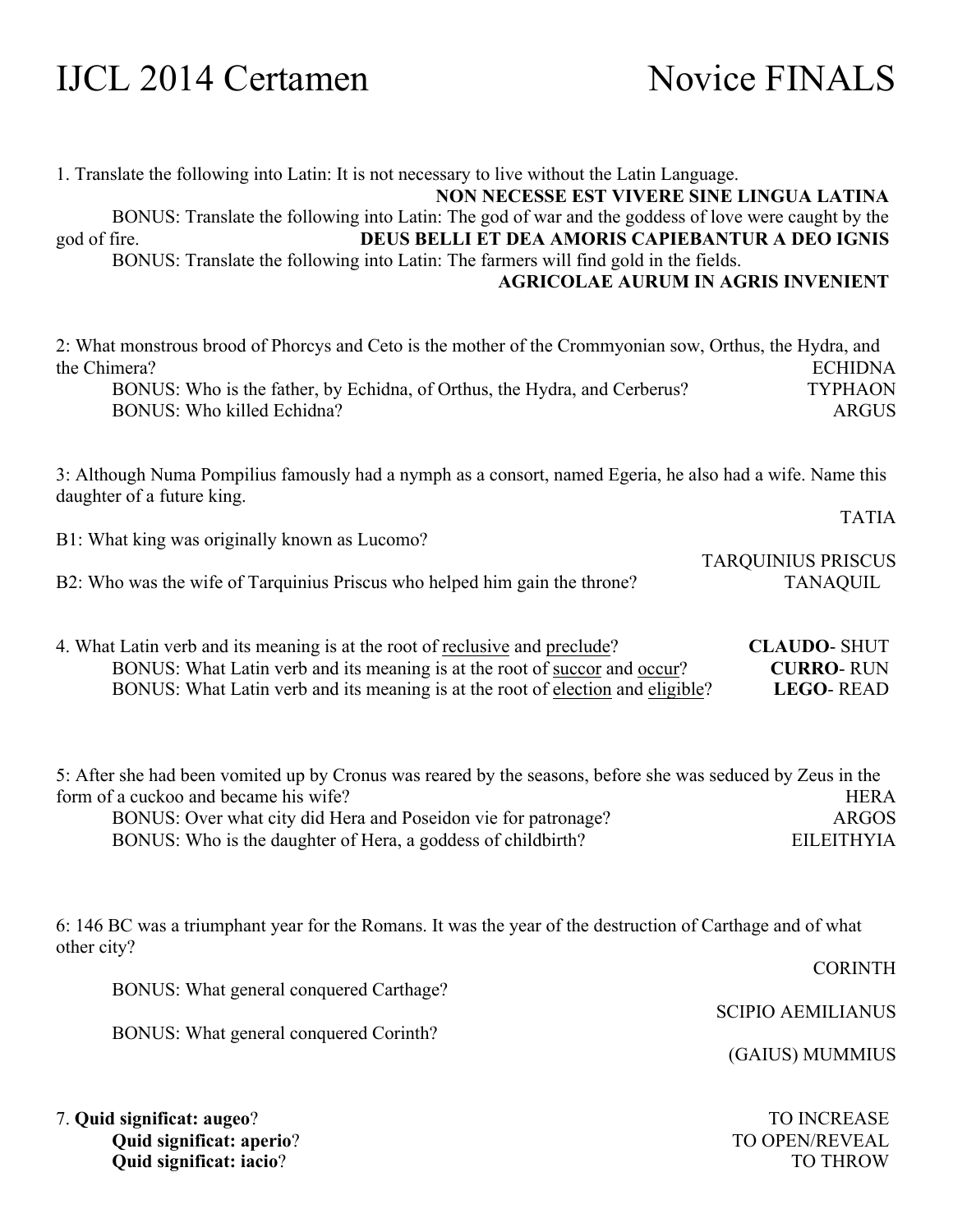8. What is the use of the ablative in the following sentence? **Hieme saepe Cornelii ad Graeciam navigabant**. TIME WHEN BONUS: What is the use of the ablative in the following sentence? **Magnā curā Cicero orationem scripsit.** MANNER BONUS: What is the use of the ablative in the following sentence? **Ostium ab ianitore et cane custodiebatur.** AGENT

9: Who, tricked into thinking she was being married off to Achilles, was almost sacrificed by her father Agamemnon before she was saved by Artemis? IPHIGENIA BONUS: Where did Agamemnon try to sacrifice her, the site of the gathering of Greeks set to sail to Troy? AULIS BONUS: With what did Artemis replace Iphigenia? STAG

10: What uncle of Caligula was also his first consular colleague? **CLAUDIUS** B1: What son of Claudius was killed on the orders of Nero? **BRITANNICUS** B2: Whom did Nero kick to death while she was pregnant? POPPAEA SABINA

11. Translate into English this state motto, which contains a future imperative; the motto of Idaho: **Esto perpetua.**

MAY IT BE FOREVER

BONUS: Translate into English the motto of Colorado: **Nil sine numine**. NOTHING WITHOUT DIVINE GUIDANCE/GOD BONUS: Translate into English the motto of Wyoming: **Cedant arma togae**. LET ARMS YIELD TO THE TOGA

| 12. These us defeated a number of criminals on his journeys by himself, but even the great These us |                   |
|-----------------------------------------------------------------------------------------------------|-------------------|
| needed help when he went to kidnap which woman to be his wife?                                      | <b>HELEN</b>      |
| BONUS: Who was his companion?                                                                       | <b>PIRITHOOS</b>  |
| BONUS: Whom were they planning to kidnap for Pirithous?                                             | <b>PERSEPHONE</b> |

13.: Translate into English this Latin song title from Disney's Frozen: "**Amor est ianua aperta**".

LOVE IS AN OPEN DOOR

B1: Now translate: "**cupisne aedificare hominem niveum**?"

DO YOU WANT TO BUILD A SNOWMAN?

B2: Now translate into Latin the title "**In Summer**".

AESTATE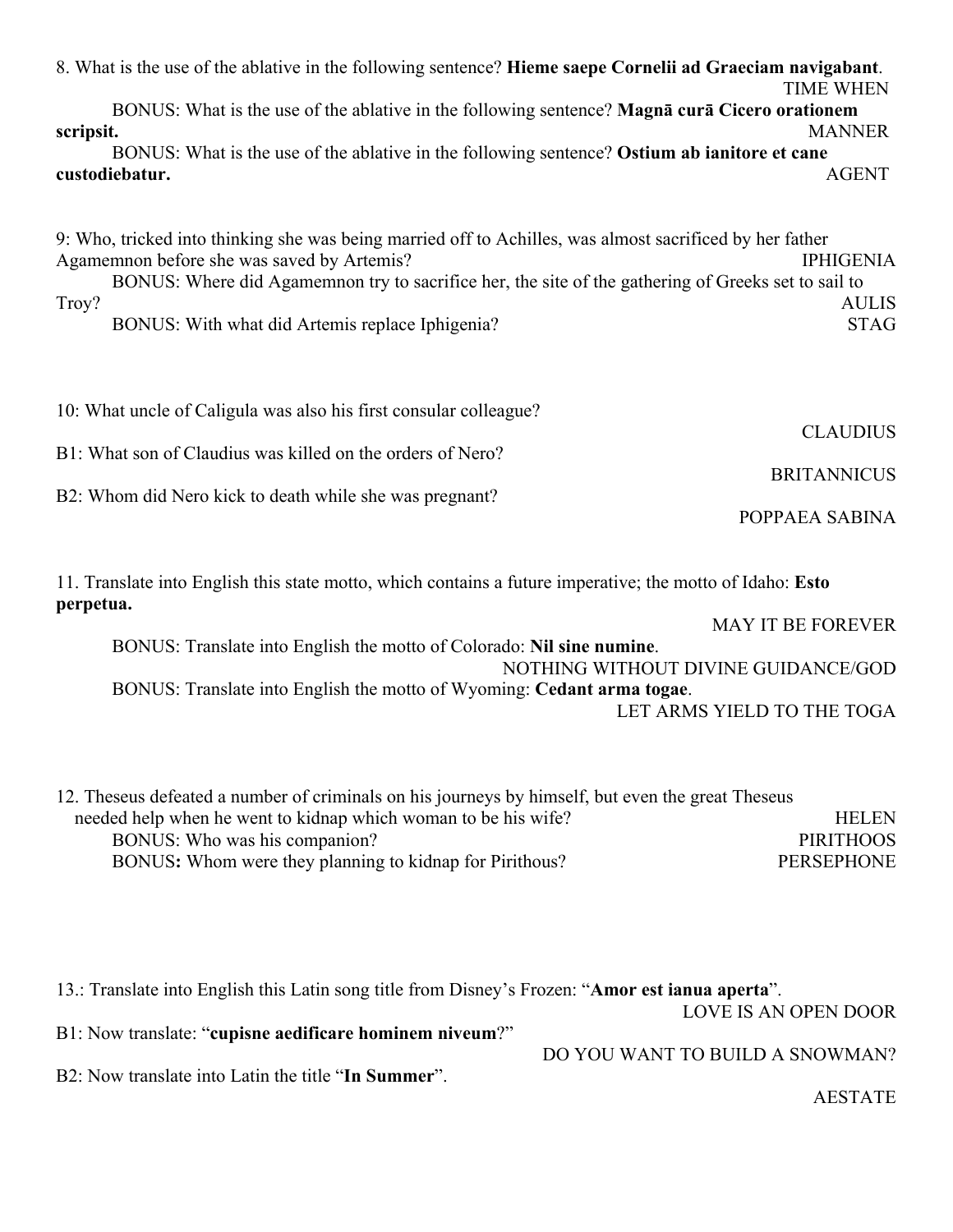14: What is the term for a type of gladiator who fought with virtually no armor and no helmet, but was armed with a dagger, trident, and net? **RETIARIUS** BONUS: What is the term for a heavily armored gladiator who wore a helmet with a fish on it, and was armed with a gladius and large oblong shield? **MURMILLO** BONUS: What is the term for a gladiator who was usually paired with a murmillo, and wore a broad rimmed helmet and was armed with a small round shield and a small curved sword? **THRAEX/**THRACIAN

15. TOSSUP: Listen carefully to the following passage from Martial, which I will read twice, then answer in Latin

the questions that follow.

#### **Nōn amō tē, Sabidī nec possum dicere quāre Hoc tantum possum dicere: nōn amō tē**

| <b>Question: Quem non Martialis amat?</b>          | <b>TE/SABIDIUM</b> |
|----------------------------------------------------|--------------------|
| <b>BONUS: Cui Martialis poema scribit?</b>         | <b>SABIDIO</b>     |
| <b>BONUS: Quid tantum Martialis dicere potest?</b> | <b>NON AMO TE</b>  |

16: What son of Glaucus, originally named Hipponous, received his epithet because he had killed a childhood friend or relative named Bellerus? BELLEROPHON BONUS: What great task did Iobates send Bellerophon on? KILL CHIMERA BONUS: How does Bellerophon meet his demise? FELL OFF PEGASUS

17. When recognized by the moderator, perform the following command: **sta et ambula similis civi Aegypti**. STUDENT SHOULD STAND AND WALK LIKE AN EYGPTIAN BONUS: Now perform the following command: **omnes vertite et audientibus cantate una,** 

### **quid vulpes dicit**?

ALL STUDENTS SHOULD TURN AND SING TO THE AUDIENCE "WHAT DOES THE FOX SAY" BONUS: Now perform the following command: **omnes surgite et ambulate quasi in luna**. ALL STUDENTS SHOULD RISE AND WALK AS IF ON THE MOON

18: In 312 AD, what emperor is said to have seen the Latin phrase, "**In hoc signo vinces**," prior to defeating Maxentius? CONSTANTINE BONUS: Constantine reunited the Empire after the tetrarchy. Who had split the Empire into this organization? DIOCLETIAN BONUS: When Diocletion divided the empire, he was one of two Emperors. Name the other. MAXIMIAN

19: Which of the following English derivatives is not derived from the same Latin noun as the rest? ACCURACY CURAVATURE CURATIVE SECURITY CURIOUS BONUS: Which of the following English derivatives is not derived from the same Latin noun as the rest?

COOPERATION HORS D'OEUVRES INURE MANOEUVRE ONEROUS BONUS: Which of the following English derivatives is not derived from the same Latin noun as the

SUBPAR PARTICLE PARCEL COMPARTMENT BIPARTISAN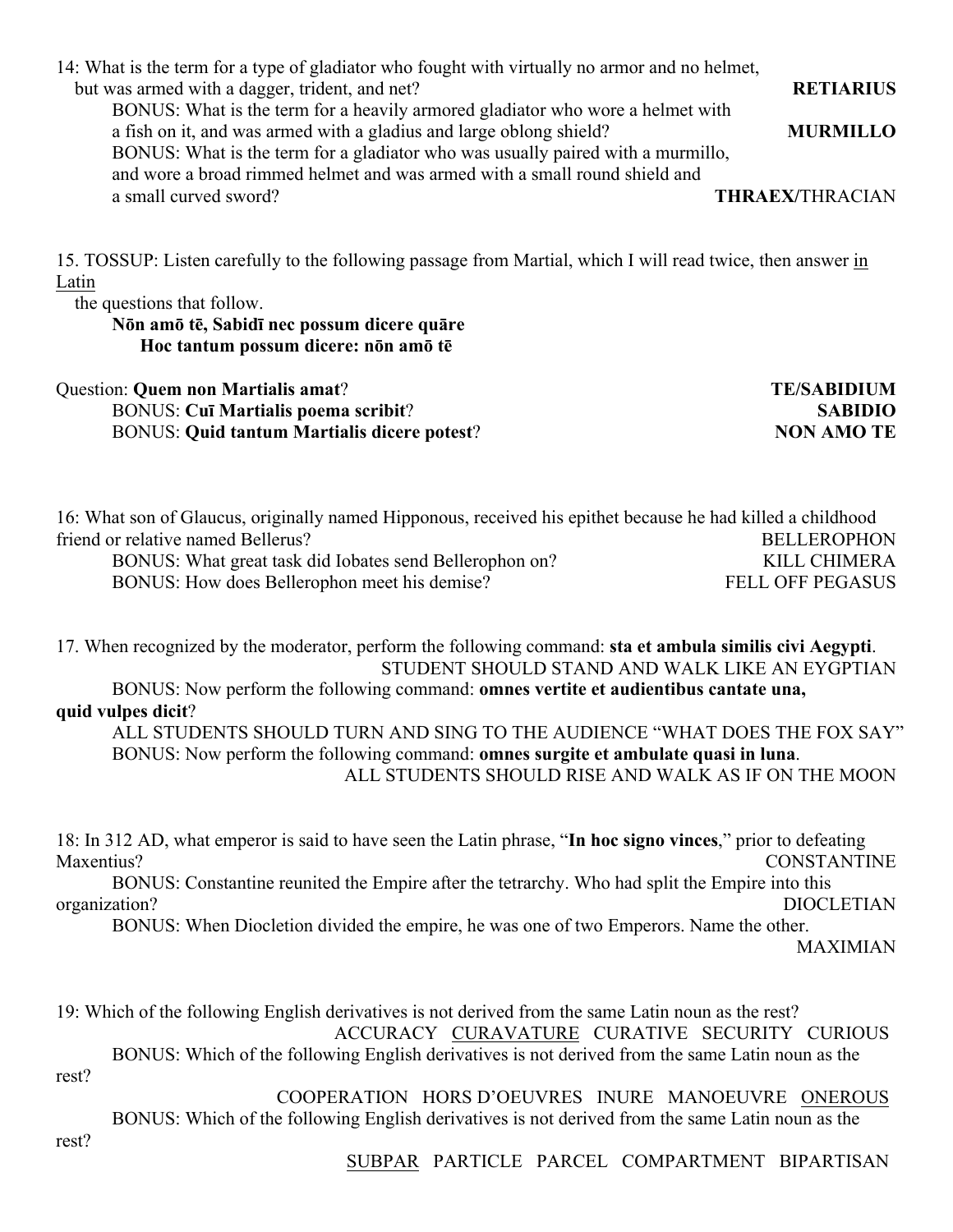20. Please translate the following sentence into English: **Numquam nōs paramur vincī**.

WE ARE NEVER PREPARED TO BE BEATEN/CONQUERED/DEFEATED BONUS: Please translate the following sentence into English:

**Nostrī hostēs fuerunt bonī sed putāmus nōs esse meliorēs.**

OUR ENEMIES/OPPONENTS HAVE BEEN GOOD, BUT WE THINK WE ARE BETTER BONUS: Please translate the following sentence into English:

**Sī nōn erimus victōrēs, erit culpa nostrī magistrī.**

IF WE WILL NOT BE VICTORS, IT WILL BE THE FAULT OF OUR TEACHER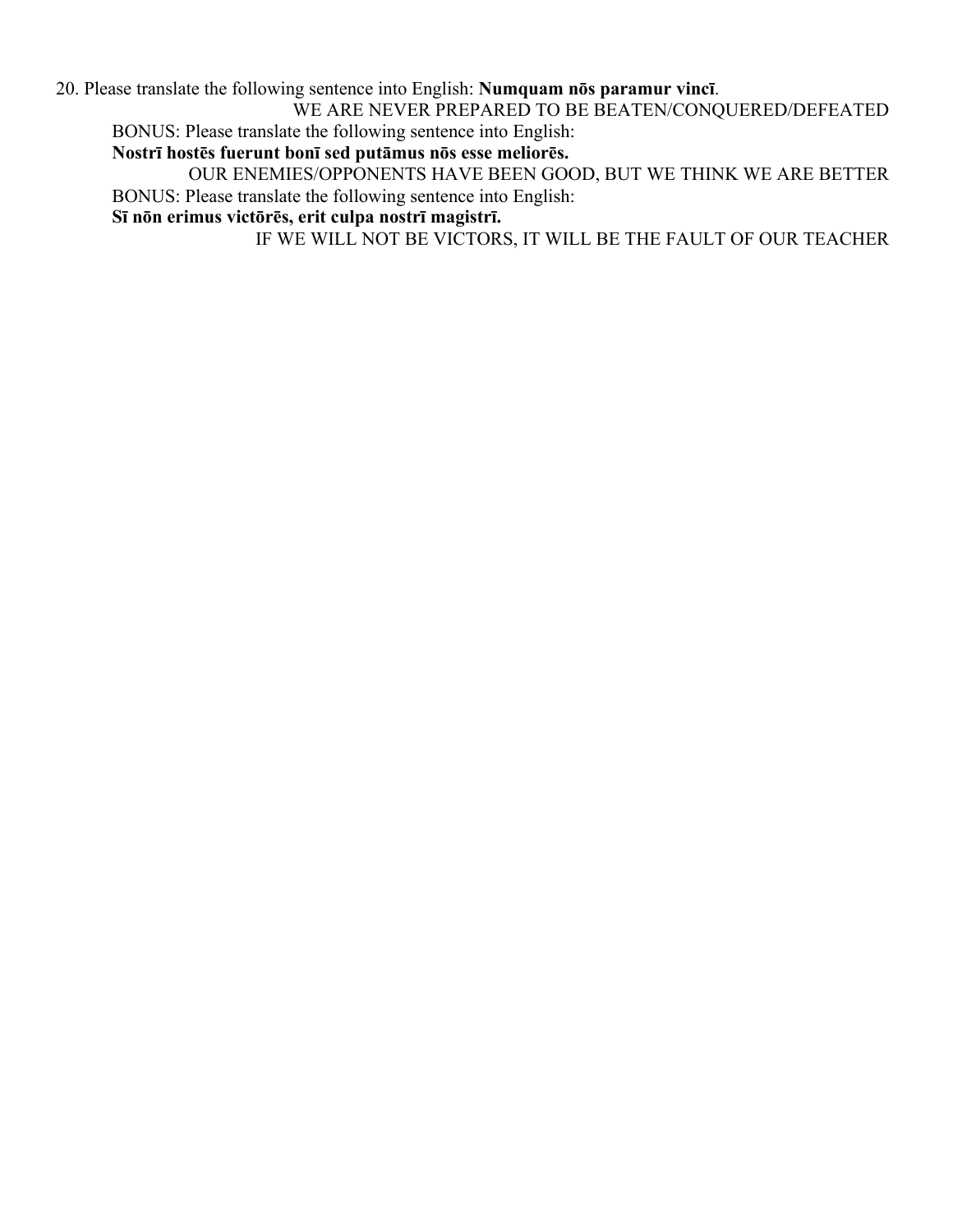## IJCL 2014 Certamen Intermediate ROUND 1

1. Translate into English the motto of Michigan, **Si quaeris peninsulam amoenam, circumspice**. IF YOU SEEK A PLEASANT PENINSULA, LOOK AROUND

BONUS: Translate into English the motto of Dartmouth College, **Vox clamantis in deserto**. THE VOICE OF ONE SHOUTING IN THE WILDERNESS BONUS: Translate into English the motto of Amherst College, **Terras irradient**. LET THEM (not "THEY WILL") ILLUMINATE THE LANDS

2. Which king of Rome, of Sabine origin, introduced a 12 month calendar and organized the religious life of the community by establishing regular cults and priests? NUMA POMPILIUS

BONUS: Which king of Rome, also of Sabine origin, is said to have built the first permanent bridge across the Tiber? ANCUS MARCIUS

BONUS: Which king of Rome, either of Latin or Etruscan descent, or an Etruscan originally named Masterna, protected the city of Rome by building a defensive wall surrounding it?

SERVIUS TULLIUS

3. In Book 12 of the Odyssey, Odysseus and his crew had to sail past Scylla and Charybdis. How many sailors were eaten by Scylla? 6 BONUS: Odysseus of course did not want to let his sailors get eaten by Scylla but he had no choice. He was following the advice of which sorceress? CIRCE BONUS: On the island of Helios, Odysseus warned his crew not to eat the cattle of the sun god. Which outspoken crewmember convinced the rest of the crew to disobey Odysseus and feast? EURYLOCHUS

4. It's time for some Valentine's Day clichés! Please translate the following into Latin: love is like a rose. **AMOR SIMILIS ROSAE**

BONUS: Please translate the following into Latin: Money can't buy you love. **PECUNIA NON POTEST EMERE AMOREM TIBI** BONUS: Please translate the following into Latin: All is fair in love and war.

**OMNIS AEQUUS/PAR AMORE ET BELLO**

5. At what decisive engagement, during the Second Samnite war, was the Roman army trapped in a mountain pass and forced to surrender? CAUDINE FORKS BONUS: In what year did this occur? 321 BC BONUS: In 315 BC, where did the Romans suffer another crushing defeat at the hands of the Samnites? LAETULAE

6. Who, because his uncle Pelias refused to give up his throne, gathered together all the heroes of his time and departed for the far off city of Colchis? JASON BONUS: Who was the king of Colchis? AEETES BONUS: Who is the builder of Jason's ship? ARGUS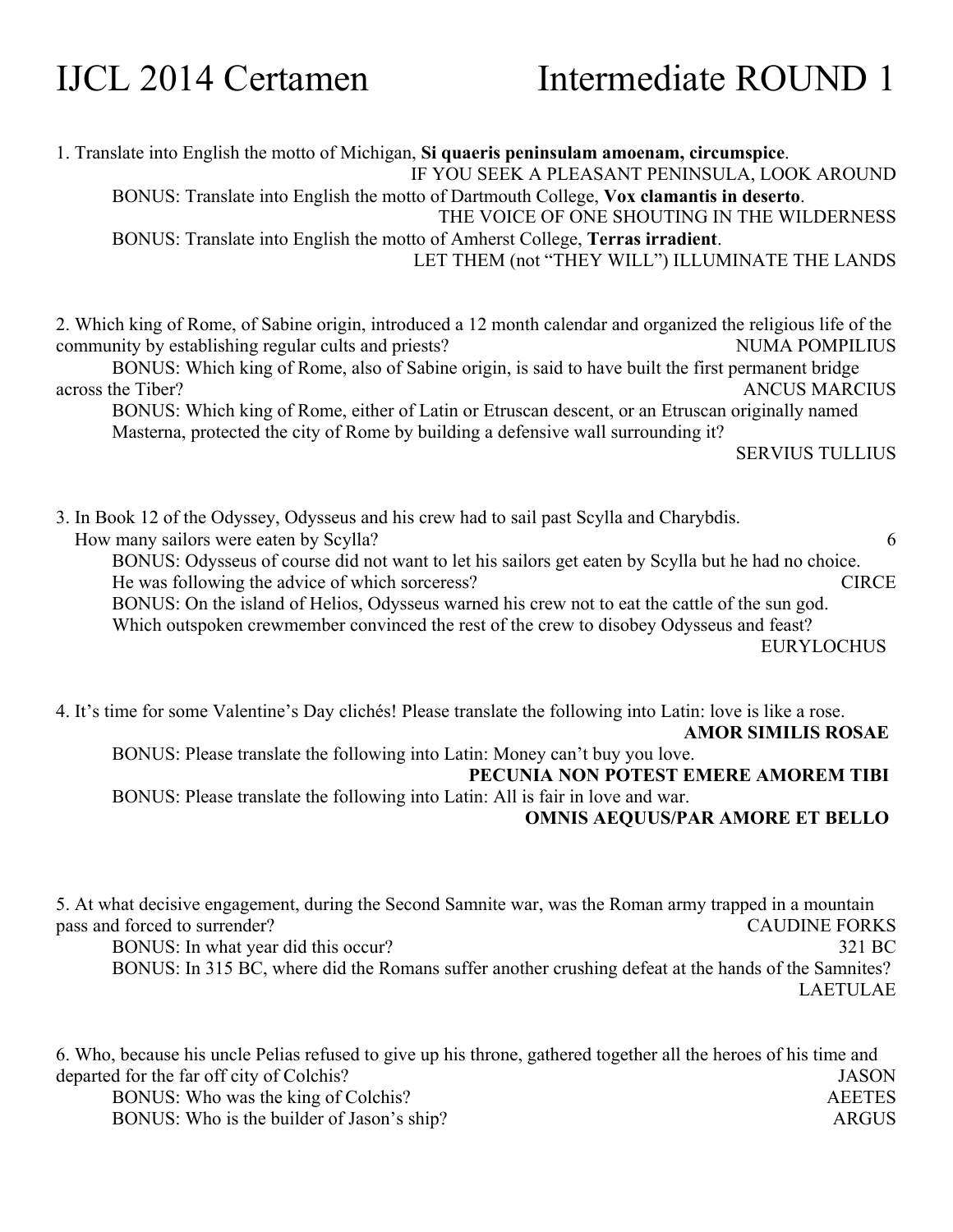7. Listen carefully to the following passage form Martial, which I will read twice, then answer in English the questions that follow.

#### **Thais habet nigrōs, niveōs Laecania dentēs. Quae ratiō est? Emptōs haec habet, illa suōs**. (repeat)

| Question: What color teeth does Thais have?            | BLACK                  |
|--------------------------------------------------------|------------------------|
| BONUS: What color teeth does Laecania have?            | (SNOW) WHITE           |
| BONUS: What does Martial imply about Laecania's teeth? | <b>SHE BOUGHT THEM</b> |

| 8. Upon his arrival at Athens, Theseus did not immediately reveal himself, nor did his father recognize him. |                                    |
|--------------------------------------------------------------------------------------------------------------|------------------------------------|
| Who was the first to actually recognize Theseus?                                                             | <b>MEDEA</b>                       |
| BONUS: What did Medea then send Theseus to capture, in hopes that he would not return alive?                 |                                    |
|                                                                                                              | <b>MARATHONIAN BULL</b>            |
| BONUS: How did Aegeus recognize Theseus when he returned?                                                    | <b>SHIELD, SANDALS &amp; SWORD</b> |
|                                                                                                              |                                    |

9. Of the words *custos, exercitus, mos, scutum*, and *aequor*, which is being described in this Latin sentence?  **Per saecla traditus est a parentibus**.

| BONUS: Which of those same words is being described in this Latin sentence?                               |               |
|-----------------------------------------------------------------------------------------------------------|---------------|
| Dissimile gladio, miles utitur eo defensioni.                                                             | <b>SCUTUM</b> |
| BONUS: Which of those same words is being described in this Latin sentence? <b>Simillimum est pelago.</b> |               |
|                                                                                                           | <b>AEQUOR</b> |

**MOS**

10. Which of the Julio-Claudian emperors spent the last ten years of his reign in self-imposed exile on the island of Capri? TIBERIUS BONUS: Which of the Julio-Claudian emperors was assassinated by Cassius Chaerea, a praetorian guard? CALIGULA BONUS: Which of the Julio-Claudian emperors was probably poisoned by his wife? CLAUDIUS

11. Derived from the Latin verb to lie open, what English word means: a government authority or license conferring a right or title for a set period? PATENT BONUS: Derived from the Latin verb for to avoid, what English word means unavoidable? INEVITABLE BONUS: Derived from the Latin verb for to seek, what English word means having a small or thin body? PETITE

12. What old couple promised one wish, asked to be priests of Zeus' temple and die together? When their lives were completed they were turned into an Oak and a Linden tree. BAUCIS & PHILEMON BONUS: What old couple, advised by the oracle of Themis, threw stones over their shoulders and re-populated the earth after the great flood? DEUCALION & PYRRHA BONUS: Which lover of Eos grew old because she asked that he be granted everlasting life, but forgot to ask for eternal youth? TITHONUS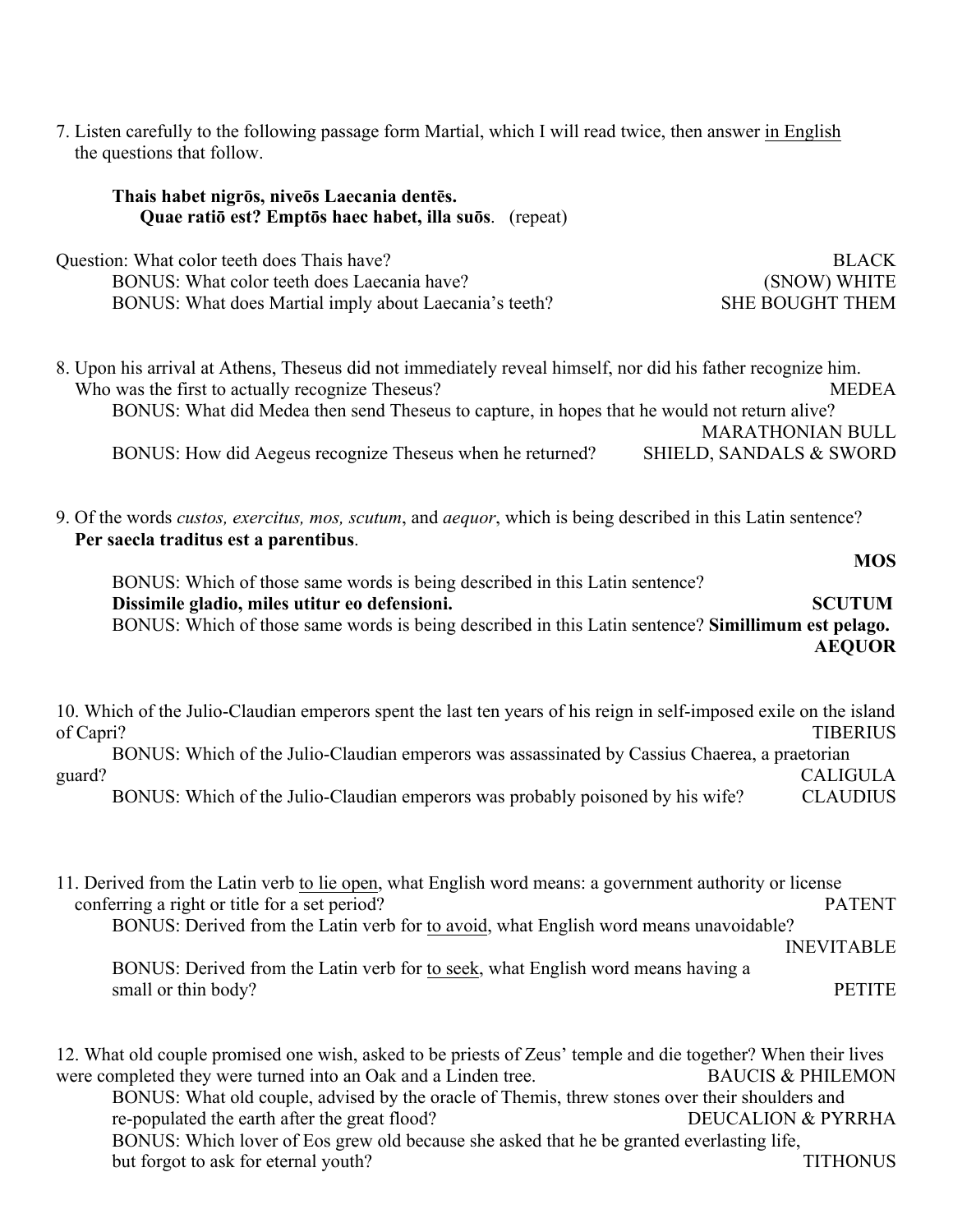#### 13. **Qualis avis est aquila**? EAGLE BONUS: Qualis avis est passer? SPARROW BONUS: **Qualis avis est pavo**? PEACOCK

14. Which public office was the first official step in the **cursus honorum**, who supervised the financial affairs of the state and conducted audits? QUAESTOR BONUS: Quaestors oversaw the **aerarium**, which was located in which temple in Rome? TEMPLE OF SATURN BONUS: Quaestors were entitled to be accompanied by how many lictors? ONE

15. Please translate the following into English: **Adulēscens vult diu vivere; senex diu vixit**. THE YOUNG MAN/YOUTH WANTS/WISHES TO LIVE FOR A LONG TIME; THE OLD MAN HAS LIVED A LONG TIME BONUS: Please translate the following into English: **Vulpēs dīcit sē nolle capī**. THE FOX SAYS THAT HE DOES NOT WANT TO BE CAUGHT BONUS: Please translate the following into English: **Virgō maluit pulchritudinem super iuventatem** THE MAIDEN/YOUNG WOMAN/VIRGIN PREFERRED BEAUTY OVER/BEYOND YOUTH

16. Set to be released next weekend, what movie might have the Latin title, *Ventus Oritur*? THE WIND RISES BONUS 1: What is the title of the movie set to be released next month, which in Latin might be, *Necessitas Celeritati*? THE NEED FOR SPEED BONUS 2: What is the title of the recently released movie which in Latin might be *Optimus Nox Umquam*? BEST NIGHT EVER

17. Which of the following words is not derived from the same Latin root as the others? PARITY PEER PARTICLE UMPIRE BONUS: Which of the following words is not derived from the same Latin root as the others? EMBELLISH REBEL BELLIGERENT REVEL BONUS: Which of the following words is not derived from the same Latin root as the others? CAPITULATE PRECIPICE CAPILLARY CHEF

18. Usually numbering around 60 men, what is the term for the smallest unit of a Roman legion, commanded by a Centurion? CENTURY/**CENTURIA**

HAND OUT THE VISUAL, allow the team 10 seconds to look it over.

BONUS: What letter labels this soldier's **galea**? J (Helmet)

BONUS: What letter labels this soldier's **lorica**? H (Brestplate)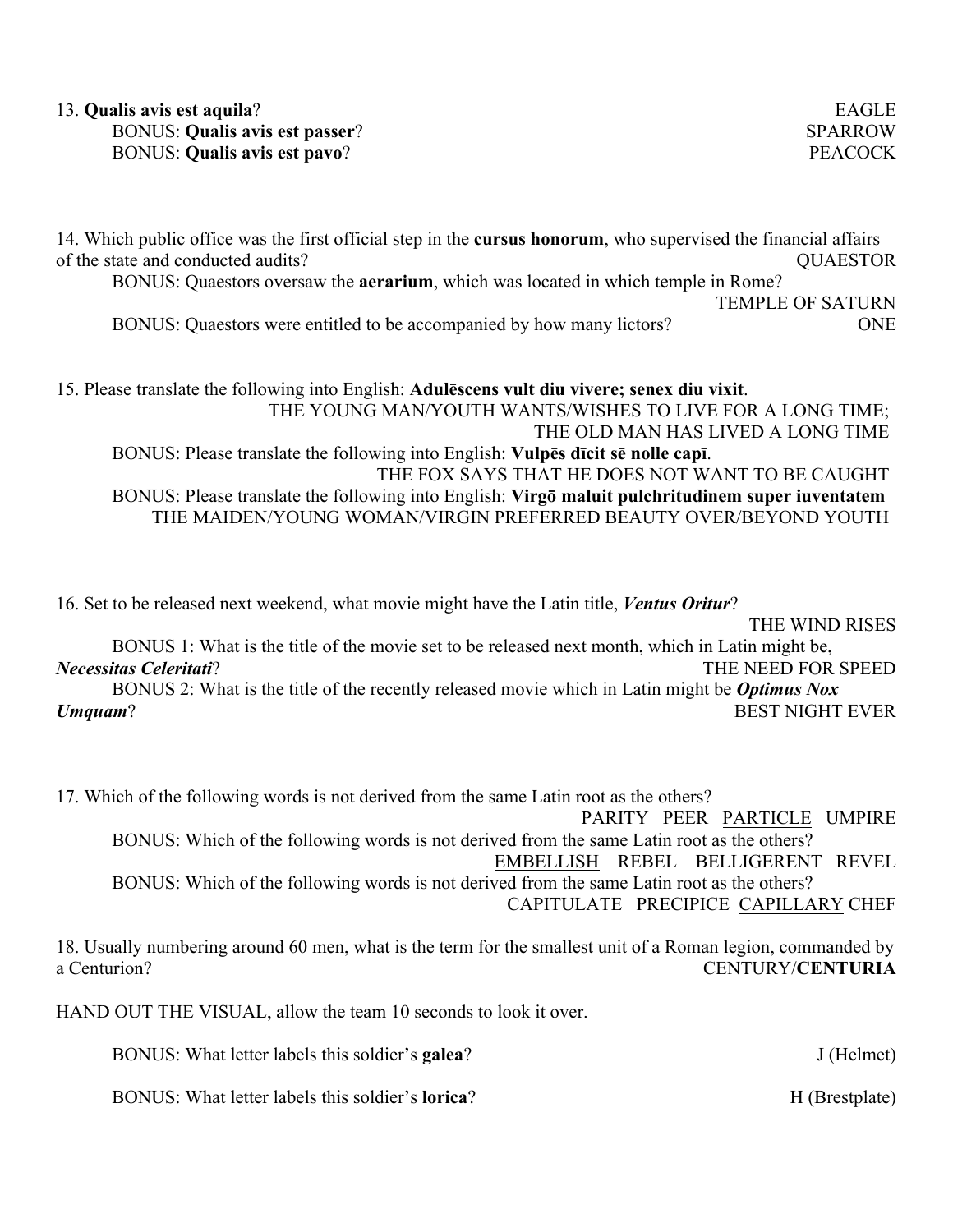| 19. What son of Tydeus is the frequent companion of Odysseus?                          | <b>DIOMEDES</b>       |
|----------------------------------------------------------------------------------------|-----------------------|
| BONUS: What son of Menoetius is the frequent companion of Achilles?                    | <b>PATROCLUS</b>      |
| BONUS: What son of Theiodamas is the frequent companion Hercules?                      | <b>HYLAS</b>          |
|                                                                                        |                       |
| 20. For the verb capio, give the $3rd$ person plural future active indicative:         | <b>CAPIENT</b>        |
| BONUS: For the verb exerceo, give the $3rd$ person plural present passive subjunctive: |                       |
|                                                                                        | <b>EXERCEANTUR</b>    |
| BONUS: For the verb orior, give the $3rd$ person plural perfect indicative:            | <b>ORTI (AE) SUNT</b> |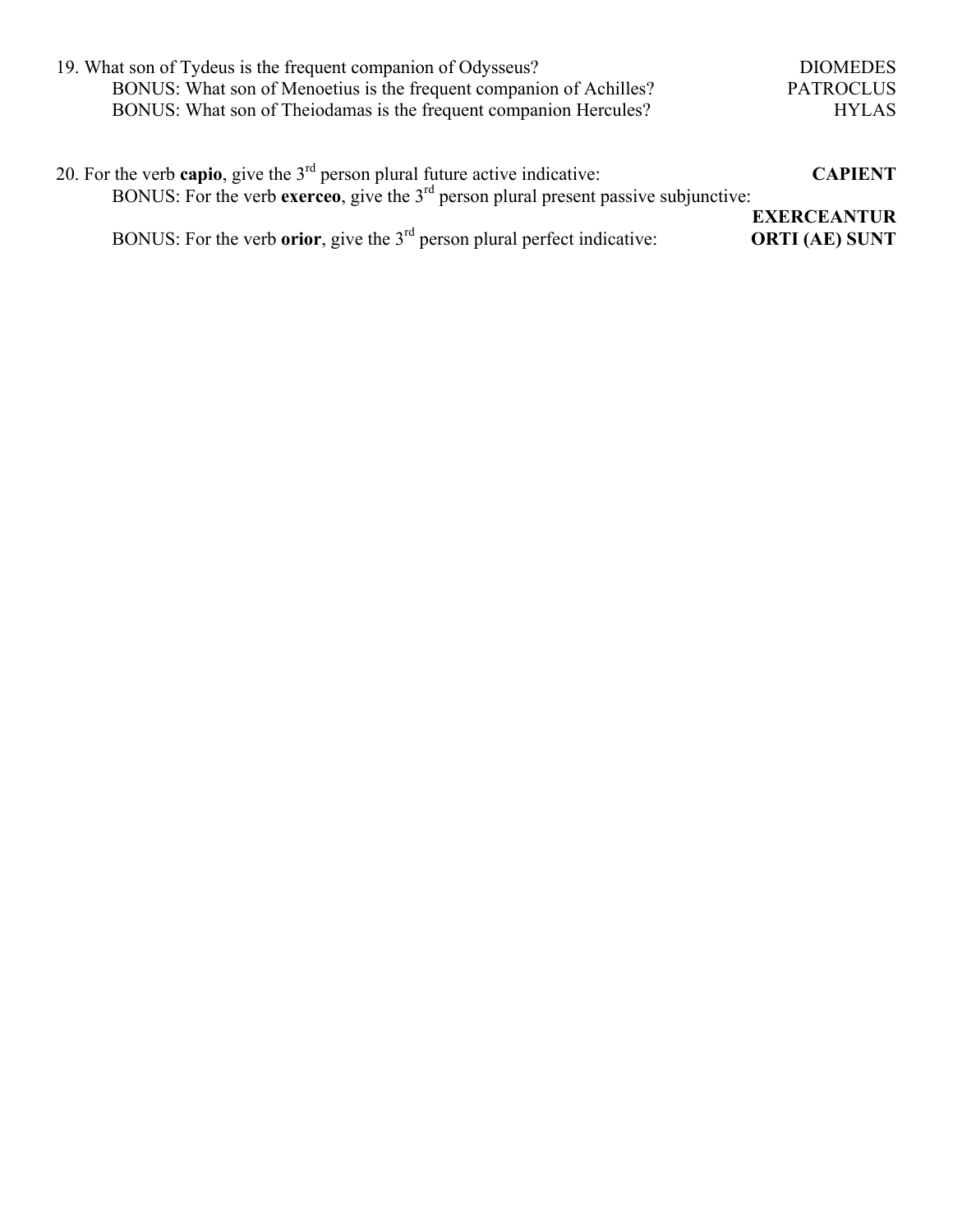## IJCL 2014 Certamen Intermediate ROUND 2

- 1. What is the Latin verb and meaning at the root of noxious? **NOCEO** HARM/HURT/INJURE BONUS: What is the Latin verb and meaning at the root of parsimony? **PARCO-**TO SPARE/BE LENIENT BONUS: What is the Latin verb and meaning at the root of dessert? **SERVIO**- TO SERVE
- 2. Who was the lead conspirator of the Helvetii who convinced his people to migrate from their lands but committed suicide before he could see his plan come to fruition? ORGETORIX BONUS: What chieftain of the Suebi and king of the Germanic people did Caesar turn back at the Rhine river at the battle of the Vosges in 58 BC? ARIOVISTUS BONUS: Who was the chieftain of the Arverni who Caesar defeated at the seige of Alesia, the final decisive battle of Caesar's Gallic campaign? VERCINGETORIX

3. Please translate the following into Latin: The stylus is mightier than the sword **STYLUS EST FORTIOR/VALIDIOR/PONTENTIOR GLADIO/QUAM GLADIUS** BONUS: Please translate the following into Latin: Give a man a fish and he will eat for a day **DA VIRO/HOMINI PISCEM ET EDET/VESCETUR UNUM DIEM** BONUS: Using **piscor, piscārī** for to fish, put into Latin the rest of that cliché: Teach a man to fish and he will eat forever. **DOCE HOMINEM/VIRUM PISCARI ET EDET/VESCETUR IN AETERNUM/PERPETUUM**

4. What is the term for the toga with a broad purple stripe worn by curule magistrates and freeborn boys not yet of age? **TOGA PRAETEXTA** BONUS: What is the term for the purple toga worn by victorious generals in a triumph? **TOGA PICTA** BONUS: What is the term for the dark toga worn mainly by mourners? **TOGA PULLA**

- 5. Aeneas battled many Greek heroes during the Trojan War, but which famous Greek not only nearly killed the great Aeneas, but also wounded a goddess? DIOMEDES BONUS: Which goddess did Diomedes wound? APHRODITE/VENUS BONUS**:** Which goddess granted Diomedes the ability to distinguish between mortals and gods? ATHENA
- 6. Give the second principal part for the verb meaning to grow: **CRESCERE** BONUS: Give the third principal part for the verb meaning to throw: **IACUI** BONUS: Give the fourth principal part for the verb meaning to wear: **GESTUS/GESSURUS**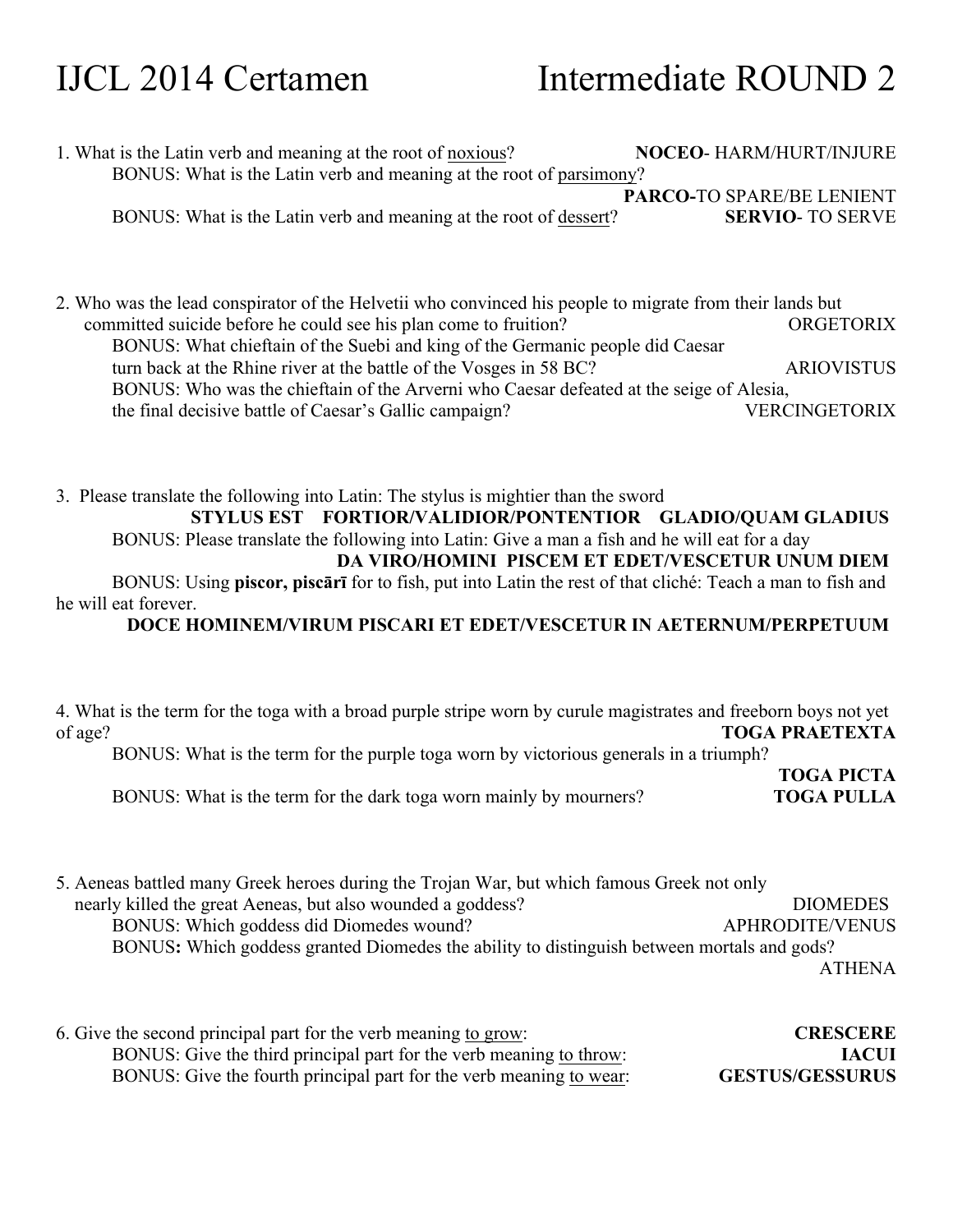7. Give the Latin and English for the abbreviation **q.e.d**.

**QUOD ERAT DEMONSTRANDUM** / THAT WHICH WAS TO BE SHOWN

BONUS: What type of construction is found in that abbreviation?

PASSIVE PERIPHRASTIC

BONUS: What is the Latin and English for the abbreviation **viz**.?

### **VIDELICET** / NAMELY

8. To whom did the Lex Gabinia of 67 BC grant extraordinary power in the Mediterranean Sea to rid the sea of pirates ? POMPEY

BONUS: What law, passed a year later, granted Pompey supreme command in the East in the war against Mithridates? **LEX MANILIA** BONUS: What law of 445BC, allowed marriage between patricians and plebians? **LEX CANULEIA**

9. Listen carefully to the following passage which I will read twice, then answer in Latin the questions that follow.

**Fundānus, amīcus noster, filiam āmīsit, et haec tibi dē eius morte scribō. Illa puella cara non annōs tredecim impleverat. Magnā cum patientiā valētudinem tulit et vigor animī duravit ad extremum. O acerba mors!** (repeat)

| Question: Quis filiam amisit?                  | <b>FUNDANUS</b>            |
|------------------------------------------------|----------------------------|
| <b>BONUS: Quot annos filia vixit?</b>          | <b>TREDECIM</b>            |
| <b>BONUS: Quōmodō filia valetudinem tulit?</b> | <b>MAGNA CUM PATIENTIA</b> |

10. Which hero was cleansed of his murder by King Proteus, but was then accused of attempting to seduce Proteus' wife, Stheneboea? BELLEROPHON BONUS: Proteus could not kill Bellerophon because he was a guest in his house. To whom did Proteus send Bellerophon with a letter instructing it's recipient to kill the bearer of this message? BONUS: How did Iobates attempt to kill Bellerophon? KILL CHIMERA

11. Derived from the Latin deponent verb meaning to follow, what English word means: a book or movie that continues a story begun in another book or movie? SEQUEL

BONUS: Derived from the Latin deponent verb meaning to use, what English word means: a simple device or tool used for doing tasks in the home? UTENSIL BONUS: Derived from the Latin deponent verb meaning to speak, what English word means: full of excess talk? LOQUACIOUS

IOBATES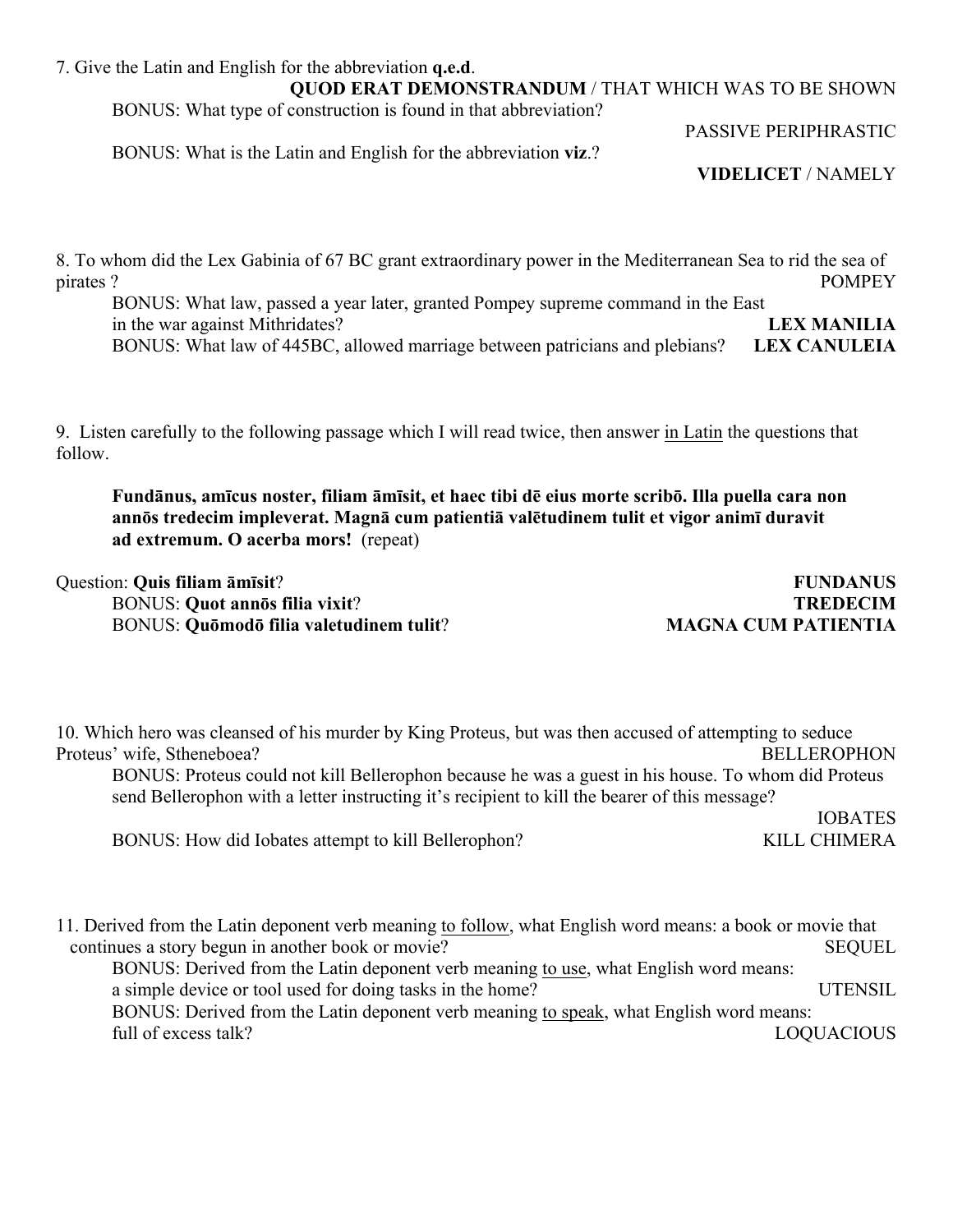#### 12. When recognized, perform the following Latin command: **Saltans et maxima voce, cane populare carmen "Quid vulpes dicit."**

Player should sing the song "What does the fox say" loudly while dancing.

BONUS: Now perform this command: **Omnes saltate torquendo et clamando**.

At least two players should dance by twisting and shouting.

BONUS: Now perform this command: **Feliciter amplectimini inter se**.

Players should embrace each other happily.

13. In Book 7 of the Aeneid, how does Ascanius realize that the harpies' curse has been fulfilled? Due to this Aenease realizes that they have reached their promised land? THEY EAT THEIR TABLES BONUS: King Latinus offers his daughter to Aeneas because of a fear of a prophecy stating what? A FOREIGN ARMY WILL CONQUER THE LAND BONUS: Who is Latinus' daughter? LAVINIA

14. Julius Vindex, while revolting against the tax policy of Nero, promised allegiance to which general and governor of Spain, who would become the first emperor in the year of the four emperors? GALBA BONUS: Galba incurred the wrath of Otho by not choosing him to be his successor. Who did Galba choose instead of Otho? (LUCIUS CALPURNIUS) PISO (LICINIANUS) BONUS: Where was Vitellius defeated by Vespasian which led to his abidication of the throne? (SECOND BATTLE OF) BEDRACIUM

15. Please translate into English the following sentence: **Cornelius dixit agricolās in agrīs laborāre**. CORNELIUS SAID THE FARMERS WERE WORKING IN THE FIELDS BONUS: Please translate into English the following sentence: **Vilicus videt agros arātos esse herī**. THE OVERSEER SEES THE FIELDS WERE PLOWED YESTERDAY BONUS: Please translate into English the following sentence: **Matrona audīvit cubiculum lavāri ab ancillā.**

THE MATRON/WOMAN HEARD THE BEDROOM WAS CLEANED BY THE MAID/SERVANT

| 16. Who is the mother of the following list of children: Timandra, Philonoe, Phoebe, Clytemnestra, Castor, |                         |
|------------------------------------------------------------------------------------------------------------|-------------------------|
| Pollux, and Helen?                                                                                         | LEDA.                   |
| BONUS: Who is the mother of Ismene, Antigone, Eteocles, and Polyneices?                                    | <b>JOCASTA/EPICASTA</b> |
| BONUS: Who is the mother of Learchus and Melicertes?                                                       | <b>INO</b>              |
|                                                                                                            |                         |

17. What ABC TV series would be rendered into Latin as *Pulchri parvi mendaces*?

PRETTY LITTLE LIARS

BONUS 1: Render into Latin the title of the FOX crime drama, *Bones*. **OSSA** BONUS 2: What recently completed TV drama would be in Latin, *Frangens Malum***.**

BREAKING BAD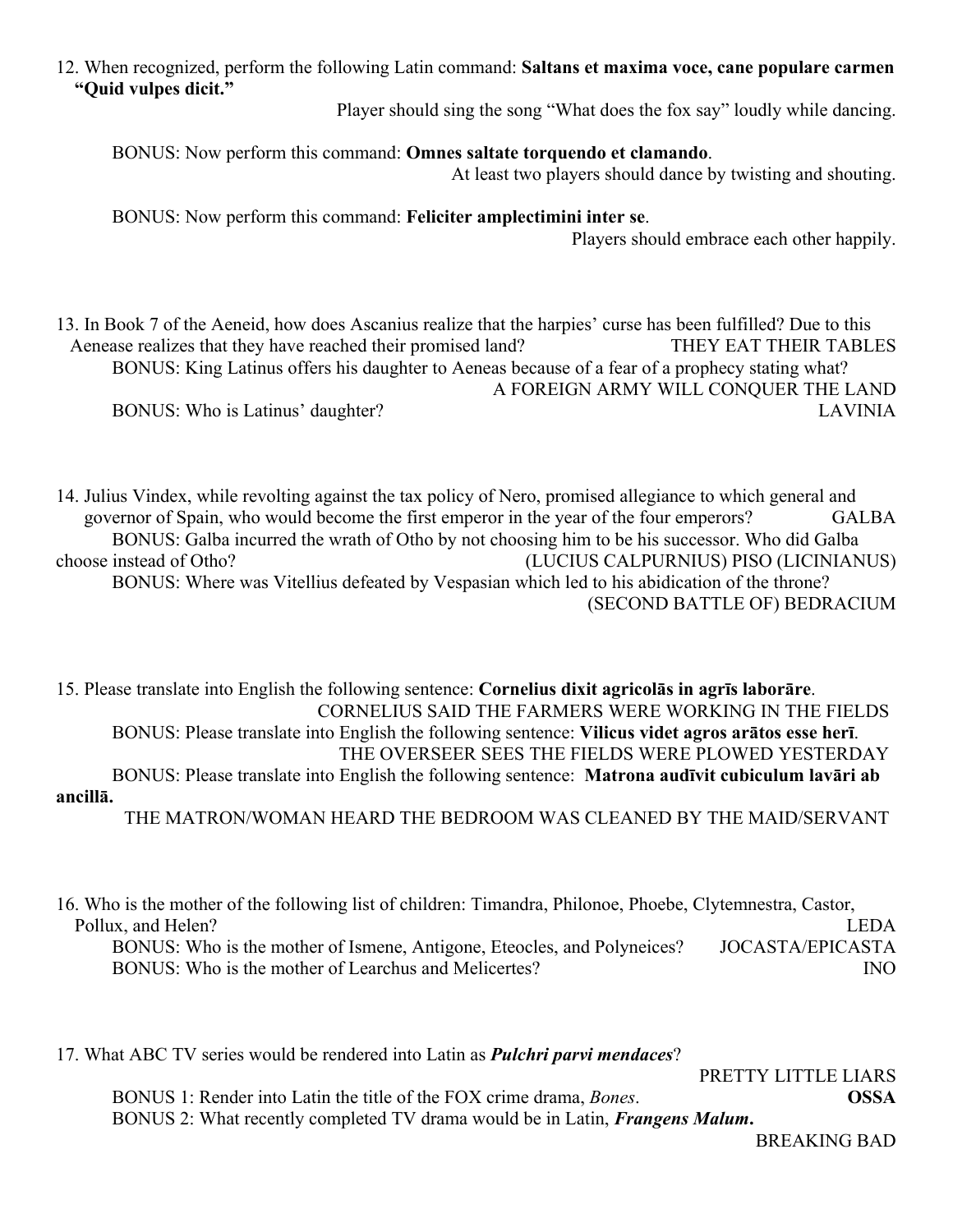18. Always named as the son of Aethra, which hero according to some sources is the son of Poseidon, but according to most is the son of Aegeus? THESEUS HAND OUT THE VISUAL, allow the team 10 seconds to look it over. BONUS: Please give the letter, which labels the brigand Sinis E BONUS: Please give the letter, which labels the brigand Sciron D 19. What modern day country roughly relates to the area the Romans referred to as Hibernia? IRELAND BONUS: What modern day country roughly relates to the area the Romans referred to as Caledonia?

**SCOTLAND** 

BONUS: What modern day country roughly relates to the area the Romans referred to as Cambria? WALES

| 20: Put the phrase, this farmer, into the accusative singular:   | <b>HUNC AGRICOLAM</b>  |
|------------------------------------------------------------------|------------------------|
| BONUS: Put the phrase, that soldier, into the genitive plural:   | <b>ILLORUM MILITUM</b> |
| BONUS: Put the phrase, the same goddess, into the dative plural: | <b>EISDEM FILIABUS</b> |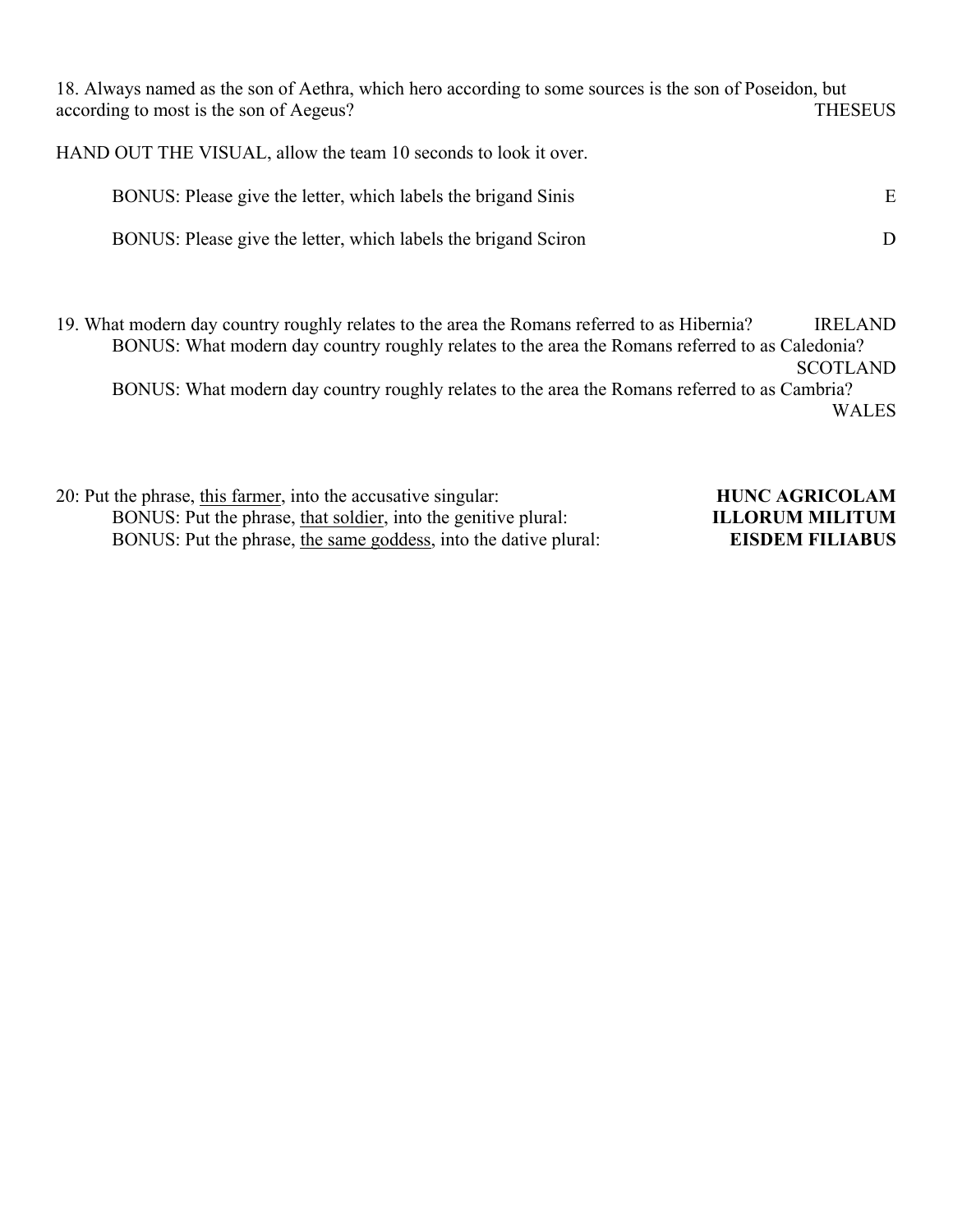### IJCL 2014 Certamen Intermediate ROUND 3

| 1. Translate into English the following book series title, which has been rendered into Latin, <i>Carmen Ignis Et</i><br><b>Glaciei</b> , which of course is the inspiration for HBO's hit drama, <i>Game of Thrones</i> .                   |                                                            |
|----------------------------------------------------------------------------------------------------------------------------------------------------------------------------------------------------------------------------------------------|------------------------------------------------------------|
|                                                                                                                                                                                                                                              | A SONG OF FIRE AND ICE                                     |
| BONUS 1: Please put into Latin the title of the third book in the series, A Storm of Swords.                                                                                                                                                 |                                                            |
|                                                                                                                                                                                                                                              | <b>TEMPESTAS/PROCELLA GLADIORUM/ENSIUM</b>                 |
| BONUS 2: Please put into Latin the title of the sixth book in the series, The Winds of Winter.                                                                                                                                               |                                                            |
|                                                                                                                                                                                                                                              | <b>VENTI HIEMIS</b>                                        |
| 2. Which emperor was the first to be elected by the Roman senate, in 96 AD, following the assassination of<br>Domitian?<br>BONUS: Whom did the senate force Nerva to adopt as his heir and successor?<br><b>BONUS:</b> Who succeeded Trajan? | (MARCUS COCCEIUS) NERVA<br><b>TRAJAN</b><br><b>HADRIAN</b> |
| 3. Which of the many heroes who were in attendance for the Hunt of the Calydonian Boar was the first to strike                                                                                                                               |                                                            |
| blood?                                                                                                                                                                                                                                       | <b>ATALANTA</b>                                            |
| BONUS: Who delivered the deathblow to the boar?                                                                                                                                                                                              | <b>MELEAGER</b>                                            |
| BONUS: Who caused the death of Meleager?                                                                                                                                                                                                     | ALTHAEA (Prompt on mother)                                 |

4. Give a synonym for the Latin verb **impero**: **IUBEO/MANDO**<br>BONUS: Give a synonym for the Latin verb **caedo**: **INTERFICIO/OCCIDO/NECO** BONUS: Give a synonym for the Latin verb caedo: BONUS: Give a deponent synonym for Latin verb **dico**: **LOQUOR/FOR**

*5. Responde aut Anglice aut Latine: Quis sum? Mea mater oderat pulcherrimam puellam quam amabam, nomine Psychem. Sum deus amoris.*

*CUPID / EROS / CUPIDO*

BONUS*: Quis sum? Fugiens Apollinem, facta sum laurus.*

*DAPHNE / DAPHNE* BONUS*: Quis sum? Vidi Dianam lavantem et, factus cervus, interfectus est a canibus meis. ACTAEON / ACTAEON*

| 6. What is the term given for a second breakfast or a noon time meal?               | <b>PRANDIUM</b>      |
|-------------------------------------------------------------------------------------|----------------------|
| BONUS: The <i>cena</i> , the main meal of the Romans, was divided into three parts. |                      |
| What is the term for the first course or hors d'oeuvres?                            | <b>GUSTATIO</b>      |
| BONUS: What is the term for the dessert course?                                     | <b>SECUNDA MENSA</b> |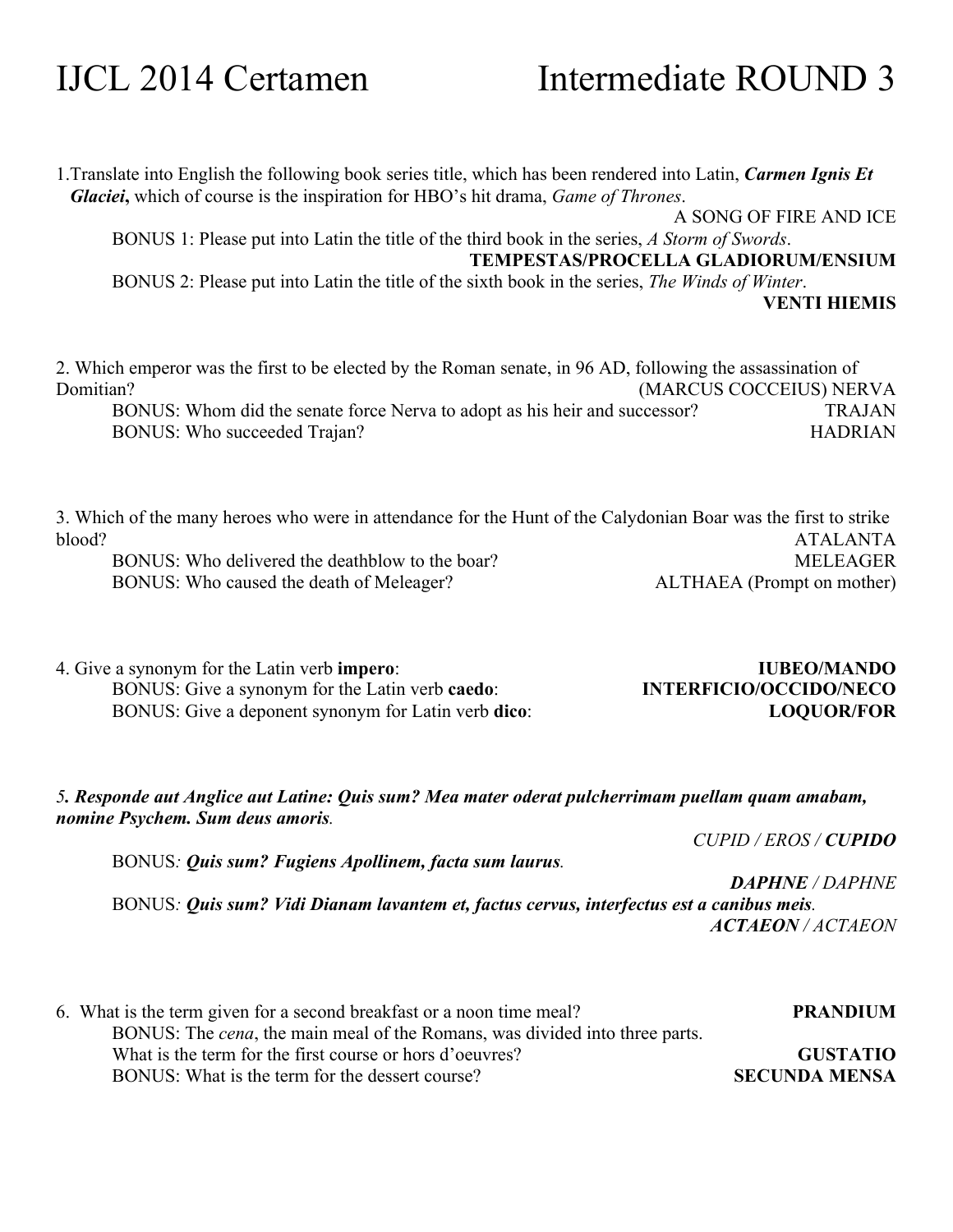7. What are the meanings of the two Latin words at the root of genuflect?

BONUS: What are the meanings of the two Latin words at the root of exhume?

BONUS: What are the meanings of the two Latin words at the root of companion?

WITH & BREAD

OUT & GROUND

KNEE & BEND

8. Who was the daughter of Servius Tullius who aided her husband Tarquinius Superbus into power by possibly organizing the murder of her father? TULLIA

BONUS: Who was the mother of Tarquinius Superbus and the wife of Taquinius Priscus? TANAQUIL BONUS: Who is the son of Tarquinius Superbus whose actions would ultimately cause him to be run out of the city? SEXTUS TARQUINIUS

9. Please translate into English the following sentence: **Cicero rogat cur senatus non ēgerit**. CICERO ASKS WHY THE SENATE DID NOT ACT/HAS NOT ACTED BONUS: Please translate into English the following sentence: **Hostis tam potens erat ut omnēs terrērentur.**

THE ENEMY WAS SO POWERFUL THAT EVERYONE/ALL WAS TERRIFIED BONUS: Please translate into English the following sentence: **Catilina metuit nē Cicero eum capiat** CATILINE FEARS THAT THE CICERO WOULD CATCH HIM

10. Which young boy wandered off on the island of Mysia, which resulted in Heracles' abandonment when he went looking for the boy? HYLAS

BONUS: What did Deianira send to Heracles, which she thought was a love potion to keep him faithful to her, but resulted in his death? CLOAK SOAKED WITH POISONOUS BLOOD (OF NESSUS) BONUS: While searching for his lost horses, he came upon what monster, by whom he fathered three sons? ECHIDNA

11. Listen carefully to the following passage, which I will read twice, then answer in English the questions that follow.

**Magnus ille Alexander multōs scriptōres actōrum suōrum sēcum habuit. Is enim ante tumulum Achillis ōlim stetit et dixit: "Fortunātus fuistī, O adulescens, quod Homerum laudatorem tuae virtutis invēnisti." Et verē! Nam, sine Iliade illā, īdem tumulus et corpus eius et nomen obruere potuit**. (repeat)

Question: Whom does Alexander the Great call 'Fortunate'? ACHILLES BONUS: Why does Homer call him fortunate? BECAUSE HE FOUND HOMER AS A WRITER BONUS: What does Alexander say would have happened without the Iliad? THE TOMB WOULD HAVE WIPED OUT HIS BODY AND HIS NAME

12. Which king of Argos, one of the twin sons of Belus, was approached by his brother to marry off his 50 daughters to his brother's 50 sons? DANAUS BONUS: What is the name of Danaus' brother? AEGYPTUS BONUS: What invention is Danaus responsible for that makes it appropriate that his daughters are punished in the Underworld by carrying leaky buckets full of water? WELLS**/**IRRIGATION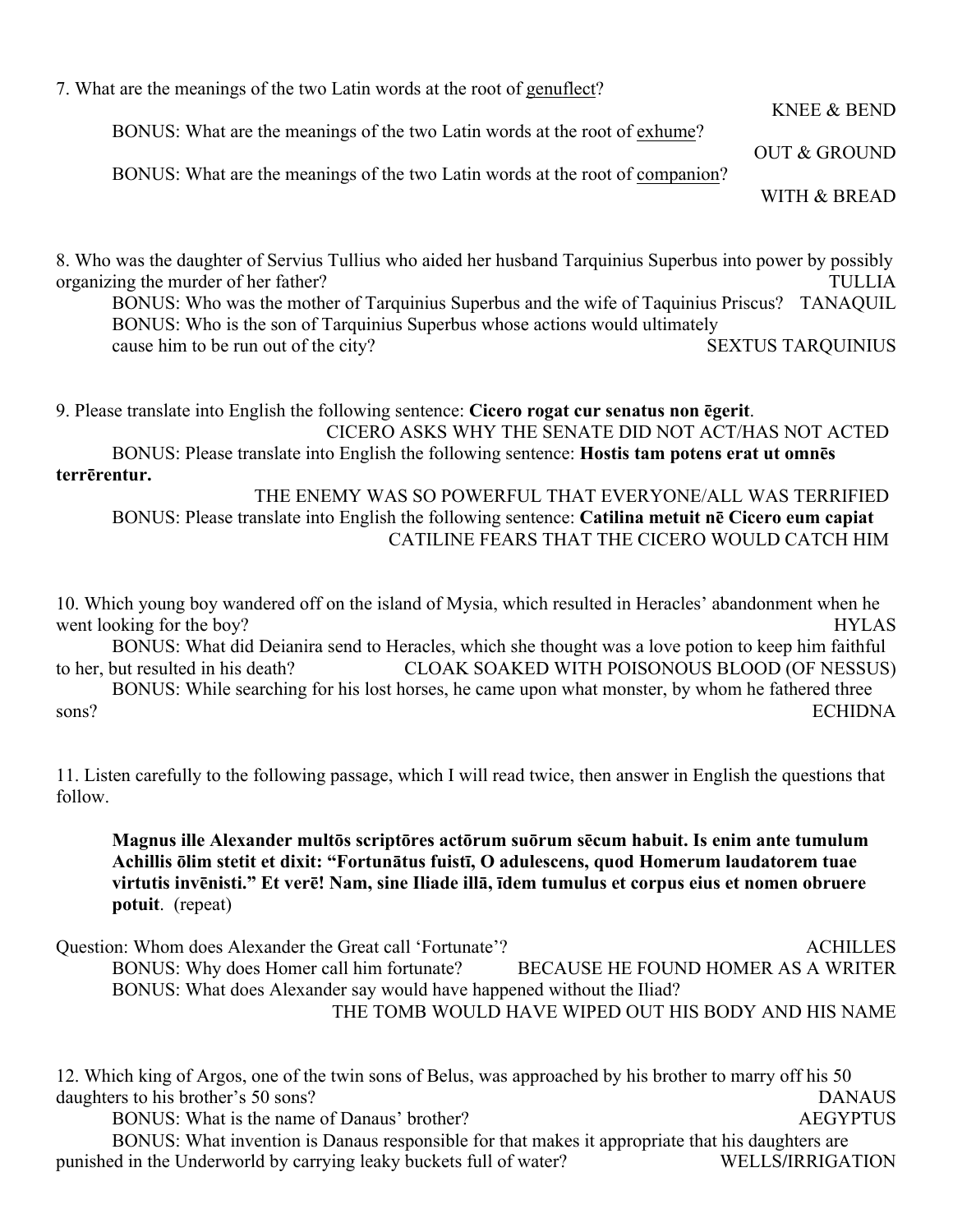*13. What Latin phrase, derived from the proceedings of a Roman cena, means "from start to finish"? AB OVO USQUE AD MALA*

BONUS*: Translate that phrase into English.*

*FROM THE EGG(S) (ALL THE WAY) TO THE APPLES*

BONUS*: What Latin phrase means "the burden of proof"?*

*ONUS PROBANDI*

14. In Book 9 of the Iliad, Agamemnon sends an embassy to entreat Achilles to rejoin the war. Achilles announces his intent to return home and offers to bring which of the embassy with him because this man helped to raise Achilles in Phthia? PHOENIX and the raise Achilles in Phtone PHOENIX and the raise Achilles in Phtone PHOENIX BONUS: What story does Phoenix tell to Achilles in hopes of getting him to fight? MELEAGER BONUS: Because of Achilles refusal to fight, who decides to fight in his place and

saves the ships from the Trojans? PATROCLUS

15. Using a deponent verb, please translate into Latin the following sentence: The cat follows the mice.

**FELES/FELIS MURES SEQUITUR**

BONUS: Using a deponent verb, please translate into Latin the following sentence: The bear was speaking with the lion.

**URSUS/URSA CUM LEONE LOQUEBATUR**

BONUS: Using a deponent verb, please translate into Latin the follow sentence: The fox will use the sword.

#### **VULPES GLADIO UTETUR**

16. HAND OUT A VISUAL TO ALL PLAYERS: You are looking at a map of the Roman Forum and surrounding areas. You will have 15 seconds to look over the map individually. Then I will begin the toss-up question.

What is the term for all areas of the labeled 2-6, which in the ancient world were centers of politics, religion, and economy? FORUMS/**FORA**

BONUS: Which number marks the arch of Titus? 21

BONUS: Which number marks the Curia? 7

17: What two cases can be used in Latin to show possession? GENITIVE & DATIVE BONUS: What two cases can be used in Latin to show quality? GENITIVE & ABLATIVE BONUS: What two cases can be used in Latin to show place where? ABLATIVE & LOCATIVE

18. What beautiful princess, while flying over Libya, did Perseus save from a sea monster? ANDROMEDA BONUS: Who were the parents of Andromeda? CEPHEUS & CASSIOPEIA BONUS: To what uncle of hers had Andromeda previously been betrothed? PHINEAS

- -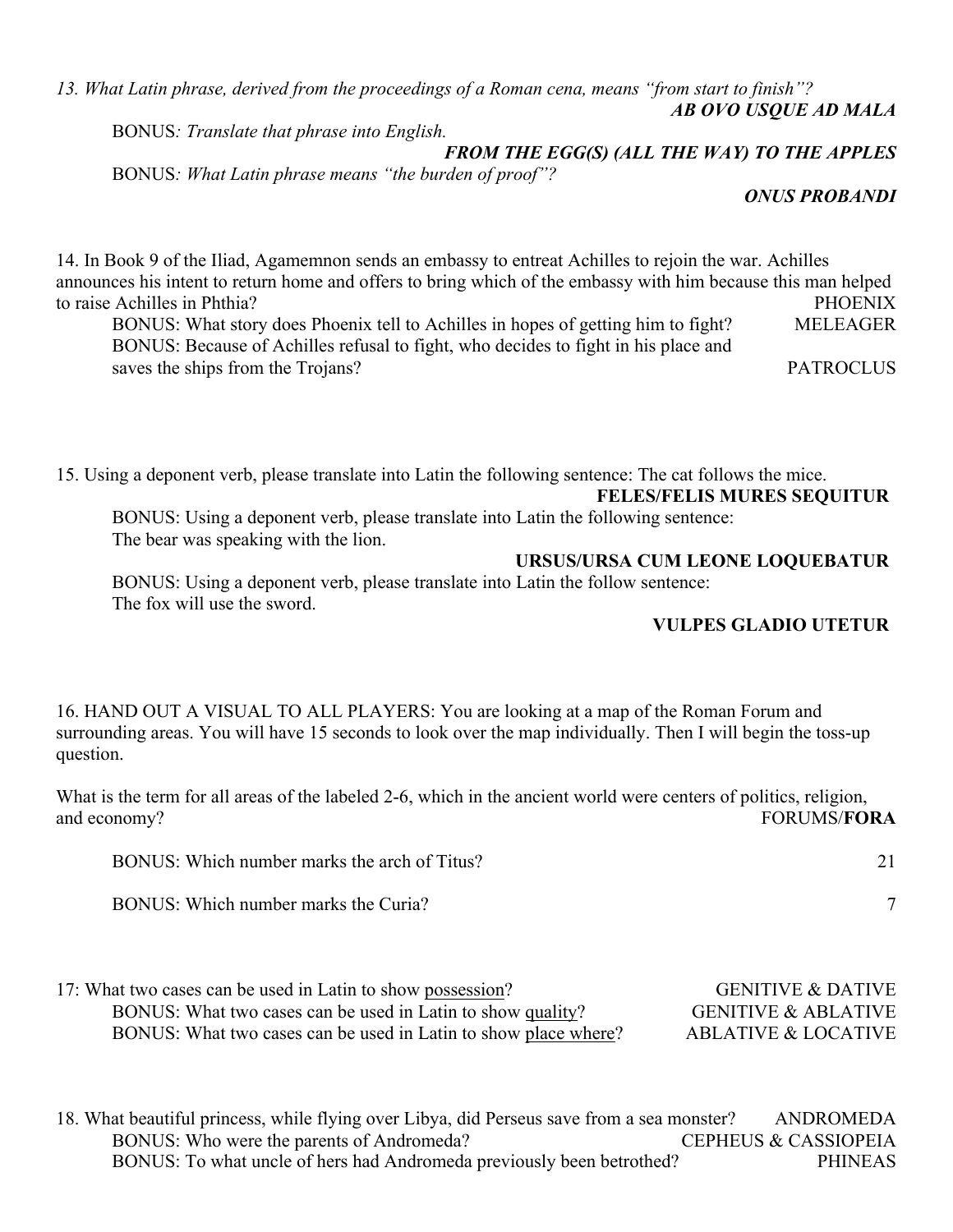19. Which of the following words is not derived from the same Latin root as the others? AMBULANCE AMATEUR ENAMOUR AMIGO PARAMOUR BONUS: Which of the following words is not derived from the same Latin root as the others? QUADRUPED PEDESTAL PAWN EXPEDITE PESTICIDE BONUS: Which of the following words is not derived from the same Latin root as the others? JOURNAL DIARY SOJURN DEIFORM QUOTIDIAN

20. What Roman general and statesman was the commander of the army that, in 146 BC, destroyed the city of Carthage and brought to a close the 3<sup>rd</sup> Punic War? SCIPIO AEMILIANUS

BONUS: In what battle of 168 BC, did Scipio Aemilianus fight alongside his father, the victorious general? PYDNA

BONUS: In 134 BC, what city did Scipio Aemilianus successfully blockade establishing Roman dominion in Spain? NUMANTIA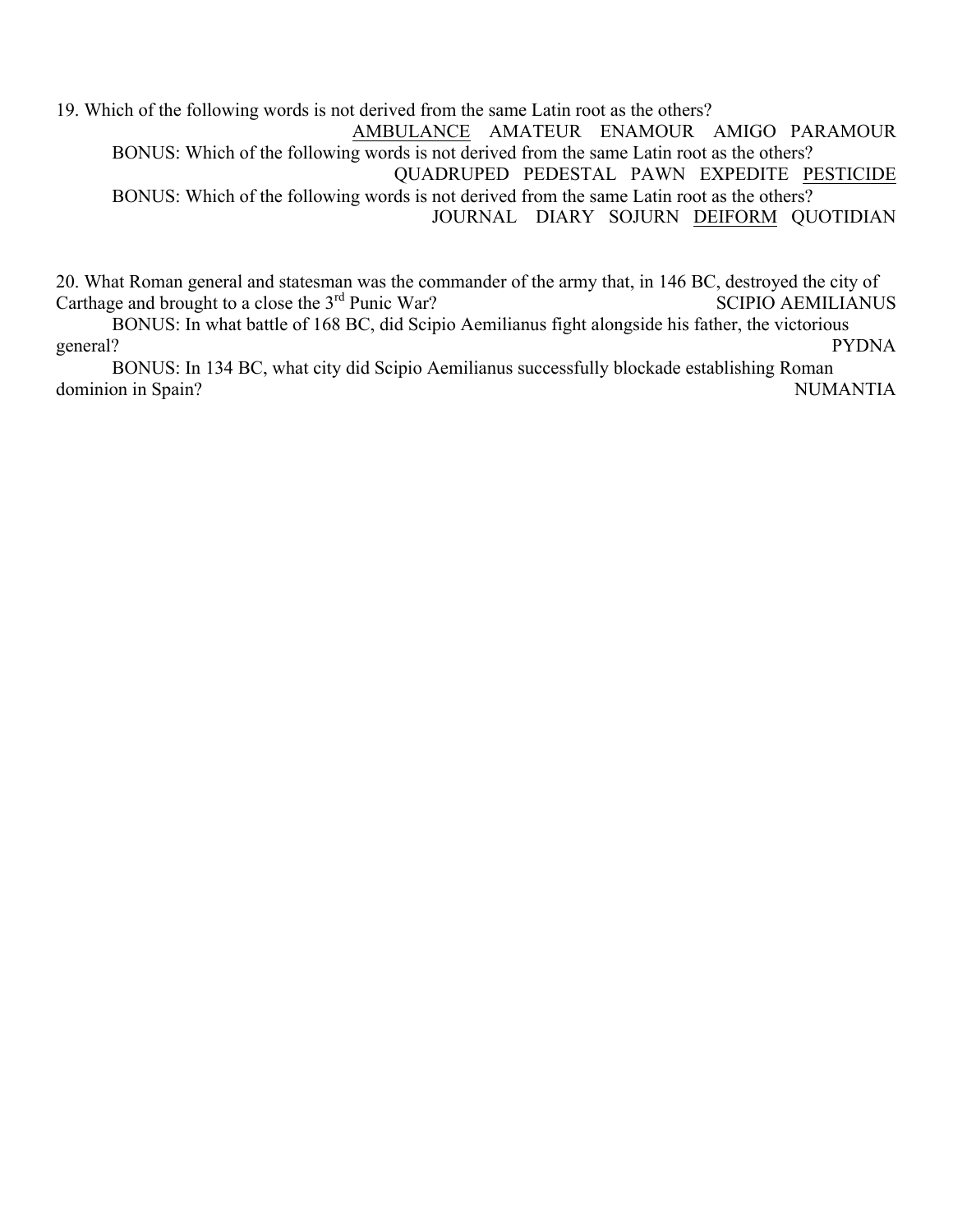## IJCL 2014 Certamen Intermediate Finals

| 1: Who, guilty of the first murder of kin, was punished in the Underworld on a constantly spinning wheel of<br>fire?<br>IXION<br><b>IMITATING ZEUS</b><br>BONUS: For what crime was Salmoneus forever punished in the Underworld?<br>BONUS: How was Ucnus punished in the Underworld?<br>PLAITING A ROPE ON A DONKEY WHICH CONTINUALLY ATE IT |  |  |
|-----------------------------------------------------------------------------------------------------------------------------------------------------------------------------------------------------------------------------------------------------------------------------------------------------------------------------------------------|--|--|
| 2. What is the Latin verb and meaning at the root of espresso and imprint?<br><b>PREMO-PRESS</b><br>BONUS: What is the Latin verb and meaning at the root of tangent and integral?<br><b>TANGO-TOUCH</b><br>BONUS: What is the Latin verb and meaning at the root of volitile and circumvolation?<br><b>VOLO-FLY</b>                          |  |  |
| 3: At what battle of 190 BC did a pair of Scipio brothers defeat Antiochus III of the Seleucids, leading to the<br>treaty of Apamea?                                                                                                                                                                                                          |  |  |
| <b>MAGNESIA</b><br>B1: At what naval battle of the same year did Lucius Aemilius Regullus defeat Polyxenidas?                                                                                                                                                                                                                                 |  |  |
| <b>MYONESSUS</b>                                                                                                                                                                                                                                                                                                                              |  |  |
| B2: What previous enemy of the Romans had taken refuge in Antiochus' court?<br><b>HANNIBAL</b>                                                                                                                                                                                                                                                |  |  |
| 4. Replace just the ablative of comparison, with a <b>quam</b> clause, in the following sentence:<br>Poteratne Mercurius celerius Pēgasō volāre?<br><b>QUAM PEGASUS</b><br>BONUS: Replace iubeo in the following sentence with impero, and make all other appropriate changes.<br>Caesar iubet miltes iter facere.                            |  |  |
| <b>CAESAR IMPERAT MILITIBUS UT ITER FACIANT</b><br>BONUS: Replace debet with necesse est in the following sentence and make all other appropriate                                                                                                                                                                                             |  |  |
| changes. Mercator debet vendere pisces.<br><b>NECESSE EST MERCATORI VENDERE PISCES</b>                                                                                                                                                                                                                                                        |  |  |
| 5: Which god seduced Herse, after he dealt with her envious sister Aglauros, and fathered upon her Cephalus?<br>This god caught sight of her, as he flew away from Athens?<br><b>HERMES</b><br>BONUS: Which woman did Hermes and Apollo both seduce in the same night each fathering a child                                                  |  |  |
| with her?<br><b>CHIONE</b><br>BONUS: What item of Aphrodite did Zeus send an eagle to steal, to bring to Hermes which he refused<br>to return to her until she would "mingle" with him?<br><b>SANDAL</b>                                                                                                                                      |  |  |
| 6. Translate the motto of Darmouth College: Vox clamantis in deserto.<br>THE VOICE OF ONE CRYING IN THE WILDERNESS<br>BONUS: Translate the motto of the University of Washington. Lux sit                                                                                                                                                     |  |  |

LET THERE BE LIGHT

BONUS: Translate the motto of the University of Chicago. **Crescat scientia vita excolatur**. LET KNOWLEDGE GROW, LET LIFE BE NOURISHED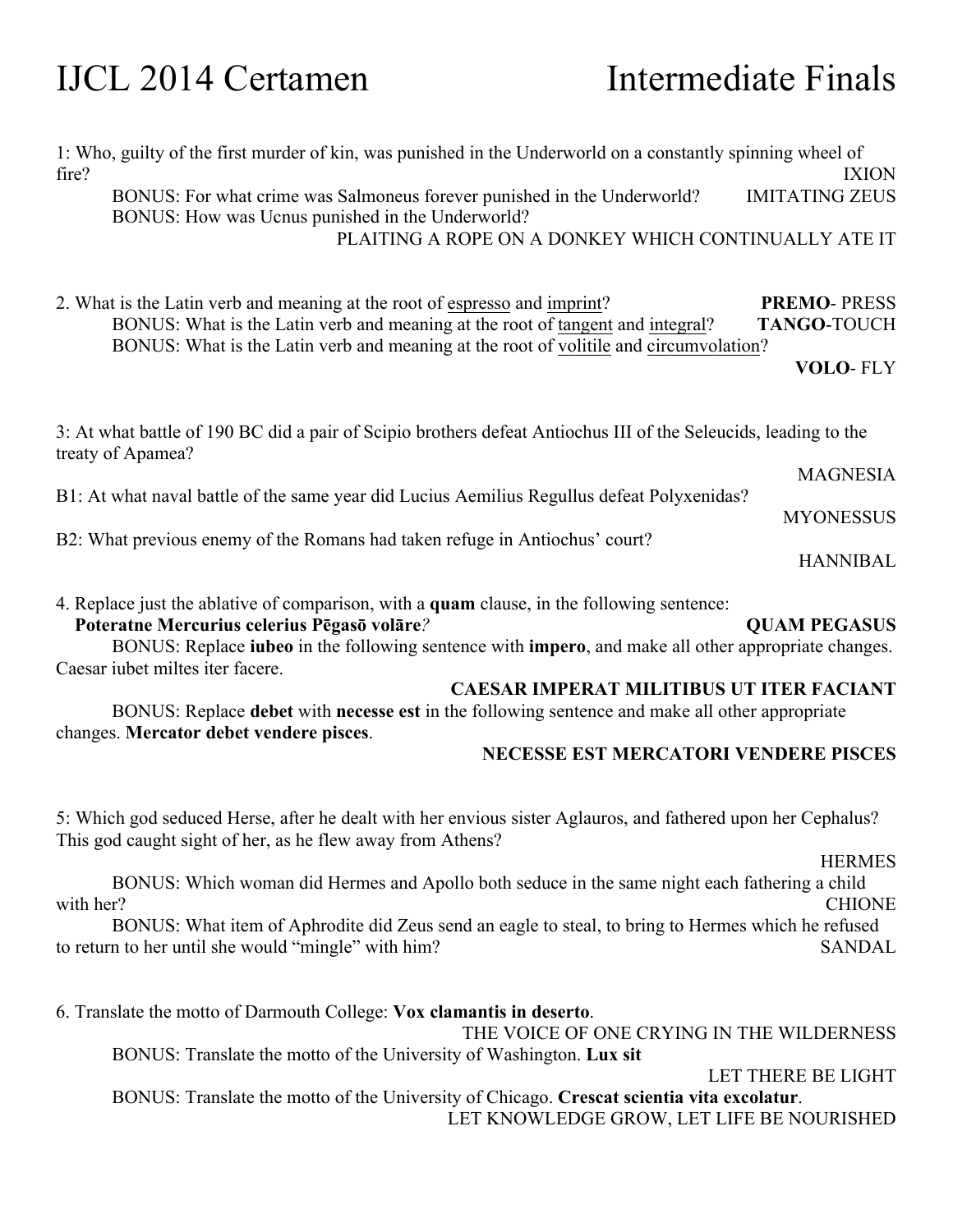7. Translate in Latin the following sentence: The cat hears that the mice are dancing in the streets. **FELES AUDIT MURES SALTARE IN VIIS**

BONUS: Translate in Latin the following sentence: While the mice were fleeing, they caught sight of a bar. **DUM MURES FUGIUNT, CONSPEXERUNT TABERNAM** BONUS: Translate in Latin the following sentence: Now, two mice walked into a bar, the third one

laughed.

### **NUNC, DUO MURES IN TABERNAM AMBULAVERUNT/AMBULABANT, TERTIUS RIDEBAT/RISIT**

8: While hunting on Mt. Citheron, what son of Autonoe and Aristaeus accidentally stumbled upon the goddess Diana bathing with her nymphs? ACTAEON

BONUS: Who was the old man turned to stone by Mercury for not keeping his word about Mercury's theft of Apollo's cattle? BATTUS

BONUS: Who was the daughter of Nisus, who cut a purple lock of hair from her father's head to present to Minos? SCYLLA

### 9. **Quid significat? Vix** BARELY/SCARCELY BONUS: Quid significat? Diu **FOR A LONG TIME** BONUS: Quid significat? Tamen **HOWEVER**

10. What modern day country roughly relates to the area the Romans referred to as **Dalmatia**? CROATIA BONUS: What modern day country roughly relates to the area the Romans referred to as **Dacia**?

ROMANIA

BONUS: What modern day country roughly relates to the area the Romans referred to as **Samartia**? POLAND/UKRAINE/RUSSIA (accept any)

11. Translate into English: **Carolum Nordiensem non invenis, Carolus Nordiensis te invenit**. YOU DON'T FIND CHUCK NORRIS, CHUCK NORRIS FINDS YOU B1: Translate into English: **Carolus Nordiensis numquam dormit, tantum exspectat**. CHUCK NORRIS DOESN'T SLEEP, HE ONLY WAITS B2: Translate into English: **Vir de Kryptonone in vestimentis nocturnalibus Caroli Nordiensis dormit**. SUPERMAN SLEEPS IN THE PAJAMAS OF CHUCK NORRIS

12: What is the Roman term for a name such as: **Mettius**, **Mamercus**, and **Manlius**? **PRAENOMEN** BONUS: What is the Roman term for a name that was used to distinguish a family within a **gens**? **COGNOMEN** BONUS: What would a cognomen that ended in –**anus** signify about that individual? ADOPTION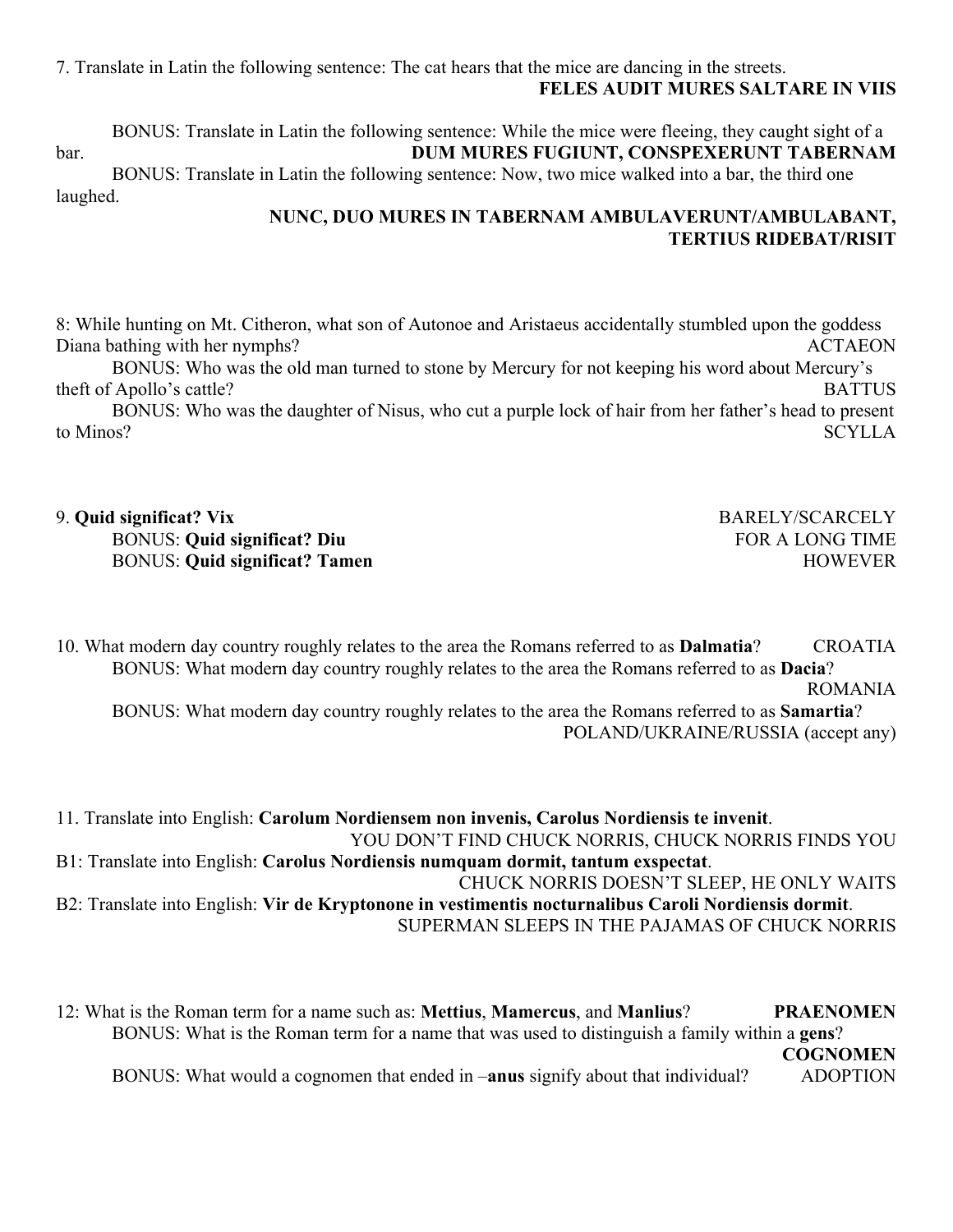13. Welcome to the Cinema Romana! What upcoming movie would the Romans have called "**Homunculus: Eo et Retro Iterum**"?

THE HOBBIT: THERE AND BACK AGAIN

B1: Now translate the movie title "**Culpa in Sideribus Nostris".**

B2: Now translate the movie title "**De proxima nocte**.

ABOUT LAST NIGHT

THE FAULT IN OUR STARS

14. Who was the mother of Laodice, Polyxena, Troilus, and Polydorus; and was the second wife, after Arisbe, to Priam? HECUBA BONUS: After the fall of Troy, to whom was Hecuba given as a slave? ODYSSEUS BONUS: Into what was Hecuba transformed after she murdered Polymestor? DOG

15. Listen carefully to the following passage, which I will read twice. Then answer the question that follows in Latin.

**Daedalus in insula Creta longum exsilium egit. Tactus amore loci natalis, diu insulam relinquere desiderabat, sed mari clausus erat. "Minos, rex Cretae," inquit, "terras et undas tenet, at caelum certe est apertum. Caelo ibimus. Quamquam omnia Minos possidet, tamen non aera possidet."** (repeat)

Question: **Quomodo Daedalus Cretā ibit**? **CAELO**

BONUS: **Cur Daedalus insulam relinquere desiderabat**?

(**ERAT) TACTUS AMORE LOCI NATALIS**

BONUS: **Quid exitum Daedali prohibuit**? **MARE**

16: Who introduced the Lex Julia of 90 BC, which offered citizenship to Roman municipia who had not raised arms against Rome in the Social War?

LUCIUS (Iulius) CAESAR (do NOT accept "Julius Caesar") B1: What law of the following year offered citizenship even to those that rebelled?

**LEX PLAUTIA PAPIRIA**

B2: Which emperor passed a series of laws known as the Leges Iuliae, including laws against bribery, interclass marriage, and adultery?

AUGUSTUS

17: Who, considered the most cruel of Turnus' allies in the war with Aeneas, is slain by Aeneas when he returns to face Aeneas after he learns of his own son's death at Aeneas' hands? MEZENTIUS BONUS: Who is the son of Mezentius? LAUSUS BONUS: What other ally of Turnus is slain by a spear thrown by Arruns? CAMILLA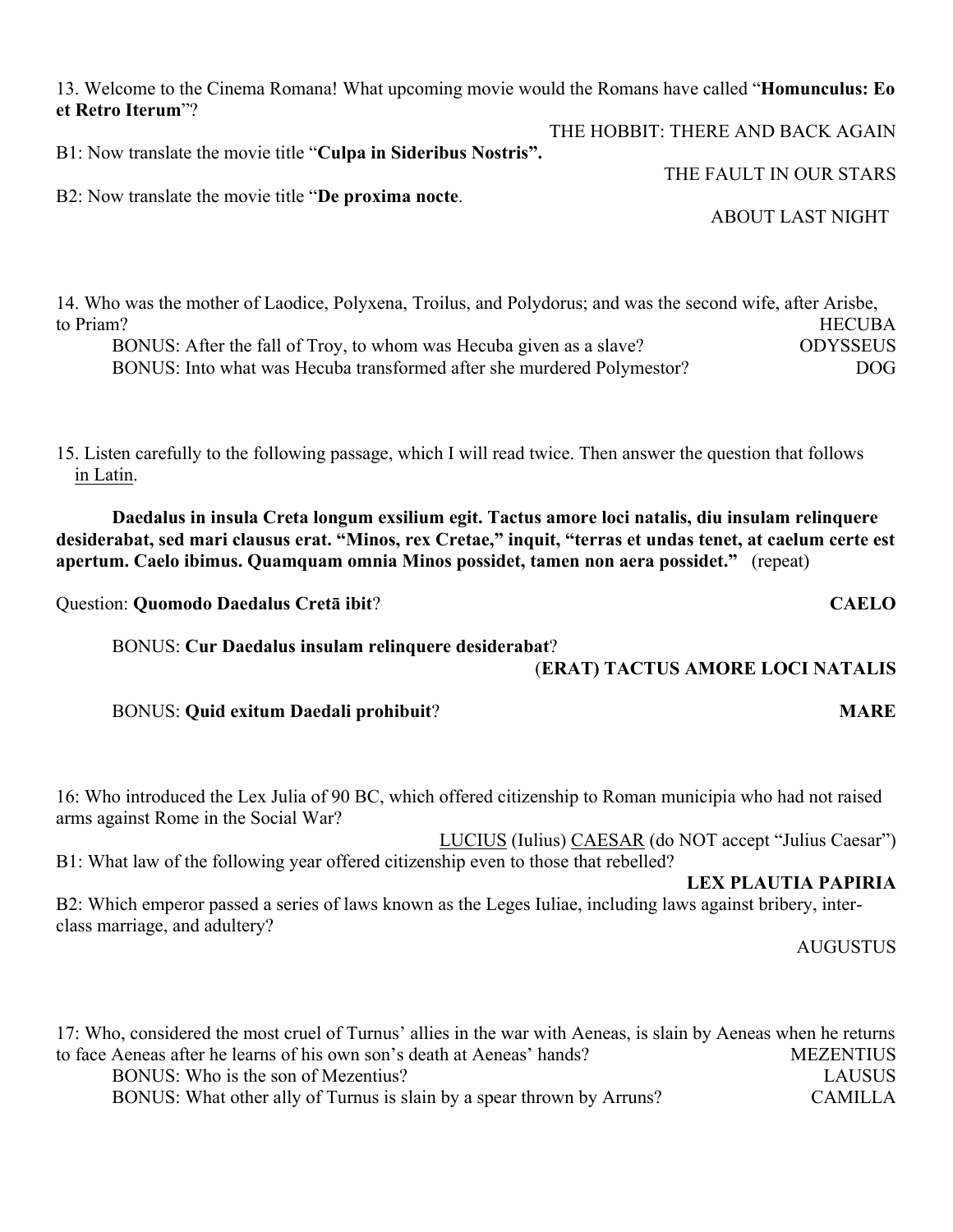18. When recognized by the moderator, perform the following command: **Tege oculos ambobus manibus et dic mihi, "Paratus aut non, hic venio"** (STUDENT SHOULD COVER EYES WITH BOTH HANDS AND SAY "READY OR NOT, HERE I COME) BONUS: Now perform the following: **Omnes surgite et dicite "celer quam quam celerrime, numquam capies me**. STUDENTS ALL RISE AND SAY "FAST AS FAST CAN BE, YOU WILL NEVER CATCH ME BONUS: Now perform the following: **Surgite rursus atque si este felices et scitote id, plaudite**. STUDENTS SHOULD RISE AGAIN AND CLAP (IF THEY ARE HAPPY) (OR THEY MAY ARGUE THEY ARE NOT HAPPY AND THEREFORE WON'T DO ANYTHING)

19: Who served as praetorian prefect under Severus Alexander in the third century AD, and is most famous for his work as a jurist?

B1: Who was Alexander Severus's mother?

B2: Who was his predecessor Elagabalus's mother?

JULIA MAMMAEA

ULPIAN

JULIA SOEMIAS

20. Which of the following is not derived from the same Latin root as the others? RELOCATION ELOCUTION OBLOQUY VENTRILOQUY COLLOQUIUM BONUS: Which of the following is not derived from the same Latin root as the others? ADHERENT HESITATION EXHAUST INCOHERENT ADHESIVE BONUS: Which of the following is not derived from the same Latin root as the others? DEFUNCT CONFOUND PROFUSION FONDUE DIFFUSE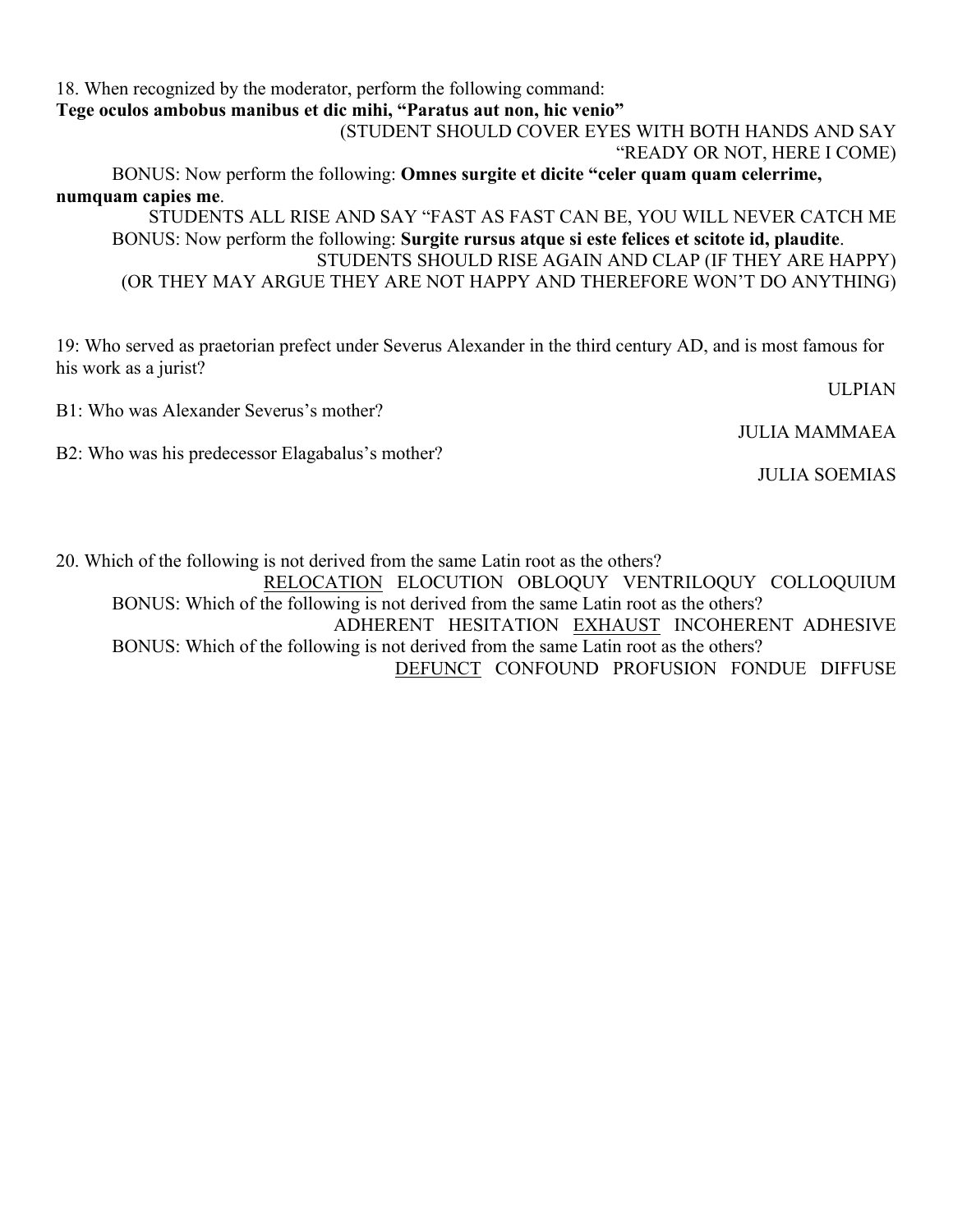IJCL 2014 Certamen Advanced ROUND 1

### 1. Please render into Latin the title of the movie just recently released, *Brightest Star*. **SIDUS/ASTRUM CLARISSIMUM/LUCIDISSIMUM/LUCENTISSIMUM STELLA CLARISSIMA/LUCIDISSIMA/LUCENTISSIMA** BONUS 1: What is the title of the movie set to be released early next month that in Latin might be, *Iter ad Occidentem*? JOURNEY TO THE WEST BONUS 2: Please render into Latin the title of the movie set to be released today, *Winter's Tale*. **FABULA/ NARRATIO HIEMIS/BRUMAE** 2. Which king of Rome, according to Claudius, was an Etruscan named Mastarna? SERVIUS TULLIUS BONUS: Which king of Rome, according to Livy, was Lucumo? (LUCIUS) TARQUINIUS PRISCUS BONUS: Which king of Rome, according to Festus, has a surname which means 'crooked'? ANCUS MARCIUS 3. What Silver age author's work alludes to the extreme cruelty of the emperor Domitian in his 16 satires? (DECIMUS JUNIUS) JUVENAL (IS**)** BONUS: From what city just 80 miles away from Rome was Juvenal born? AQUINUM BONUS: Where was Juvenal exiled to by the emperor Domitian and forced to remain there until Domitian's murder in 96AD? EGYPT 4.Please translate into English the following sentence: **Lesbia Catullō amanda est**. LESBIA MUST BE LOVED BY CATULLUS BONUS: Please translate into proper Latin: Lesbia must kill Catullus. **CATULLUS LESBIAE INTERFICIENDUS EST** BONUS: Using **morior**, please translate into proper Latin: the moderator will have to die. **MODERATOR MORIENDUS ERIT** 5. What legendary soothsayer, a son of Amythaon, cared for some serpents whose parents had been killed, and for his kindess licked his ears, thus giving him the power to understand birds and prophesy future events? MELAMPUS BONUS: What other seer, a son of Asteria, was reluctant to join the Argonaut expedition because he had forseen his own death on the journey? IDMON BONUS: What female seer was the daughter of Chiron, and the mother of the other seer on the Argonaut expedition, Mopsus? MANTO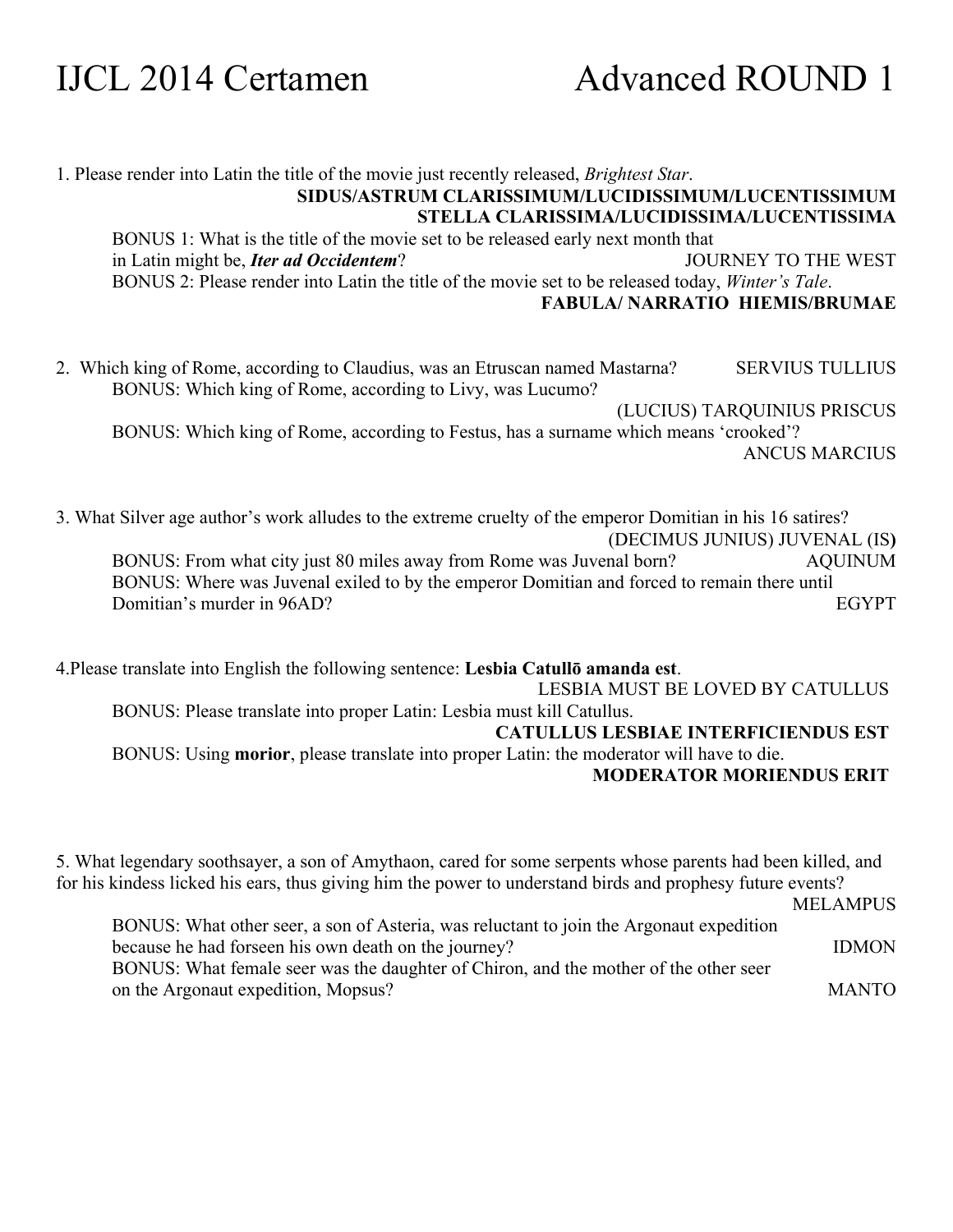6. Listen carefully to the following passage from Martial, which I will read twice, then answer in English the questions that follow.

**Bella es, nōvimus, et puella, verum est, et dīves, quis enim potest negāre? Sed cum te nimium, Fabulla, laudās, nec dīves neque bella nec puella es**.(REPEAT)

Question: To whom is Martial writing? The contract of the contract of the contract of the FABULLA BONUS: What two traits does Fabulla possess according to Marial? PRETTY & RICH BONUS: When is Fabulla not pretty and rich? WHEN SHE PRAISES HERSELF TOO MUCH

7. Scipio Barbatus, Lucius Papirius Cursor, and Curius Dentatus all earned victories commanding Roman armies in which war, waged by the Romans in the late  $4<sup>th</sup>$  early  $3<sup>rd</sup>$  centuries BC?  $3<sup>rd</sup>$  SAMNITE WAR BONUS: Where in 298 BC, did Scipio Barbatus fight an indecisive battle against the Etruscans? VOLATERRAE BONUS: Where in 293 BC, did Papirius Cursor defeat the Samnites? AQUILONIA

8. What is the Latin noun and meaning at the root of segregation? **GREX**- FLOCK/HERD BONUS: What is the Latin noun and meaning at the root of perfume? **FUMUS**- SMOKE BONUS: What is the Latin noun and meaning at the root of crusade? **CRUX**- CROSS

9. Which work of Horace, written in dactylic hexameter, is divided into three books of verse letters? *EPISTULAE*/EPISTLES BONUS: Which work of Horace give us phrases such as in medias res, ab ovo, and quandoque bonus dormitat Homerus? *ARS POETICA*/THE ART OF POETRY BONUS: Which work of Horace was written in Sapphic meter, and was sung by a chorus of 27 maidens and 27 young men?<br>*CARMEN SAECULARE*/THE SECULAR HYMN

10. In Book 7 of the *Odyssey*, Athena tells Odysseus first to go to what queen whose daughter finds him washed up on the beach? ARETE BONUS: After hearing the story of Odysseus, who offers his daughter, Nausicaa, to him in marriage? ALCINOUS BONUS: Which part of his story does Odysseus share with Arete and Alcinous? CALYPSO STORY

11. What is the Latin title of Plautus' play featuring: Philocomasium the courtesan, Pleusicles her lover and Pyrgopolynices, the soldier who has abducted her? *MILES GLORIOSUS* BONUS: What is the Latin title of Plautus' play featuring: Philematium a slave girl set free, Philoaches a young Athenian who sets her free, and Theopropides his father? *MOSTELLARIA* BONUS: What is the Latin title of Plautus' play featuring: Euclio an old man, Staphyla his servant, and Megadorus his next door neighbor? *AULULARIA*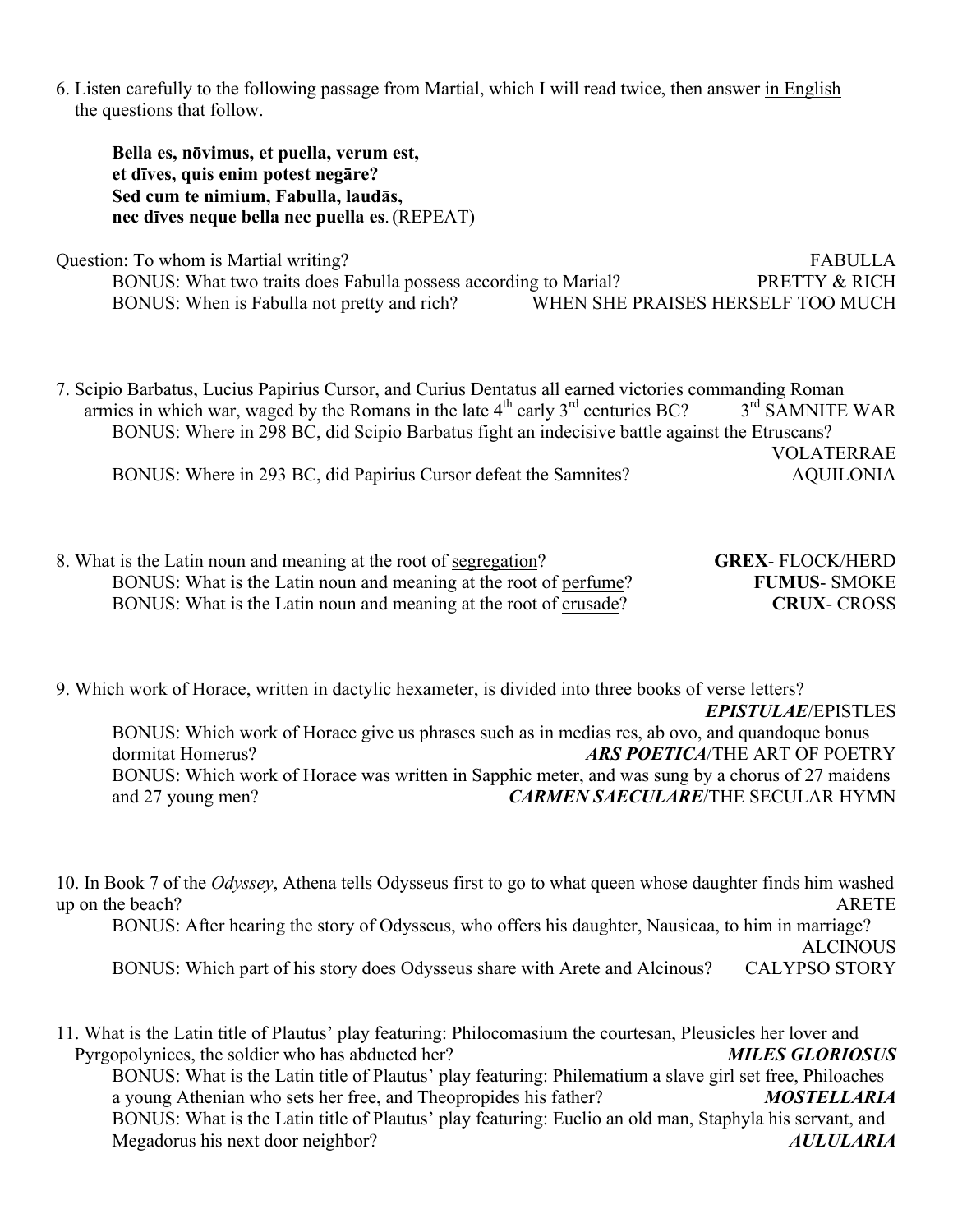| 12. For the verb pello, give the $3rd$ person singular perfect active subjunctive:<br>BONUS: For the verb, cresco, give $3rd$ person plural pluperfect active subjunctive:<br>BONUS: Now make that form passive:                                                                                                                                     | <b>PEPULERIT</b><br><b>CREVISSENT</b><br><b>CRETI (AE) ESSENT</b> |
|------------------------------------------------------------------------------------------------------------------------------------------------------------------------------------------------------------------------------------------------------------------------------------------------------------------------------------------------------|-------------------------------------------------------------------|
| 13. Who was the pilot of a ship, built out of wood from a grove sacred to Cybele, yet never made it to their<br>intended destination of Italy?<br>BONUS: Which god caused Palinurus to fall overboard?<br>BONUS: What other Trojan, Aeneas' trumpeter, had to be buried by Aeneas upon landing in Italy?                                             | <b>PALINURUS</b><br><b>NEPTUNE</b><br><b>MISENUS</b>              |
| 14. We are all familiar with the phrase lapsus linguae, meaning "a slip of the tongue," but what is the meaning<br>of the similar Latin phrase lapsus calami?                                                                                                                                                                                        | A SLIP OF THE PEN                                                 |
| BONUS: The literal meaning of the Latin phrase ex pede, Herculem is "from the foot, Hercules."<br>What does this figuratively mean?<br>FROM A PART, THE WHOLE / ONE CAN DETERMINE THE SIZE OF THE WHOLE<br>FROM THE SIZE OF ONE PART<br>BONUS: What is the meaning of the Latin phrase temet nosce?                                                  | <b>KNOW THYSELF</b>                                               |
| 15. What rhetorical device can be defined as the use of one word for another that it suggests?<br>BONUS: What rhetorical device is the separation of parts of a compound word by<br>one or more words?<br>BONUS: What rhetorical device is the condensed expression in which one word is made<br>to modify two other words, but in different senses? | <b>METONOMY</b><br><b>TMESIS</b><br><b>ZEUGMA</b>                 |
| 16. What building in Rome, after a construction time of 7 years, was dedicated in 55 BC? It was the first non-<br>wooden structure of it's kind and the site of Caesar's murder 11 years later.<br>HAND OUT THE VISUAL, allow the team 10 seconds to look it over.                                                                                   | <b>THEATER OF POMPEY</b>                                          |
| BONUS: On the upper diagram, which number is used to label the cavea?                                                                                                                                                                                                                                                                                | #1                                                                |
| BONUS: On the lower diagram, what part of a Roman theater is labeled by #4?                                                                                                                                                                                                                                                                          | <b>ORCHESTRA</b>                                                  |

17. It's time for some Valentine's Day clichés! Please translate the following cliché into English: **Amor pecuniae est stirps omnium malōrum.**

LOVE OF MONEY IS THE ROOT OF ALL EVIL(S)

BONUS: Now translate this other lovey dovey cliché: **oscula suaviora vinō sunt**.

KISSES ARE SWEETER THAN WINE

BONUS: Now translate this little poem into English:

**rosae sunt rubrae, violae sunt caerulae, amās eam sed amō tē.**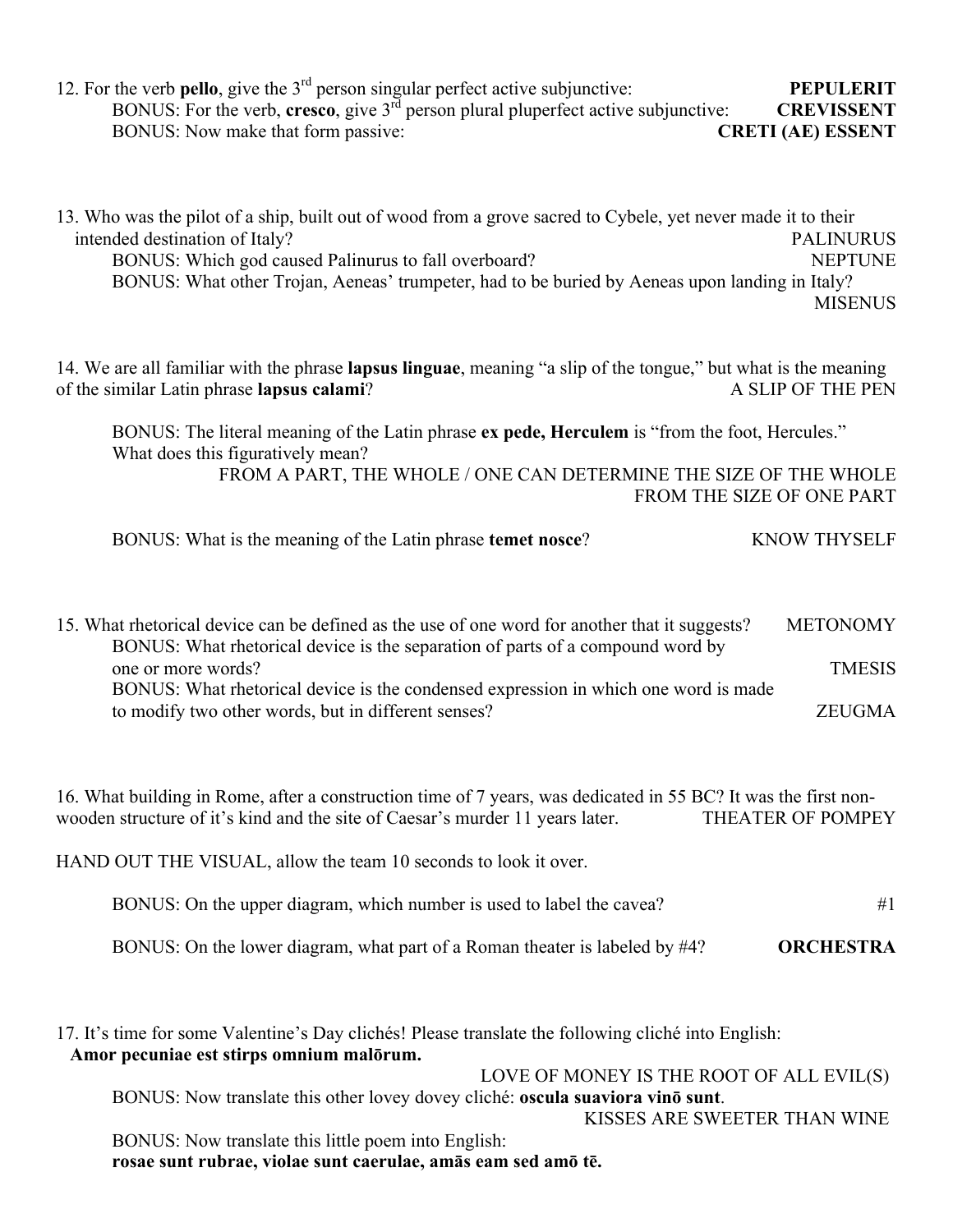#### ROSES ARE RED, VIOLETS ARE BLUE, YOU LOVE HER BUT I LOVE YOU

| 18. Heracles killed King Eurytus over a dispute over his daughter, Iole. To purify himself of this murder, |                       |
|------------------------------------------------------------------------------------------------------------|-----------------------|
| whom did Heracles serve for 3 years?                                                                       | <b>OMPHALE</b>        |
| BONUS: Who imposed this sentence?                                                                          | <b>DELPHIC ORACLE</b> |
| BONUS: What was unusual about his sentence with Omphale?                                                   | DRESSED LIKE A WOMAN  |

19. Of the words **flabellum, scintilla, aper, securis***,* and **turbo**, which is being described in this Latin sentence? **Excutitur e silice, et quit accendere lignum***.* **SCINTILLA**

BONUS: Which of those same words is being described in this Latin sentence? **Hoc animal interfecit Adonem. APER**

BONUS: Which of those same words is being described in this Latin sentence? **Hoc instrumentum caedit arbores. SECURIS**

20. Which Julio-Claudian emperor, after repressing a conspiracy against him by Lentulus Gaetulicus, was finally assassinated by a tribune of the praetorian guards, named Cassius Chaerea?

(GAIUS JULIUS CAESAR AUGUSTUS GERMANICUS) CALIGULA BONUS: Claudius died probably from some poisoned mushrooms, allegedly by either Halotus, Xenophon, or Locusta, but almost all sources implicate whom as the instigator of the assassination plot? AGRIPPINA

BONUS: How did Nero meet his end? (ASSISTED) SUICIDE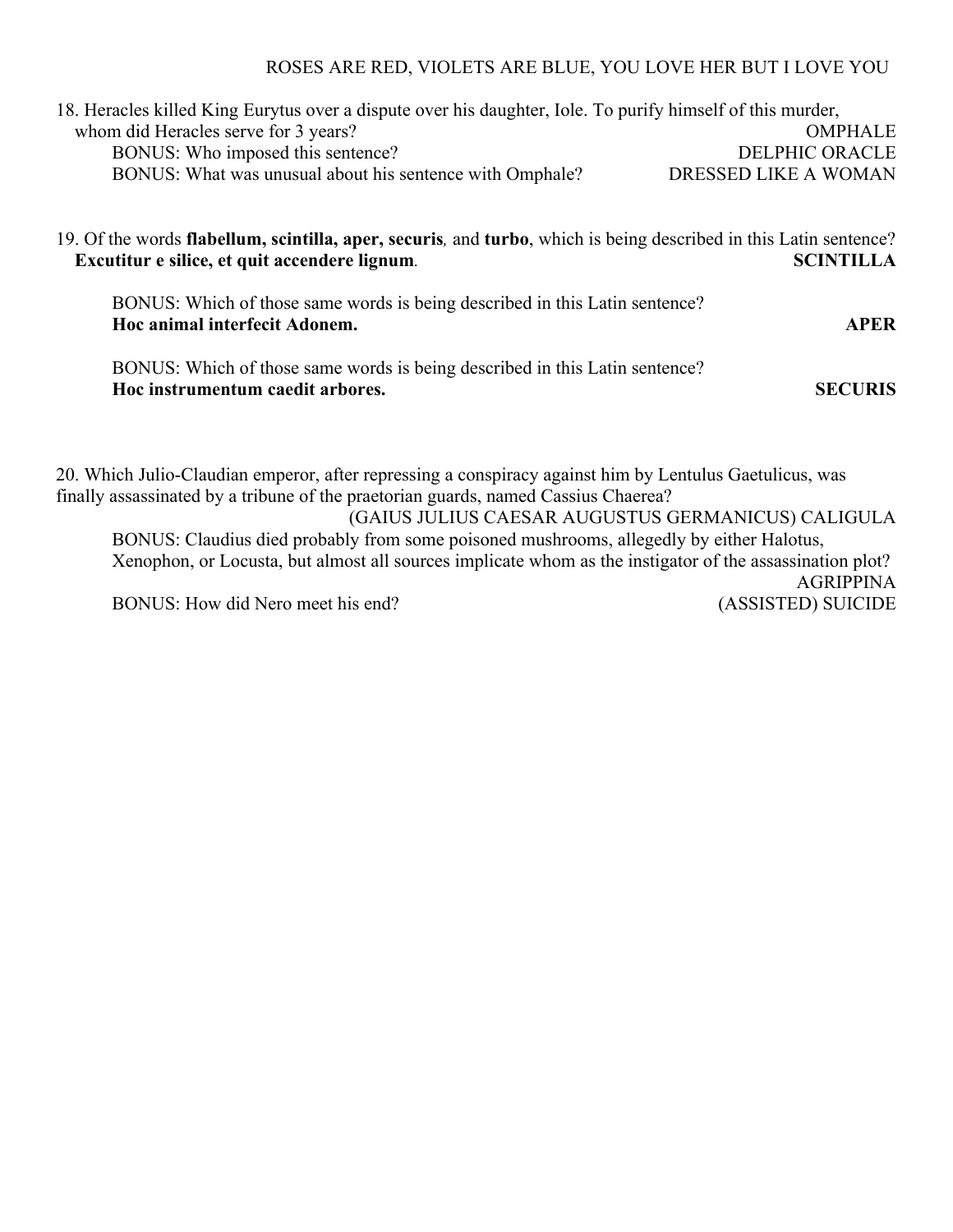1. Please translate into English the following sentence: **scribāmus dē nostrīs metibus**. LET US WRITE ABOUT OUR FEARS BONUS: Please translate into English the following sentence: **Utinam nē latronēs vīdissēs**! WOULD THAT YOU HAD NOT SEEN THE ROBBERS! BONUS: Please translate into English the following sentence: **nōn credās poema scriptum ā pastōre** YOU WOULD NOT THINK/BELIEVE THE POEM WAS WRITTEN BY THE SHEPHERD

2. This year's convention is being held February  $13<sup>th</sup>$  thru the  $15<sup>th</sup>$ . Coincidentally those are the same dates as what Roman festival associated with Pan, which would find Roman men running through the streets naked striking young women with leather thongs called *februa*? **LUPERCALIA** BONUS: What festival in mid to late April would find women running through the streets clad in white

carrying burning torches in imitation of Ceres' search for her daughter Proserpina? **CEREALIA** BONUS: What festival in April would find the statues of Venus adorned with flowers. Men and women would ask for advice on matters of the heart, marriage, betrothal, and sex? **VENERALIA**

3. Please translate into Latin the following sentence: I think that I am the best student of all. **PUTO/EXISTIMO/ARBITROR ME ESSE OPTIMUM DISCIPULUM OMNIUM /OPTIMAM DISCIPULAM OMNIUM**

BONUS: Please translate into Latin the following sentence: Did you remember to close the door? **MEMINISTINE CLAUDERE OSTIUM/IANUAM**

BONUS: Please translate into Latin the following sentence: There were so many arrows that we could not see the sky.

### **TOT SAGITTAE ERANT UT NON VIDEREMUS CAELUM**

- 4. What son of a farmer, after he had received his education from Epidius and Siro, returned to his home in the village of Andes to begin his first major work, the Eclogues? (PUBLIUS) VERGIL(IUS) (MARO**)** BONUS: In what year were the Eclogues published? 37 BC BONUS: Which Greek poet provided the general model for Vergil's Eclogues THEOCRITUS
- 5. According to some sources, who sparked a war between the Amazons and Athenians by kidnapping or by helping Heracles kidnap the Amazonian queen Hippolyta? THESEUS BONUS: Some sources say that it was the sister of Hippolyta who was kidnapped. What was her name? ANTIOPE BONUS: Regardless of whom he had abuducted, he had a child with that woman, but quickly lost interest. Who did he marry next, the sister of Ariadne? PHAEDRA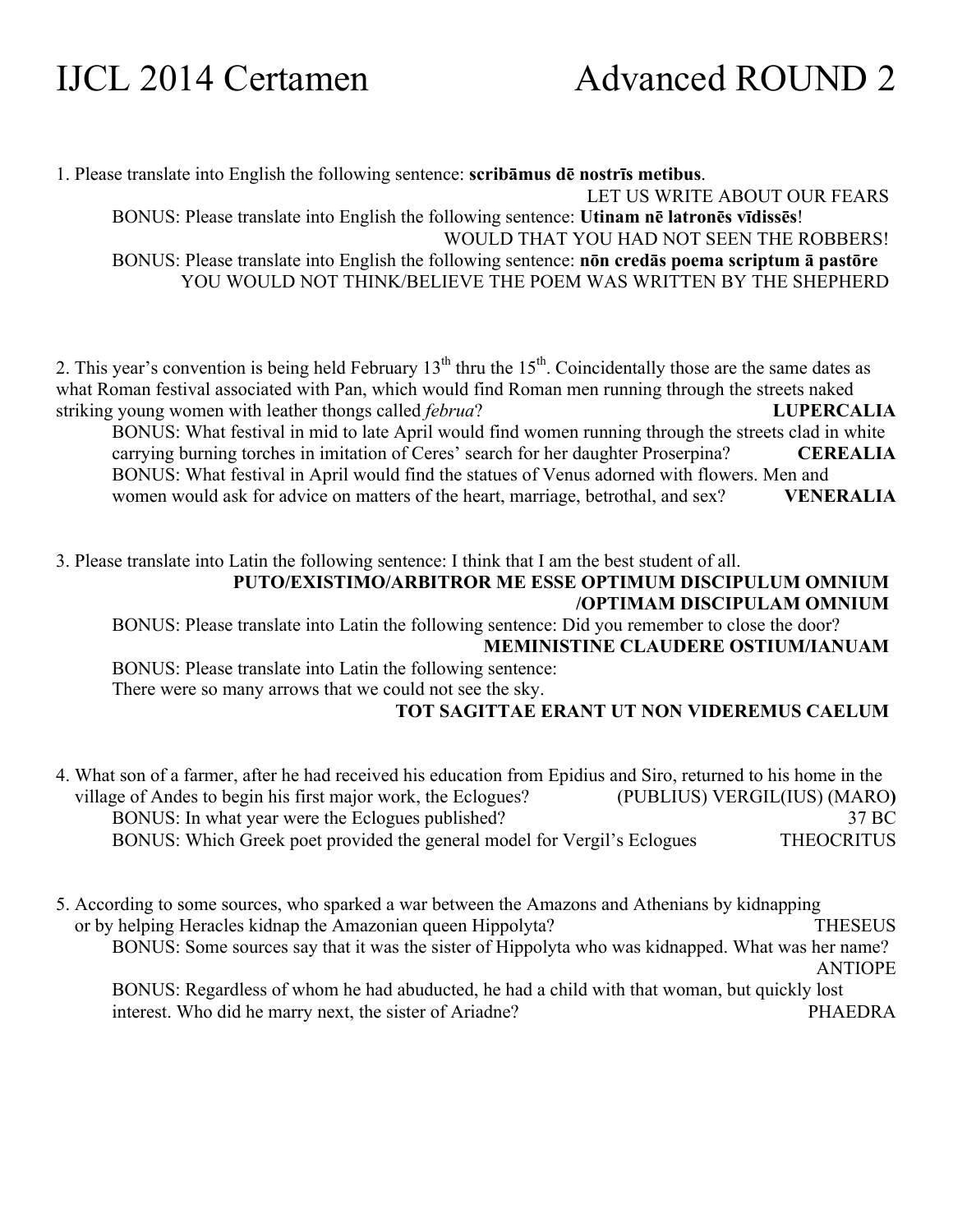6. In 56BC Caesar, while stationed at Ravenna, and after a brief meeting with Crassus, summoned Pompey to a conference at what city, where the Second Triumvirate would be renewed? LUCCA BONUS: The result of this conference ensured that Caesar could finish his subjugation of Gaul; Pompey claimed the two Spains; but what province did Crassus choose for himself? SYRIA BONUS: Which tribune procured these commands for Crassus and Pompey? (GAIUS) TREBONIUS

7. What metrical term is given to a foot that consists of two long syllables? SPONDEE BONUS: What is the term for a foot that consists of a long syllable followed by a short? TROCHEE BONUS: What is the term for a foot that consists of two short syllables followed by a long? ANAPEST

8. Who, in the court of Lycomedes, discovered the disguised Achilles, and brought him to fight in the Trojan War? ODYSSEUS

BONUS: Who had revealed the madness of Odysseus, which he was feigning, to avoid the Trojan War? PALAMEDES

BONUS: What did Odysseus do to get his revenge on Palamedes later?

BURIED GOLD UNDER HIS TENT

9. Translate into English the Latin motto of Colorado, **nil sine numine***.*

NOTHING WITHOUT GOD'S/DIVINE WILL/GUIDANCE BONUS: Translate into English the motto of Massachusetts, **Ense petit placidam sub libertate quietem***.*

BY THE SWORD HE/SHE/IT SEEKS A QUIET PEACE UNDER LIBERTY BONUS: Translate into English this Latin motto, which appears on the state seal of Maryland: **Scuto bonae voluntatis tuae, coronasti nos***.* YOU HAVE CROWNED US WITH THE SHIELD OF YOUR GOOD WILL

- 10. What governor of Gallia Lugdunesis in 67AD rebelled against the tax policy of Nero, and, in an effort to gain support of the army, declared his allegiance to Galba? (GAIUS JULIUS) VINDEX BONUS: However in 68, Vindex was met and defeated at Vesontio, by which Roman general, the commander of the Rhine army at the time? (LUCIUS VERGINIUS) RUFUS BONUS: The revolt of Vindex inspired which Praetorian Prefect, perhaps the illegimate son of Caligula, to attempt to lay claim to the throne? He was assassinated by his fellow praetorians before Galba could return to Rome. (GAIUS) NYMPHIDIUS SABINUS
- 11. Put the phrase, **idem pulcher miles**, into the accusative singular: **EUNDEM PULCHRUM MILITEM** BONUS: Put the phrase, **tota longa hiems**, into the dative singular: **TOTI LONGAE HIEMI** BONUS: Put the phrase, **quidam potens locus**, into the accusative plural:

**QUAEDAM POTENTIA LOCA**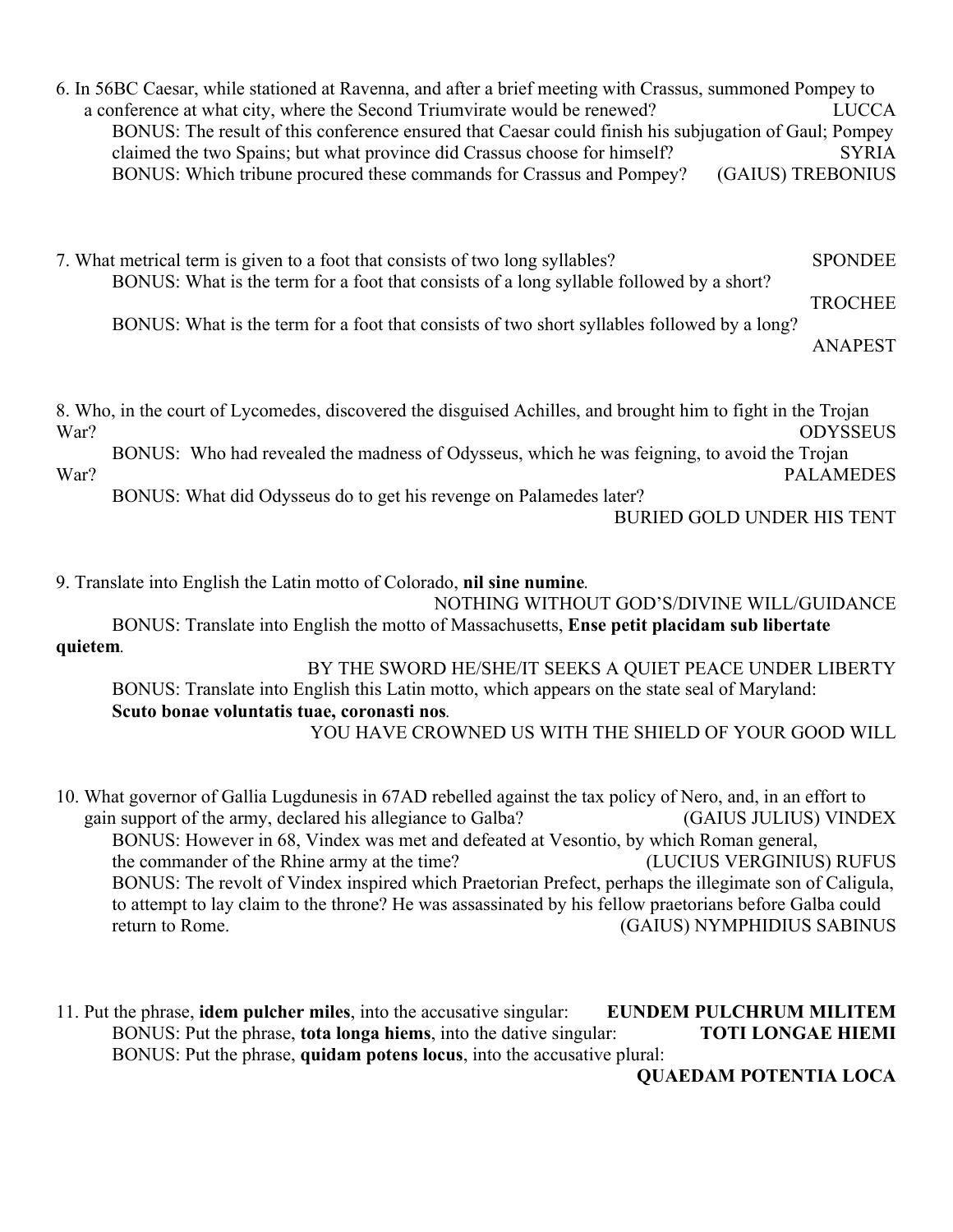- 12. In Book 4 of the Metamorphoses, what nephew of Ino does she rip apart limb by limb? PENTHEUS BONUS: Name another family member involved with the tearing apart of Ino? AGAVE/AUTONOE BONUS: What man, who had tried to warn Pentheus to respect Bacchus as a god, was not turned into a dolphin and became a servant of Bacchus? ACOETES
- 13. Listen carefully to the following passage from Horace, which I will read twice as prose, then answer in Latin the questions that follow.

**Eheu fugacēs, Postume, Postume, labuntur anni nec pietas moram rugīs et instantī senectae adferet indomitaeque mortī**

Question: **Qualēs annī labuntur**? **FUGACES** BONUS: **Quae non moram rugīs adferet**? **PIETAS** BONUS: **Qualem mortem Horatius dicit**? **INDOMITAM**

14. What Roman poet, born in 284 BC at Tarentum, is considered to be the father of Latin Literature? (LUCIUS) LIVIUS ANDRONICUS BONUS: What is the title of his important translation of a Homeric epic? ODUSIA BONUS: In what meter is the Odusia written? SATURNIAN

15. When recognized, perform the following Latin command. **Sta et recita primam lineam Vergili Aeneidis***.* **(**PLAYER SHOULD STAND AND SAY) **ARMA VIRUMQUE CANO TROIAE QUI PRIMUS AB ORIS**

BONUS: Now perform this command: **Omnes dissimulate vos inspectare speculum***.* **(**ALL PLAYERS SHOULD PRETEND TO LOOK INTO MIRRORS)

### BONUS: Now perform this command: **Dic mihi te scivisse me difficultatem esse cum intrarem***.* (ONE PLAYER SHOULD SAY) **I KNEW YOU WERE TROUBLE/DIFFICULT WHEN YOU ENTERED**

16. Which elegaic didactic poem of Ovid, divided into three books sets out to teach the arts of seduction and love? **ARS AMATORIA**/ART OF LOVE BONUS: Which work of Ovid remains only half completed, of because of his exile to Tomi? **FASTI**/FESTIVALS BONUS: What is the Latin title of Ovid's work that is a mock-didactic poem in which he gives advice to women on caring for their complexion? **MEDICINA FACIEI** (FEMINEAE)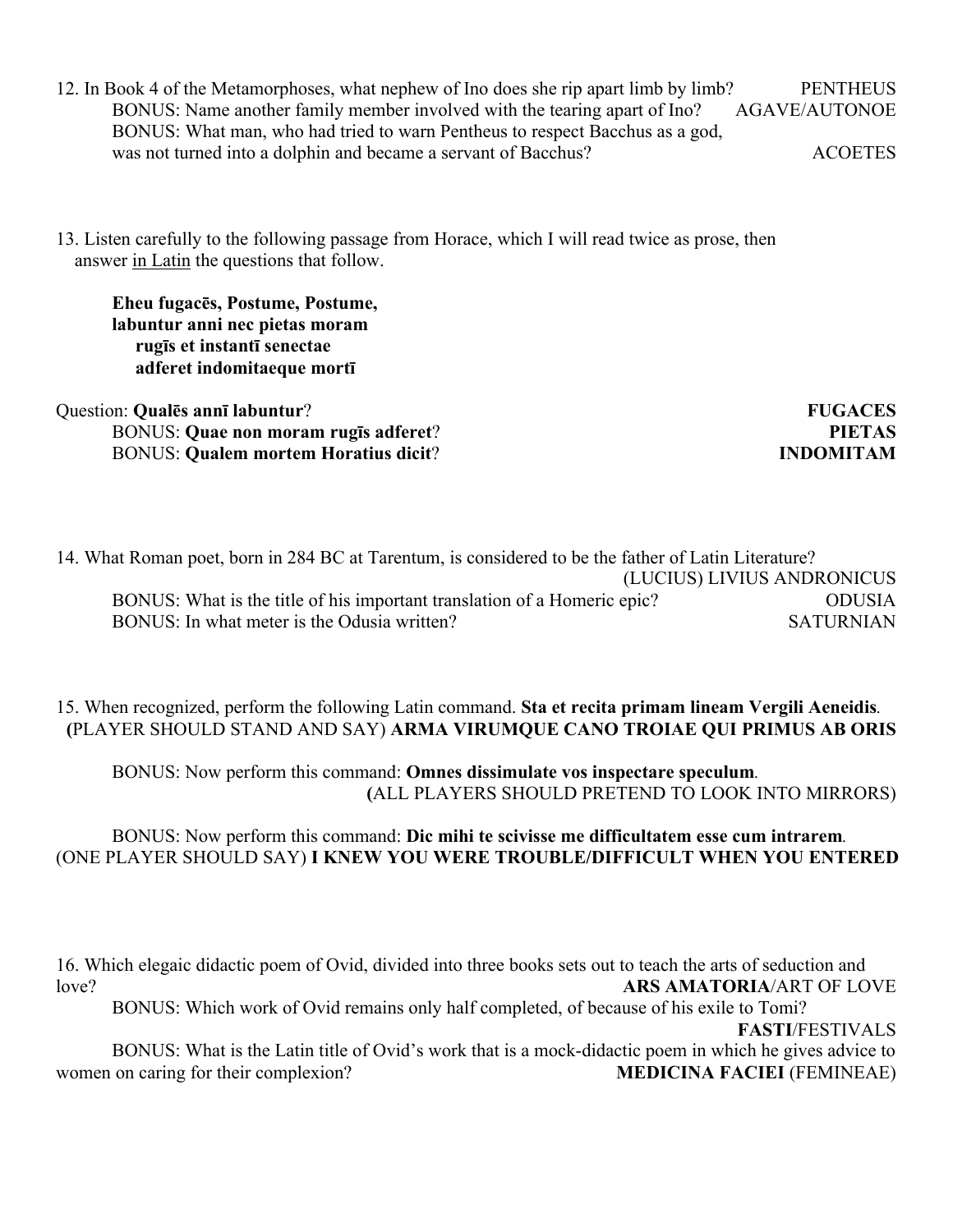17. If the directors of the AMC's hit drama about Zombies were Roman, they might have called their TV show, **Ambulantes Mortui**. What is this title in English? WALKING DEAD BONUS 1: Frequently in the show the *Walking Dead*, the Zombies are referred to as 'Biters'. Using a substantive participle, please put 'biters' into Latin. **MORDENTES** BONUS 2: Please render into Latin another Zombie cult classic from long ago, *Night of the Living Dead*. **NOX VIVORUM MORTUORUM**

18. Who are both grand-parents of Zeus and his siblings? URANUS & GAIA/GE

HAND OUT THE VISUAL, allow the team 10 seconds to look it over.

BONUS: Using Greek names please give the wives of letters A, C, and E. A- AMPHITRITE, C- APHRODITE, D- HERA BONUS: Which letter labels the god who is the father of the following children from various women? Amphissus, Aristaeus, Agreus, and Amphiarus LETTER D

19. What battle of 197 BC, the decisive battle of the Second Macedonian War, proved the superiority of the Roman legion over the Greek phalanx? CYNOSCEPHALAE BONUS: Who was the commander of the Macedonian army at Cynoscephalae? PHILIP V BONUS: Who was the Roman commander at Cynoscephalae? (TITUS QUINCTIUS) FLAMINIUS

20. Derived from the Latin verb for to use, what English word means: to take and keep in a violent or forceful way? USURP

BONUS: Derived from the Latin verb for to turn, what English word means: a sensation of whirling and loss of balance? VERTIGO

BONUS: Derived from the Latin verb for to clap, what English word means: seeming reasonable or probable? PLAUSIBLE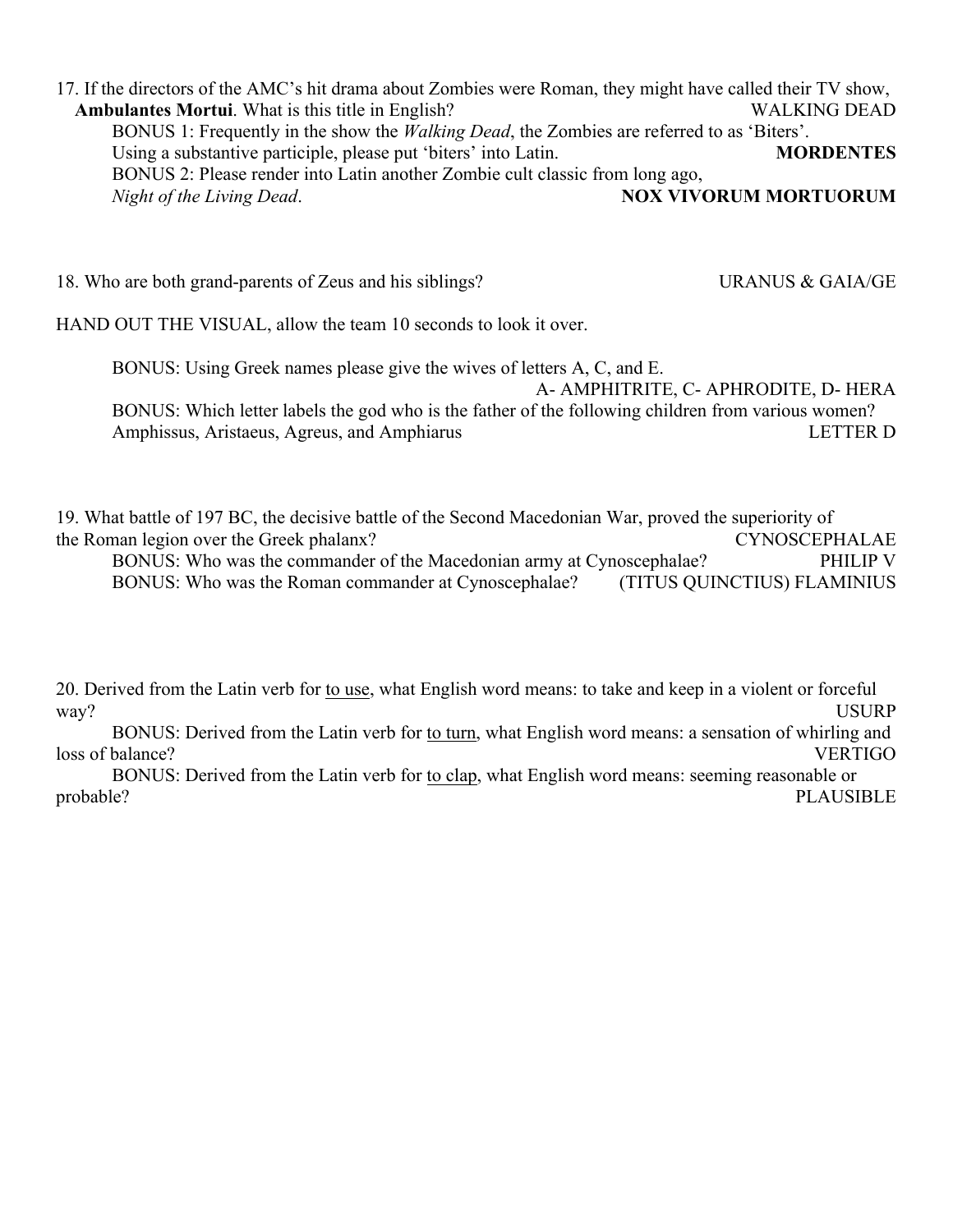## IJCL 2014 Certamen Advanced ROUND 3

| 1. In Book 15 of the <i>Iliad</i> , Zeus sends Iris to instruct whom to leave the battlefield? | <b>POSEIDON</b> |
|------------------------------------------------------------------------------------------------|-----------------|
| BONUS: Although Poseidon is forced to leave, which god responsible for pushing the             |                 |
| Trojans to attack the Greek ships, is not forced to leave?                                     | <b>APOLLO</b>   |
| BONUS: Which god snaps the bowstring of Teucer, after he has killed a number of Greeks,        |                 |
| while he is taking aim at Hector?                                                              | <b>ZEUS</b>     |
|                                                                                                |                 |

2. What is the English translation of the hit TV drama rendered into Latin as, *Ludus Spoliorum*?

GAME OF THRONES BONUS 1: The HBO series *Game of Thrones* is based of a book series entitled, *A Song of Fire and Ice*. Please put that title into Latin. **CARMEN/CANTUS IGNIS ET GELUS/GLACIEI** BONUS 2: The fourth book in that book series is entitled, *A Feast for Crows*. Using **cornix** for crow, please render that title into Latin. **DAPS/CONVIVIUM/EPULAE CORNICIBUS**

3. HAND OUT A VISUAL TO ALL PLAYERS: You are looking at a map of the Roman Forum. You will have 15 seconds to look over the map individually. Then I will begin the toss-up question.

Please give the number labeling the temple described here. This temple which stands in the Roman Forum was supposedly built by Numa Pompilius. It burned down twice, once in the great fire of 64 AD, and once in 191. Julia Domna rebuilt it, but it was completely deomolished in 1549. Today three of it's columns have been rebuilt of the original twenty which had been 15 meters from the center in a circular pattern.

|                                                            | 17 (TEMPLE OF VESTA) |
|------------------------------------------------------------|----------------------|
| BONUS: What number labels the Temple of Castor and Pollux? |                      |

BONUS: What number labels the Temple of Concord? 10

4. To what Roman historian and biographer from Northern Italy, did Catullus dedicate his Carmina? CORNELIUS NEPOS BONUS: What was the title of the history of the world, that Catullus references in his dedicatory poem? **CHRONICA** BONUS: From which work of Nepos do we have the only surviving fragment of his work? **DE VIRIS ILLUSTRIBUS**

### 5. **Responde Anglice: Qui sumus? In tiliam et quercum a Iove et Mercurio mutati sumus postquam piissimi solum anserem nostrum eis obtulimus**. BAUCIS AND PHILEMON

BONUS: **Quis sum? Arbore sacra caesa, semper esuriebam et saepe meam filiam vendidi***.* **ERYSICHTHON** 

BONUS: **Quis sum? In bello cum Sabinis, ego, uxor Romuli, petivi a marito ut parceret parentibus mearum comitum**. The extended of the extended of the extended of the extended of the extended of the extended of the extended of the extended of the extended of the extended of the extended of the extended of t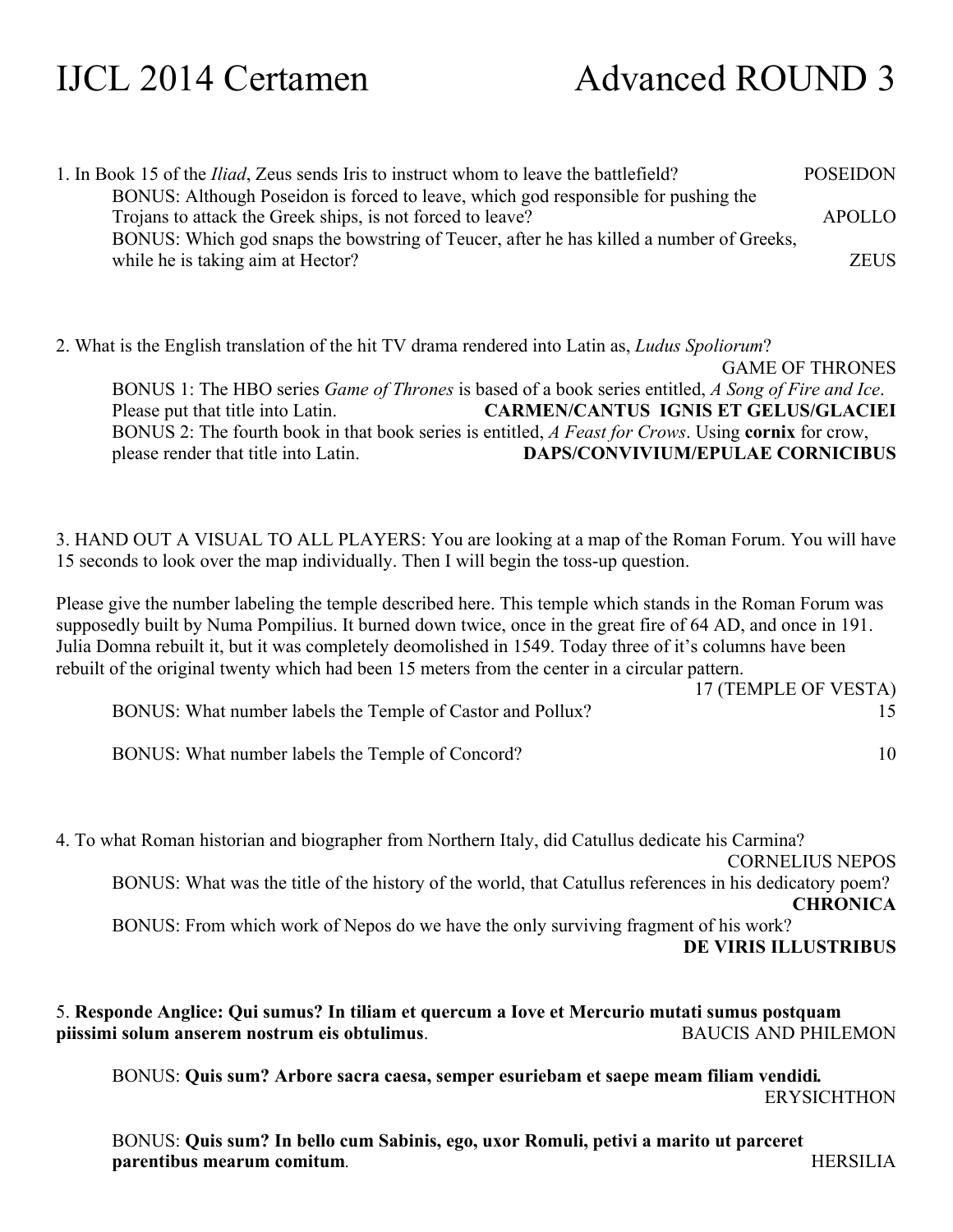- 6. What case is used in Latin as the object of adjectives like **fretus, nixus**, and **dignus**? ABLATIVE BONUS: What two cases in Latin are used with verbs such as **taedet, piget***,* and **pudet**? ACCUSATIVE & GENITIVE BONUS: What case is used with verbs such as **arguo, arcesso***,* and **absolvo**? GENITIVE
- 7. In 150 BC, Servius Sulpicius Galba tricked what people into coming to peace talks with the Romans but ended up massacring about 10,000 of their people? LUSITANIANS BONUS: What man escaped the massacre and would later in 146BC be elected the leader of the Lusitanians and would wage war against Rome with some success? VIRIATHUS BONUS: Which Roman commander, having failed to defeat Viriathus in battle, arranged for him to be assassinated? (QUINTUS SERVILIUS) CAEPIO
- 8. Whose work of approximately 20,000 entries on various subjects stands as the model for all other encyclopedias? PLINY THE ELDER BONUS: What is the name of his work? **NATURALIS HISTORIA** BONUS: How many books is it divided into? 37 BOOKS
- 9. Listen carefully to the following letter from Pliny to his friend Fabius, which I will read twice, then answer in English the questions that follow.

**Olim mihi nullās epistulās mittis. Nihil est, inquis, quod scribam. At hoc ipsum scribe, nihil esse quod scribās, vel illa verba sola ā quibus maiorēs nostrī incipere solēbant: 'Si valēs, bene est; ego valeō.' Hoc mihi sufficit; est ēnim maximum. Ludere me putās? seriō petō. Fac sciam quid agās. Valē.** (repeat)

- Question: Why does Fabius not write Pliny letters? HE SAYS HE HAS NOTHING TO WRITE ABOUT BONUS: What then is the first thing Pliny suggests that he write? THAT HE HAS NOTHING TO WRITE ABOUT BONUS: What is the second thing that Pliny suggests that he should write? IF YOU ARE WELL, IT IS WELL, I AM WELL
- 10. From what city did Jason and his crew depart on their voyage to retrieve the Golden Fleece? IOLCUS BONUS: One of the Argonauts' first destinations after their departure was to the island of Lemnos. What queen of that land welcomed the Argonauts and allowed them to stay for a year? HYPSIPYLE BONUS: After leaving Lemnos and after stops at Cyzicus and Chios, they arrived in the land of the Beryces. Who was the king of that land whose unusual custom was to compel strangers to wrestle their king? AMYCUS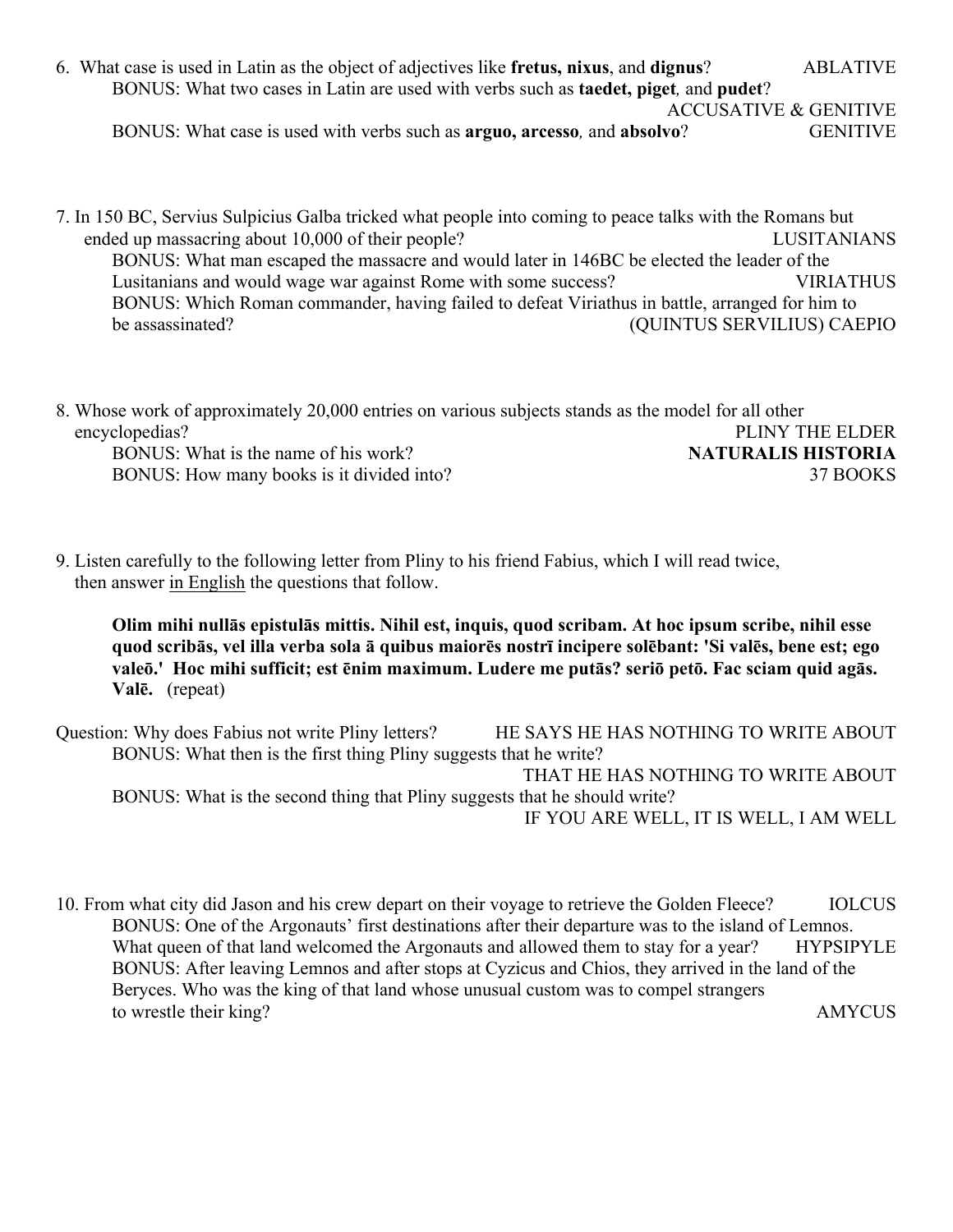11. What rhetorical device (other than chiasmus) is illustrated by the phrase: **mors rei publicae poena**?

**HENDIADYS** 

BONUS: What rhetorical is illustrated in this sentence: **Sensistine illam coloniam meo iussu meis praesidiis, custodiis, vigiliis esse munitam**? ASYNDETON BONUS: What rhetorical device is illustrated in the following: **Illa nimis antiqua praetereo**. PRAETERITION

12. Valentine's Day isn't over yet. Please translate the following cliché into English: **cadere caput super calcēs** TO FALL HEAD OVER HEELS

BONUS: Now translate this cliché into Latin: There is a thin line between love and hate **EST TENUIS LINEA INTER AMOREM ET ODIUM** BONUS: Now translate this cliché into Latin: It is better to have loved and lost than to have never loved **EST MELIUS/MELIOR AMAVISSE ET AMISISSE QUAM NUMQUAM AMAVISSE**

13. What king of Rome of Latin origin is known for his destruction of Alba Longa? TULLUS HOSTILIUS BONUS: What was the name of the Alban commander who Hostilius defeated? METTIUS FUFETIUS BONUS: What important building in the Roman Forum is Hostilius known for having built? CURIA

14. According to Aeschylus, which of the Seven Against Thebes, the leader of the attack, had emblazoned on his shield the image of a woman who is leading an armed man? POLYNICES

BONUS: Also according to Aeschylus, which of the Seven Against Thebes had emblazoned on his shield the image of a man without armor carrying a torch with the words "I will burn the city"? He was struck down by a bolt of lightning sent by Zeus himself. CAPANEUS

BONUS: Also according to Aeschylus, which of the Seven Against Thebes, had emblazoned on his shield an image of the heaven blazing beneath stars? He would have survived the assault on Thebes had he not been caught by Athena eating the brains of his opponent. TYDEUS

15. Please translate into Latin the following command: Marcus, encourage the cook to hurry!

**MARCE, HORTARE COQUUM FESTINARE** BONUS: Please translate into English the following sentence: **mementō bibere satis aquae**

REMEMBER TO DRINK ENOUGH WATER BONUS: Please translate into English the following sentence: **discipulī magistrīs parentō**

LET THE STUDENTS OBEY THE TEACHERS

16. To what woman did the Elegiac poet from Assisi address many of his poems? CYNTHIA

BONUS: Which of the Elegiac poets addressed Delia in many of his poems?

(ALBIUS) TIBULLUS

BONUS: Which of the Elegiac poets addressed Lycoris in many of his poems?

(CORNELIUS) GALLUS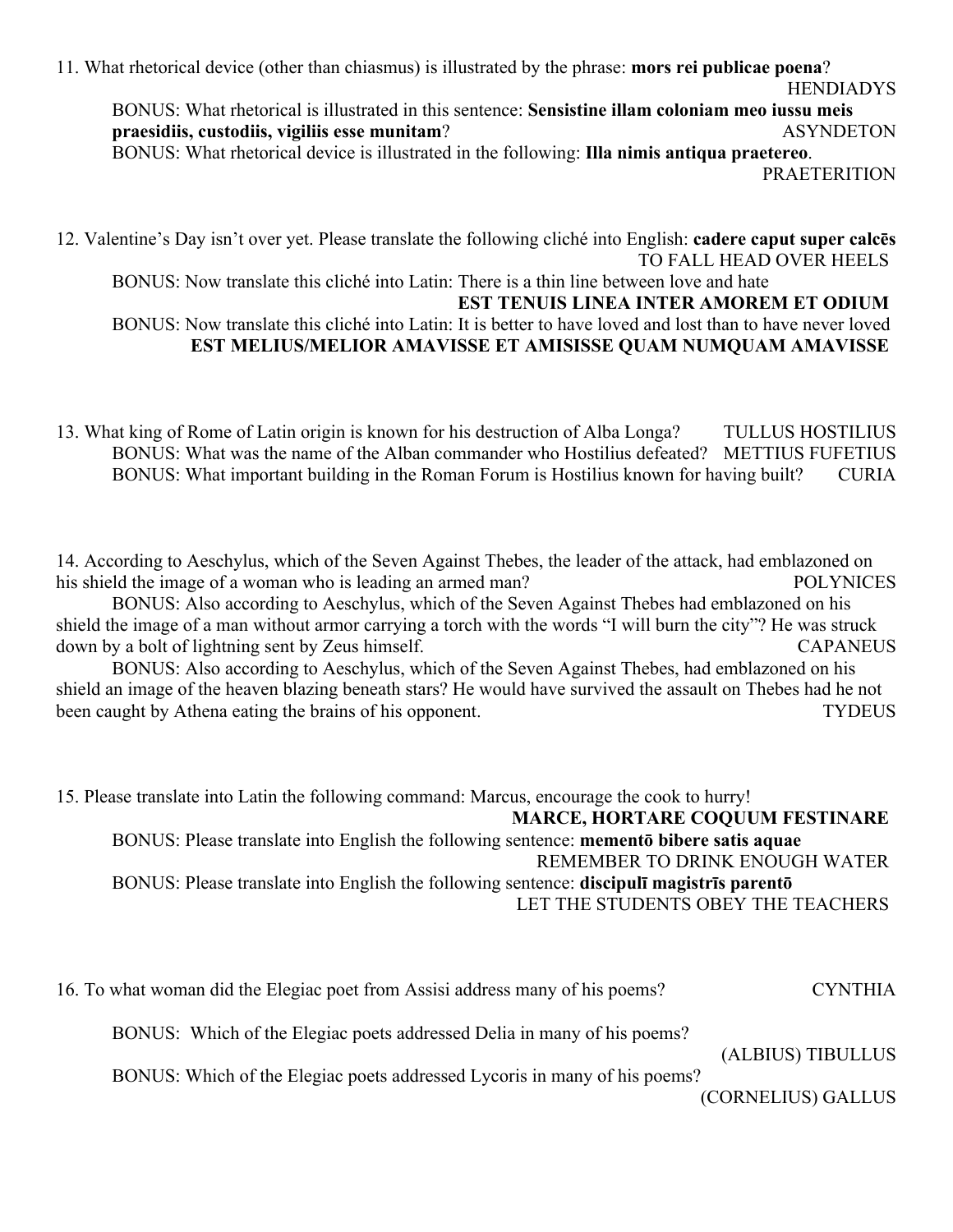17. What is meaning of the Latin abbreviation **d.s.p**., which in Latin is **discessit sine prole**?

DIED WITHOUT ISSUE

BONUS: Give the Latin and literal English for the abbreviation **v.g**., which can be used as a substitute for **e.g.**

**VERBI GRATIA***-* FOR THE SAKE OF A WORD

BONUS: Give the Latin and English for the abbreviation *s.o.s.*

**SI OPUS SIT -** IF THERE IS NEED

18. Which of the Flavian emperors saw, during his reign: a rebellion led by Terentius Maximus squashed; a war resumed in Britannia that had Agricola pushing farther into Caledonia; a great fire in Rome; and the eruption of Vesuvius?

TITUS (FLAVIUS CAESAR VESPASIANUS AUGUSTUS) BONUS: In what year did Titus die? 81 AD BONUS: What was the relationship to Titus of both Vespasian and Domitian? VESPASIAN-FATHER, DOMITIAN- BROTHER

19. In Ovid's *Heroides*, who is the recipient of letter #14 which is figuratively written by Hypermnestra? LYNCEUS BONUS: Who is the recipient of letter #4 written by Phaedra? HIPPOLYTUS BONUS: Who is the recipient of letter #8 written by Hermione? ORESTES

20. Which of the following words is not derived from the same Latin root as the others? INCARNATION INCARCERATION CHARCUTERIE CARNAGE BONUS: Which of the following words is not derived from the same Latin root as the others? DECADENCE DECIDE CASCADE INCIDENT BONUS: Which of the following words is not derived from the same Latin root as the others? FRICTION FRACTION SUFFRAGE FRAIL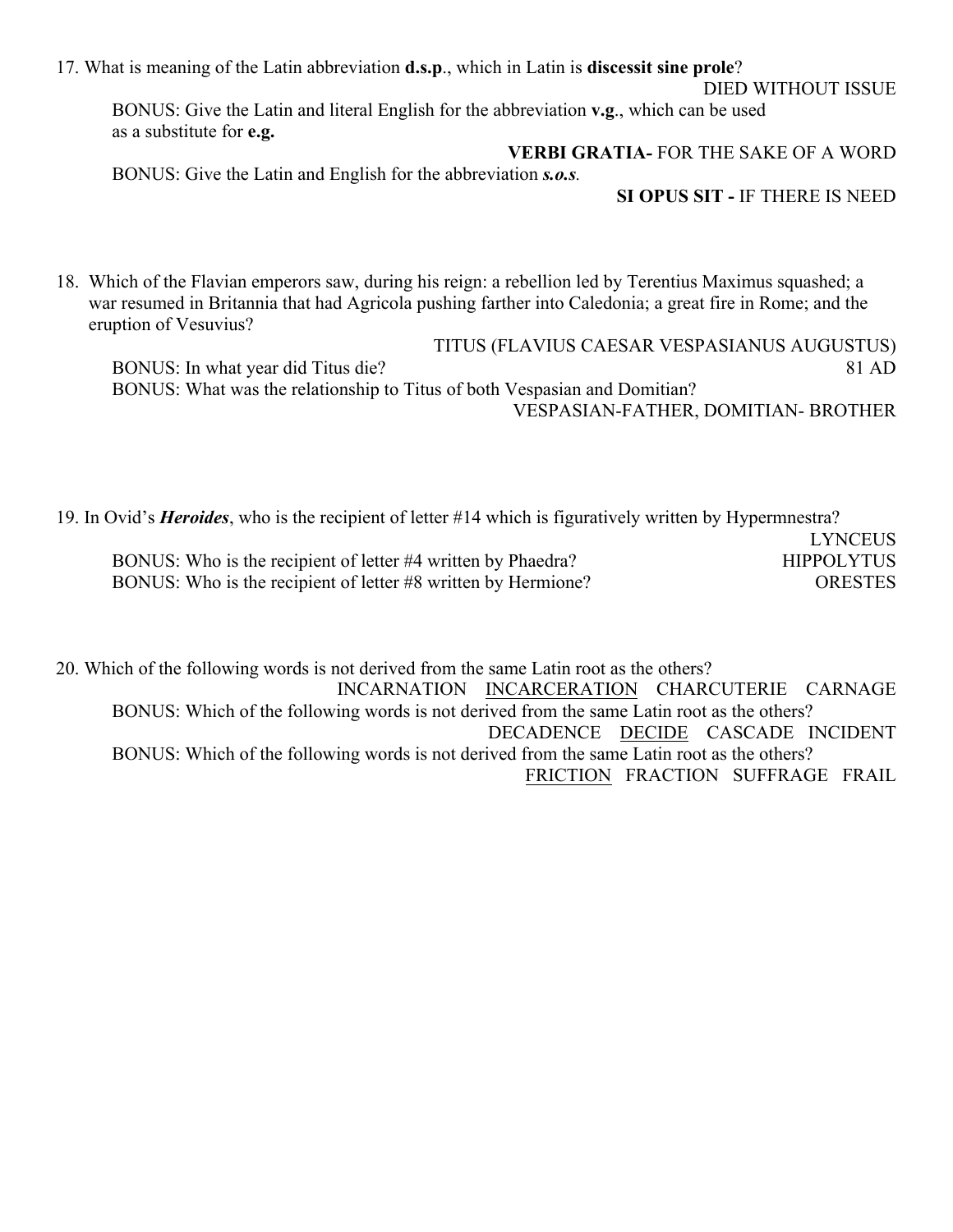# IJCL 2014 Certamen Advanced Finals

| 1. This summer the NJCL convention will be held at Emory University. Please translate into English their<br>school motto: cor prudentis possidebit scientiam.                                                                                       |                               |
|-----------------------------------------------------------------------------------------------------------------------------------------------------------------------------------------------------------------------------------------------------|-------------------------------|
| THE HEART OF THE WISE WILL OBTAIN KNOWLEDGE                                                                                                                                                                                                         |                               |
| BONUS: What country's motto is: a mari usque ad mare?                                                                                                                                                                                               | <b>CANADA</b>                 |
| BONUS: What city's motto is: fluctuat nec mergitur?                                                                                                                                                                                                 | <b>PARIS</b>                  |
| 2. What son of Heracles and Auge was wounded by Achilles and later healed by rust scraped<br>off the spear of Achilles?<br>BONUS: By what animal was Telephus suckled on Mt. Parthenius in Arcadia?                                                 | <b>TELEPHUS</b><br><b>DOE</b> |
| BONUS: What is the name of the son of Telephus and Laodice, a daughter of Priam, who fought with<br>the Trojans in the Trojan War?                                                                                                                  | <b>EURYPYLUS</b>              |
| 3: What city was the birthplace of a theologian, the son of Eusebius, who wrote the first Latin translation of the<br>bible?                                                                                                                        | <b>STRIDON</b>                |
| BONUS: Who is the most voluminous author in ancient Latin Christianity?                                                                                                                                                                             | <b>AUGUSTINE</b>              |
| BONUS: Who is the second most voluminous author in ancient Latin Christianity?                                                                                                                                                                      | <b>JEROME</b>                 |
| 4. What use of the subjunctive is illustrated in the following sentence?<br>Multi inventi sunt, qui summum malum dolorem dicerent. RELATIVE CLAUSE OF CHARACTERISTIC<br>BONUS: What use of the subjunctive is illustrated in the following example? |                               |
| Ne plura dicam tuae lacrimae me impediunt.<br>(NOUN CLAUSE) (AFTER) VERB OF HINDERING/PREVENTING                                                                                                                                                    |                               |
| BONUS: What use of the subjunctive is illustrated in the following example?<br>Id faciat saepe, dum ne lassus fiat.                                                                                                                                 |                               |
|                                                                                                                                                                                                                                                     | <b>CLAUSE OF PROVISO</b>      |
| 5: Who handed Pompey a humiliating defeat near Lauro in 75 BC after stirring up a rebellion among the<br>Lusitanians?                                                                                                                               |                               |
| B1: What lieutenant assassinated Sertorius, effectively ending the rebellion?                                                                                                                                                                       | <b>SERTORIUS</b>              |
| B2: From whom did Pompey steal most of the credit for squashing Sertorius's rebellion?                                                                                                                                                              | <b>PERPERNA</b>               |
|                                                                                                                                                                                                                                                     | <b>METELLUS</b>               |
| 6: Please translate the following cliché into English: Ultiō est patella optima apposita frigida<br>REVENGE IS A DISH BEST SERVED COLD                                                                                                              |                               |
| BONUS: Now put this cliché into Latin: Hell has no fury like a woman scorned<br>DIS/TARTARUS/PLUTO NON HABET FUROREM SIMILEM FEMINAE SPRETAE<br>or INFERI NON HABENT                                                                                |                               |
| BONUS: Now put this cliché into Latin using a dative of reference: Every rose has it's thorn.                                                                                                                                                       |                               |

**SPINA/ACULEUS/DUMUS EST OMNI ROSAE**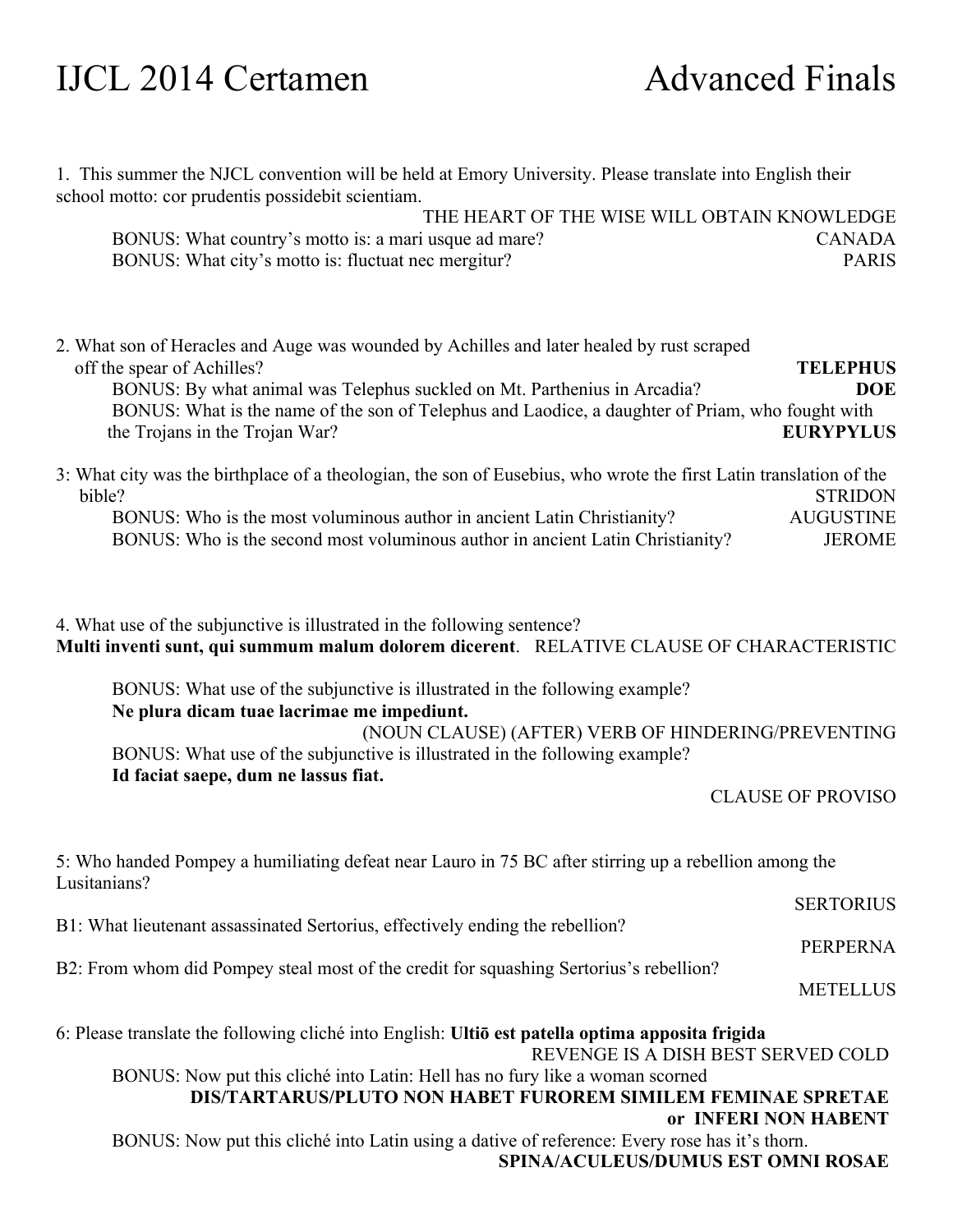- 7. In the Cypriot city of Salamis, what young man hung himself, after he was scorned and mocked by Anaxarete, who afterwards turned to stone as she watched his funeral procession? IPHIS BONUS: What daughter of Miletus fell in love with her brother Caunus and confessed in a letter her love for him? BYBLIS BONUS: What son of Aeolus fell in love with his sister, Canace, and became the father of a son by her? MACAREUS
- 8: Which philosophical work of Cicero, written in 45 BC, examines the essentials of happiness and the distractions which take away from happiness? *TUSCULANAE DISPUTATIONES* BONUS: Which rhetorical work of Cicero, written in 46 BC, recounts a critical history of Roman oratory down to himself? *BRUTUS* BONUS: Whom does Cicero, in 66 BC, defend against a charge of poisoning? CLUENTIUS
- 9. What Latin verb and meaning is at the root of depiction and pigment? **PINGO** PAINT BONUS: What Latin verb and meaning is at the root of plaintiff and plague? **PLANGO**- MOURN/BEWAIL/SRIKE/BEAT BONUS: What is the Latin verb and meaning at the root of punctuation and poignant? **PUNGO**- PRICK/JAB/VEX/POKE/PUNCTURE/TROUBLE
- 10: For which elected position on the cursus honorum was the minimum age 36, whose duties included overseeing the city's food and water supply? **AEDILE**

BONUS: What is the title for either of the two most important praetors?

### **PRAETOR URBANUS/PEREGRINUS**

BONUS: What is term for the assembly which was responsible for electing aediles and quaestors? **COMITIA TRIBUTA**

 $7<sup>TH</sup> INNING STRETCH!!!$ 

- 11. Yesterday was Valentine's Day. When recognized, perform the following command: **genuflecte ambobus genibus et roga me cur fregerim tuum cor.** STUDENT SHOULD KNEEL ON BOTH KNEES AND ASK THE MODERATOR
	- "WHY HAVE/DID YOU BROKEN MY HEART?"

BONUS: Now perform the following commands: **Profitemini audientibus vestrum amorem eorum clarius quam mille soles urere**.

STUDENTS SHOULD TELL THE AUDIENCE: OUR LOVE FOR YOU BURNS MORE BRIGHTLY THAN A THOUSAND SUNS BONUS: Now perform the following commands:

#### **Amplectere moderatorem, dicens te eius canendo frui**.

ONE STUDENT SHOULD EMBRACE MODERATOR SAYING "I ENJOY YOUR SINGING"

12. What river in the Underworld, which bears the same name as several actual rivers in Greece, is said to be the father of Ascalaphus, and is sometimes referenced instead of the river Styx, as the border of Hades, but is more often referred to as the river of woe? ACHERON

BONUS: Who is the only of the accursed to be named by Vergil in Book 6 of the *Aeneid*, who is seen by Aeneas? TITYUS BONUS: Who is the first shade that Odysseus sees in the Underworld? ELPENOR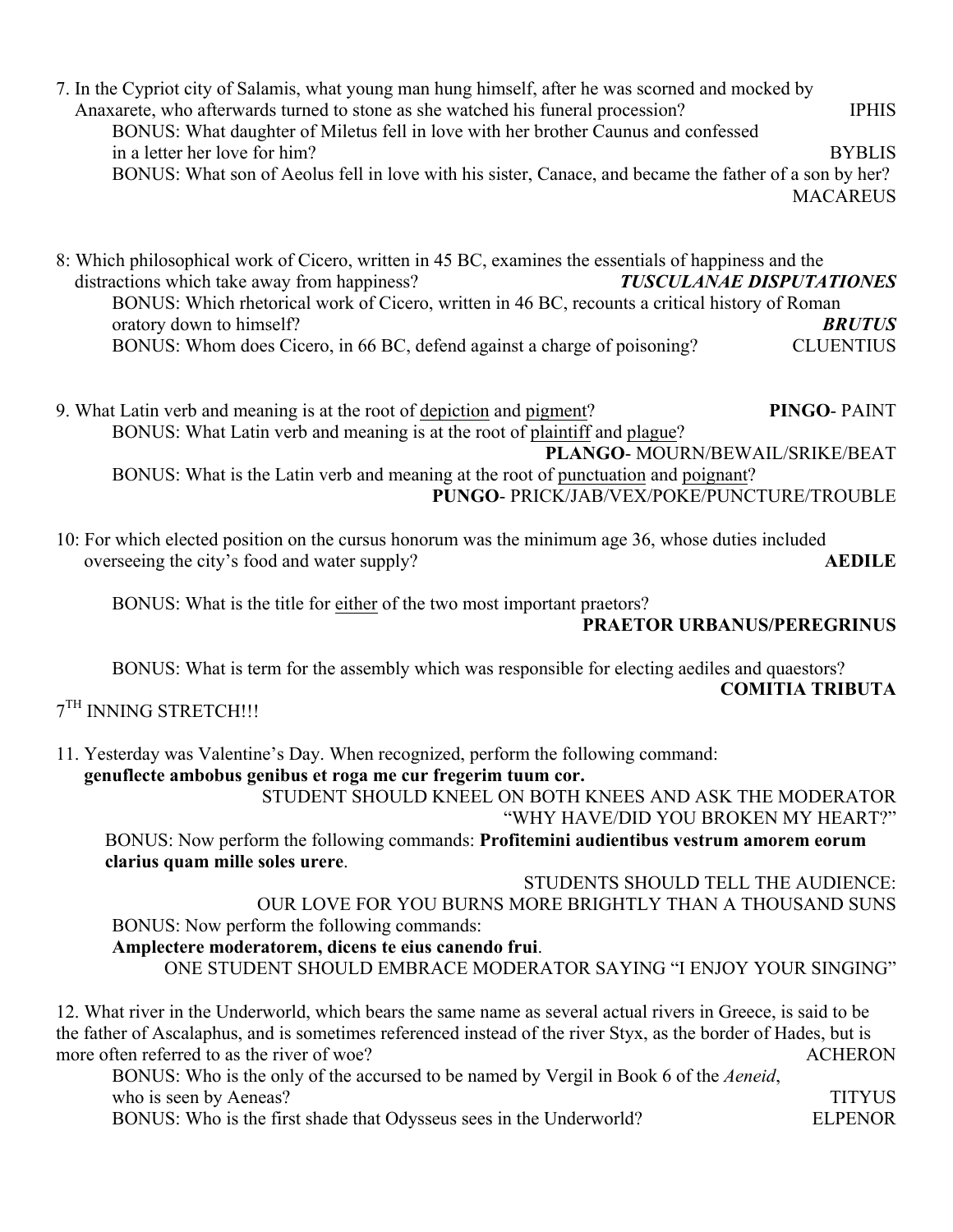13. Listen carefully to the following lines from Vergil, which I will read twice as prose, then answer in Latin the questions that follow.

| 'tune hinc spoliis indute meorum<br>eripiare mihi? Pallas te hoc vulnere, Pallas<br>immolat et poenam scelerato ex sanguine sumit.'<br>hoc dicens ferrum adverso sub pectore condit<br>fervidus; ast illi solvuntur frigore membra<br>vitaque cum gemitu fugit indignata sub umbras. (repeat)             |                                             |
|-----------------------------------------------------------------------------------------------------------------------------------------------------------------------------------------------------------------------------------------------------------------------------------------------------------|---------------------------------------------|
| Question: Quis te immolat?                                                                                                                                                                                                                                                                                | <b>PALLAS</b>                               |
| <b>BONUS: Quis est fervidus?</b>                                                                                                                                                                                                                                                                          | <b>AENEAS</b>                               |
| <b>BONUS: Quo vita fugit?</b>                                                                                                                                                                                                                                                                             | (SUB) UMBRAS                                |
| 14: What author of Campanian origin had his work of Saturnian meter divided into 7 books by the grammarian<br>Lampadio, an epic that includes episodes from Aeneas to the Punic wars?<br>BONUS: What is the title of his fabula praetexta which recounts Marcellus' defeat of the<br>Insubrians in 222BC? | <b>NAEVIUS</b><br><b>CLASTIDIUM</b>         |
| BONUS: To which city was Naevius exiled, and where he died?                                                                                                                                                                                                                                               | <b>UTICA</b>                                |
|                                                                                                                                                                                                                                                                                                           |                                             |
| 15: Who revolted in 287 AD, separating Britain from the empire, and was assassinated six years later by his<br>subordinate Allectus?                                                                                                                                                                      |                                             |
| B1: Please list the four original members of the tetrarchy.                                                                                                                                                                                                                                               | <b>CARAUSIUS</b>                            |
|                                                                                                                                                                                                                                                                                                           | DIOCLETIAN, MAXIMIAN, GALERIUS, CONSTANTIUS |
| B2: Whom did Galerius propose to be Augustus in west in 308 AD?                                                                                                                                                                                                                                           | <b>LICINIUS</b>                             |
| 16. Quid significat: icio?                                                                                                                                                                                                                                                                                | <b>STRIKE/BLOW</b>                          |
| <b>BONUS: Quid significat: aio?</b>                                                                                                                                                                                                                                                                       | <b>SAY</b>                                  |

BONUS: **Quid significat: hio**? GAPE/YAWN